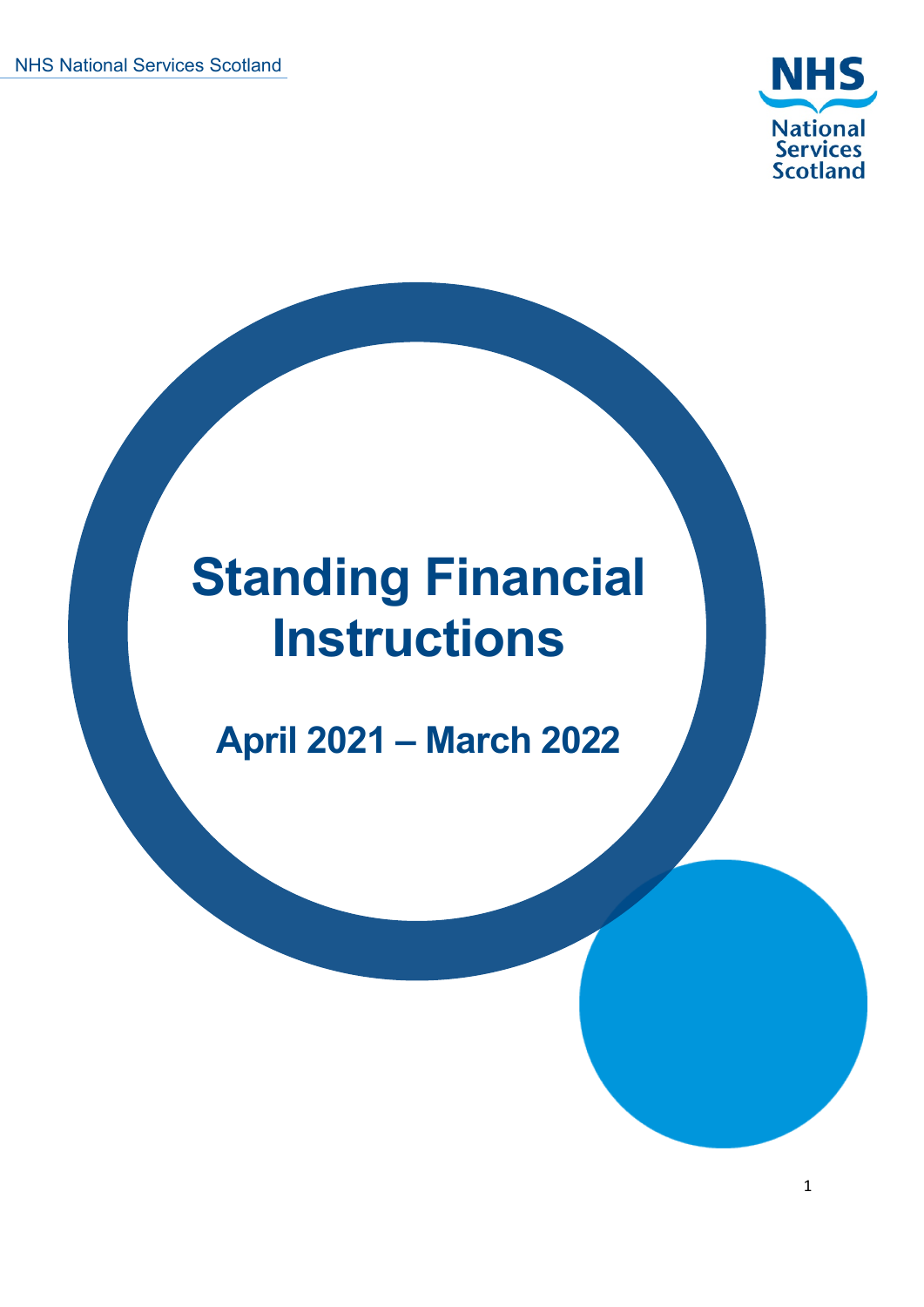# **Table of Contents**

| 1.01                                                          |                                                                              |  |
|---------------------------------------------------------------|------------------------------------------------------------------------------|--|
| 1.02                                                          |                                                                              |  |
| 1.02                                                          |                                                                              |  |
| 1.04                                                          |                                                                              |  |
| 1.05                                                          |                                                                              |  |
| 1.06                                                          |                                                                              |  |
|                                                               | Section 2: Responsibilities of Chief Executive, Director of                  |  |
|                                                               | Finance, Directors of Strategic Business Units and Employees                 |  |
|                                                               |                                                                              |  |
| 2.01                                                          | Responsibilities of Chief Executive as Accountable Officer  11               |  |
| 2.01(a)                                                       |                                                                              |  |
| 2.01(b)                                                       |                                                                              |  |
| 2.01(c)                                                       |                                                                              |  |
| $2.01$ (d)                                                    |                                                                              |  |
| 2.01(e)                                                       |                                                                              |  |
| 2.02                                                          |                                                                              |  |
| 2.03                                                          |                                                                              |  |
|                                                               |                                                                              |  |
| 3.01                                                          |                                                                              |  |
| 3.02                                                          | Activities involving the use of official information or experience 16        |  |
| 3.03                                                          |                                                                              |  |
| 3.04                                                          |                                                                              |  |
| 3.05                                                          |                                                                              |  |
| 3.06                                                          |                                                                              |  |
| 3.07                                                          |                                                                              |  |
| 3.08                                                          |                                                                              |  |
| 3.09                                                          |                                                                              |  |
| 3.10                                                          |                                                                              |  |
| 3.11                                                          |                                                                              |  |
| Section 4: Suspected Theft, Fraud and Other Irregularities 20 |                                                                              |  |
| 4.01                                                          |                                                                              |  |
| 4.02                                                          | Theft, Fraud, Embezzlement, Corruption, Bribery and Other Irregularities  20 |  |
| 4.03                                                          |                                                                              |  |
|                                                               |                                                                              |  |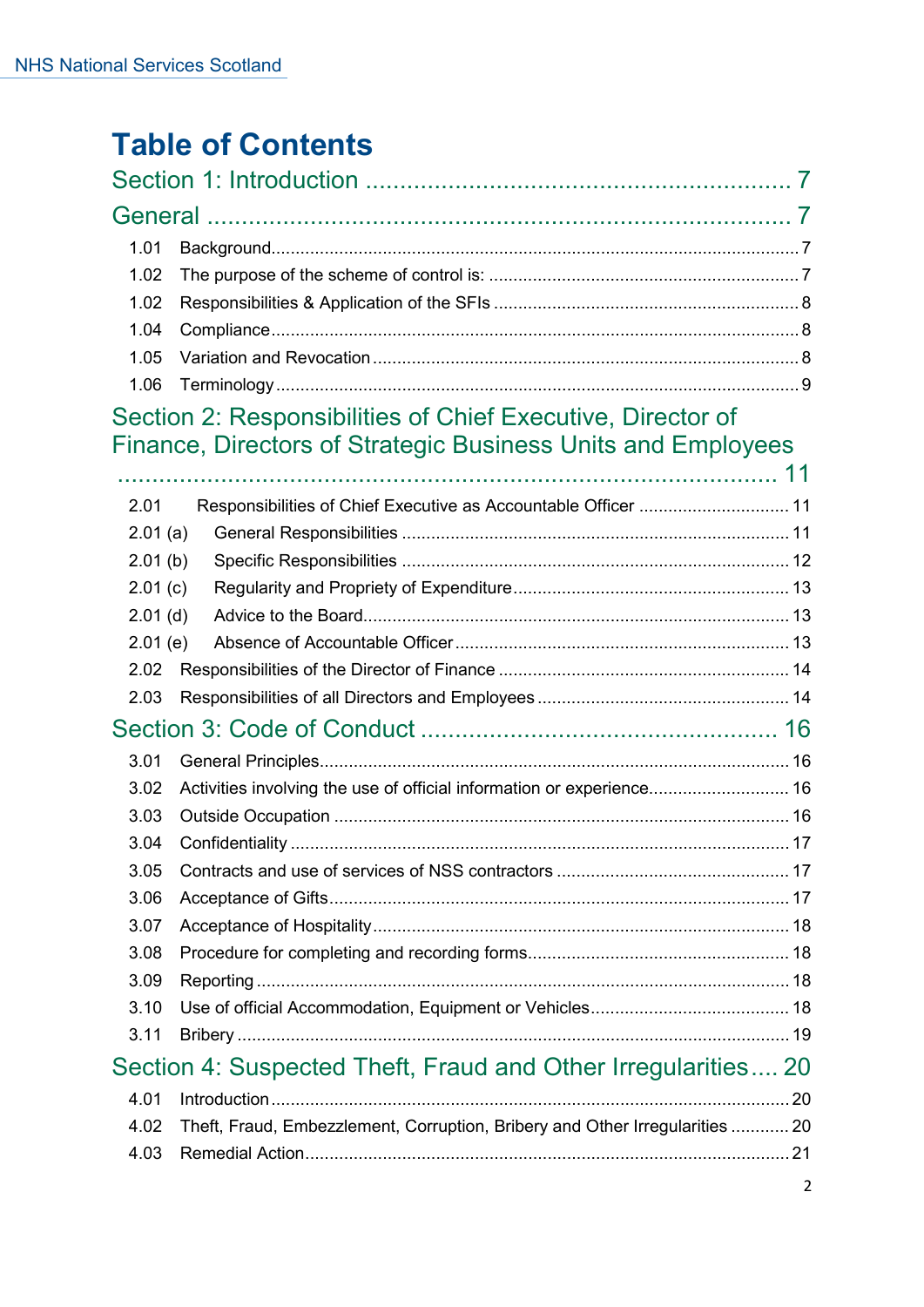| 4.04 |                                                             |    |
|------|-------------------------------------------------------------|----|
| 4.05 |                                                             |    |
| 4.06 |                                                             |    |
|      | Section 5: Audit and Financial Performance Arrangements  23 |    |
| 5.01 |                                                             |    |
| 5.02 |                                                             |    |
| 5.03 |                                                             |    |
| 5.04 |                                                             |    |
| 5.05 |                                                             |    |
| 5.06 |                                                             |    |
| 5.07 |                                                             |    |
| 5.08 |                                                             |    |
| 5.09 |                                                             |    |
|      | Section 6: Financial Planning and Budget Control 27         |    |
| 6.01 |                                                             |    |
| 6.02 |                                                             |    |
| 6.03 |                                                             |    |
| 6.04 |                                                             |    |
| 6.05 |                                                             |    |
| 6.06 |                                                             |    |
| 6.07 |                                                             |    |
|      | Section 7: Staff Appointments, Remuneration and related     |    |
|      |                                                             | 33 |
| 7.01 |                                                             |    |
|      |                                                             |    |
| 7.03 |                                                             |    |
| 7.04 |                                                             |    |
| 7.05 |                                                             |    |
| 7.06 |                                                             |    |
| 7.07 |                                                             |    |
|      |                                                             |    |
| 8.01 |                                                             |    |
| 8.02 |                                                             |    |
| 8.03 |                                                             |    |
| 8.04 |                                                             |    |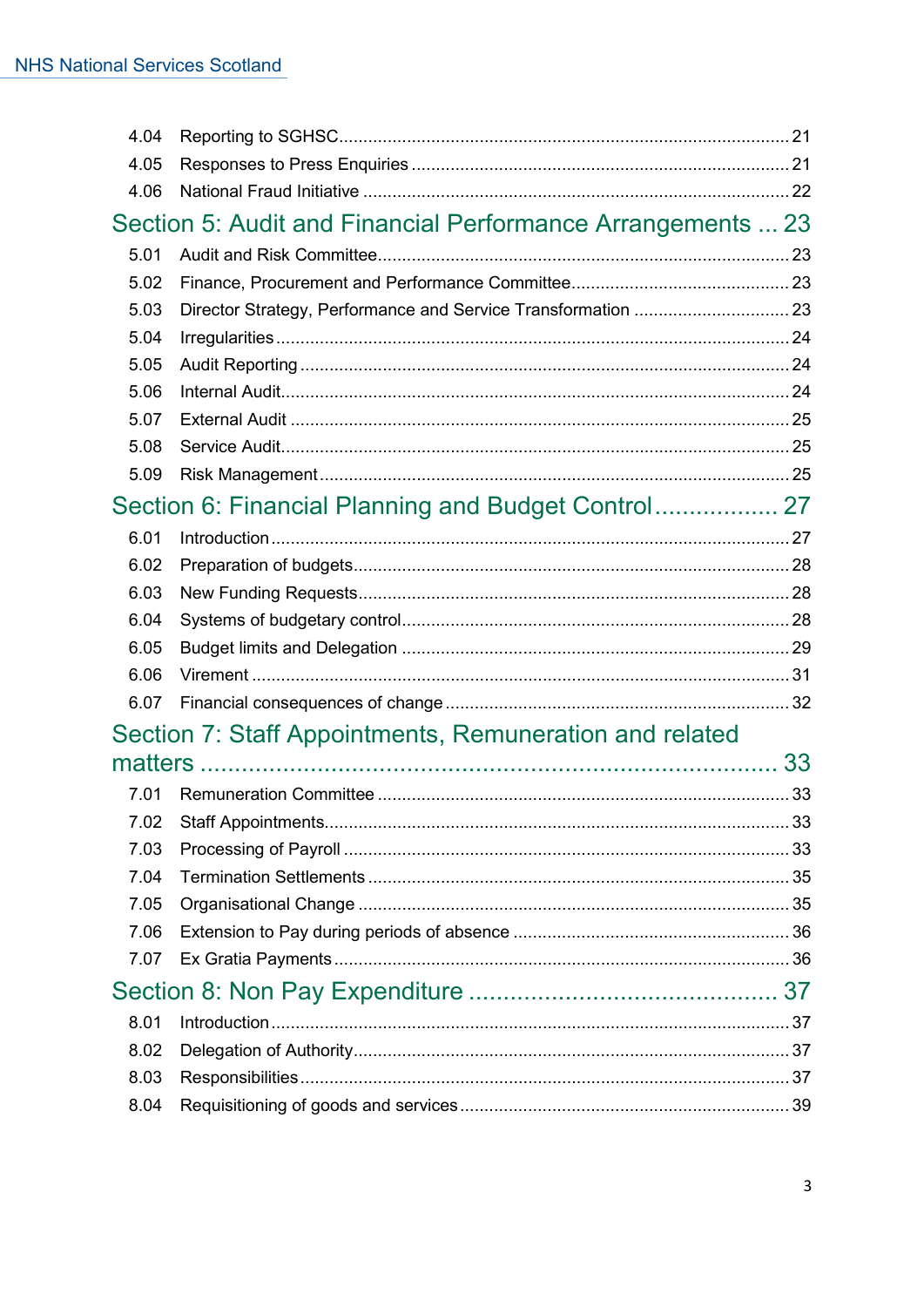# Section 9: Tenders, Quotations and Contracting Requirements

| 9.01 |                                                                                    |  |
|------|------------------------------------------------------------------------------------|--|
| 9.02 |                                                                                    |  |
| 9.03 |                                                                                    |  |
| 9.04 |                                                                                    |  |
| 9.05 | Contracts on behalf of Scottish Ministers, NHSS or combinations of public bodies43 |  |
|      |                                                                                    |  |
| 9.06 |                                                                                    |  |
| 9.07 |                                                                                    |  |
| 9.08 |                                                                                    |  |
| 9.09 |                                                                                    |  |
| 9.10 |                                                                                    |  |
| 9.11 |                                                                                    |  |
|      |                                                                                    |  |

# Section 10: Appointment of advisers and non-permanent staff

| 10.01     |                                                                               |    |
|-----------|-------------------------------------------------------------------------------|----|
| 10.02     |                                                                               |    |
| 10.03     |                                                                               |    |
| 10.04     |                                                                               |    |
| 10.05     | Appointment considerations for the Director of the Strategic Business Unit 47 |    |
| 10.06     |                                                                               |    |
| 10.07     |                                                                               |    |
| 10.08     |                                                                               |    |
|           | Section 11: Income Generation and Intellectual Property 50                    |    |
| 11.01     |                                                                               |    |
| 11.02     |                                                                               |    |
| 11.03     |                                                                               |    |
| 11.04     |                                                                               |    |
| 11.05     |                                                                               |    |
| 11.06     |                                                                               |    |
| 11.07     |                                                                               |    |
| 11.08     |                                                                               |    |
|           | Section 12: Capital Investment, Private Financing, Fixed Asset                |    |
| Registers |                                                                               | 53 |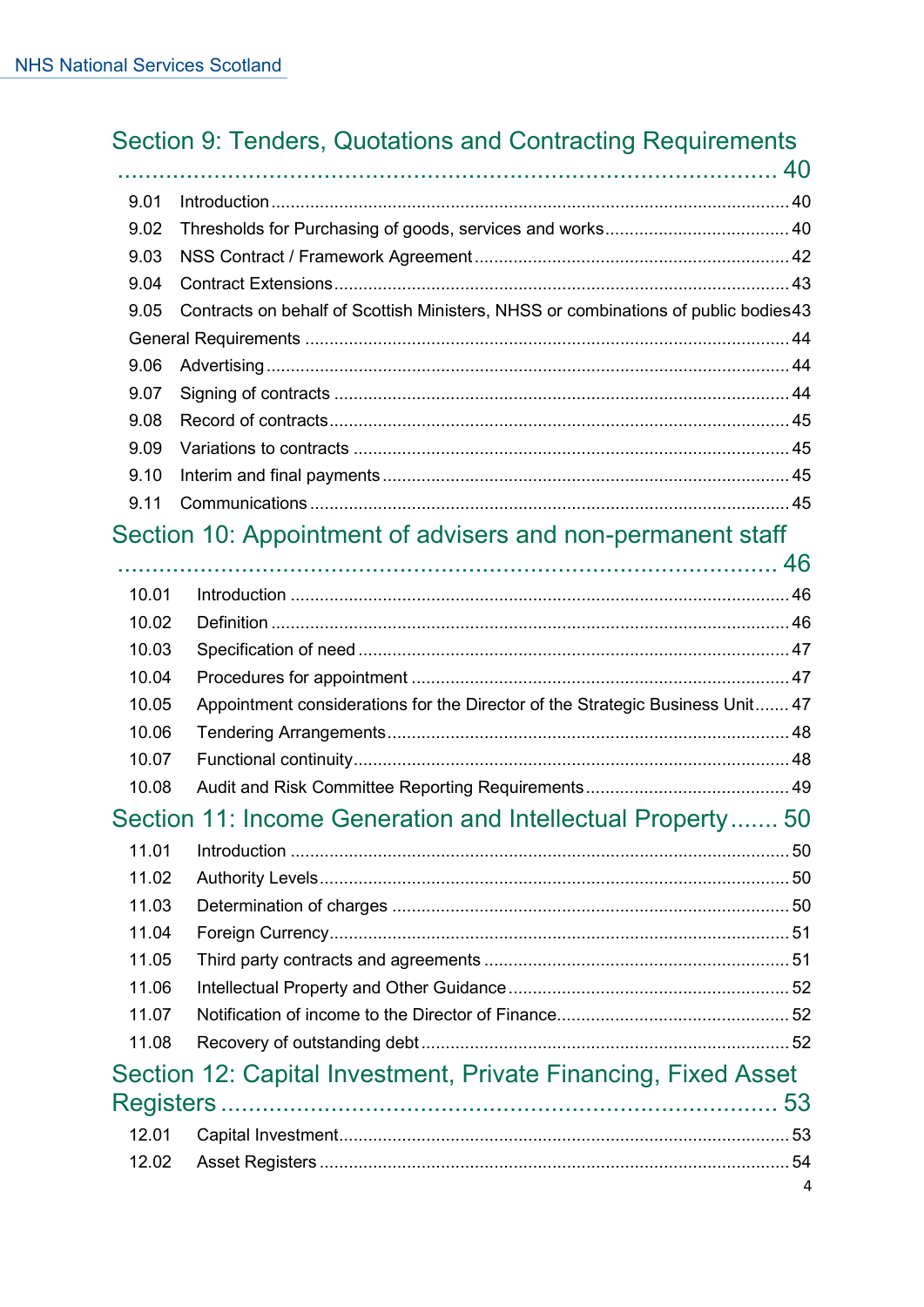| 12.03 |                                                                 |  |  |
|-------|-----------------------------------------------------------------|--|--|
| 12.04 |                                                                 |  |  |
|       |                                                                 |  |  |
| 13.01 |                                                                 |  |  |
| 13.02 |                                                                 |  |  |
| 13.03 |                                                                 |  |  |
| 13.04 |                                                                 |  |  |
| 13.05 |                                                                 |  |  |
|       |                                                                 |  |  |
| 14.01 |                                                                 |  |  |
| 14.02 |                                                                 |  |  |
| 14.03 |                                                                 |  |  |
| 14.04 |                                                                 |  |  |
| 14.05 |                                                                 |  |  |
| 14.06 |                                                                 |  |  |
| 14.07 |                                                                 |  |  |
| 14.08 |                                                                 |  |  |
| 14.09 |                                                                 |  |  |
| 14.10 |                                                                 |  |  |
|       |                                                                 |  |  |
|       |                                                                 |  |  |
|       |                                                                 |  |  |
|       |                                                                 |  |  |
| 15.01 |                                                                 |  |  |
|       |                                                                 |  |  |
| 15.03 |                                                                 |  |  |
| 15.04 |                                                                 |  |  |
| 15.05 |                                                                 |  |  |
|       |                                                                 |  |  |
| 16.01 |                                                                 |  |  |
| 16.02 |                                                                 |  |  |
| 16.03 |                                                                 |  |  |
| 16.04 | Management, Retention and Disposal of Administrative Records 65 |  |  |
|       |                                                                 |  |  |
| 17.01 |                                                                 |  |  |
|       |                                                                 |  |  |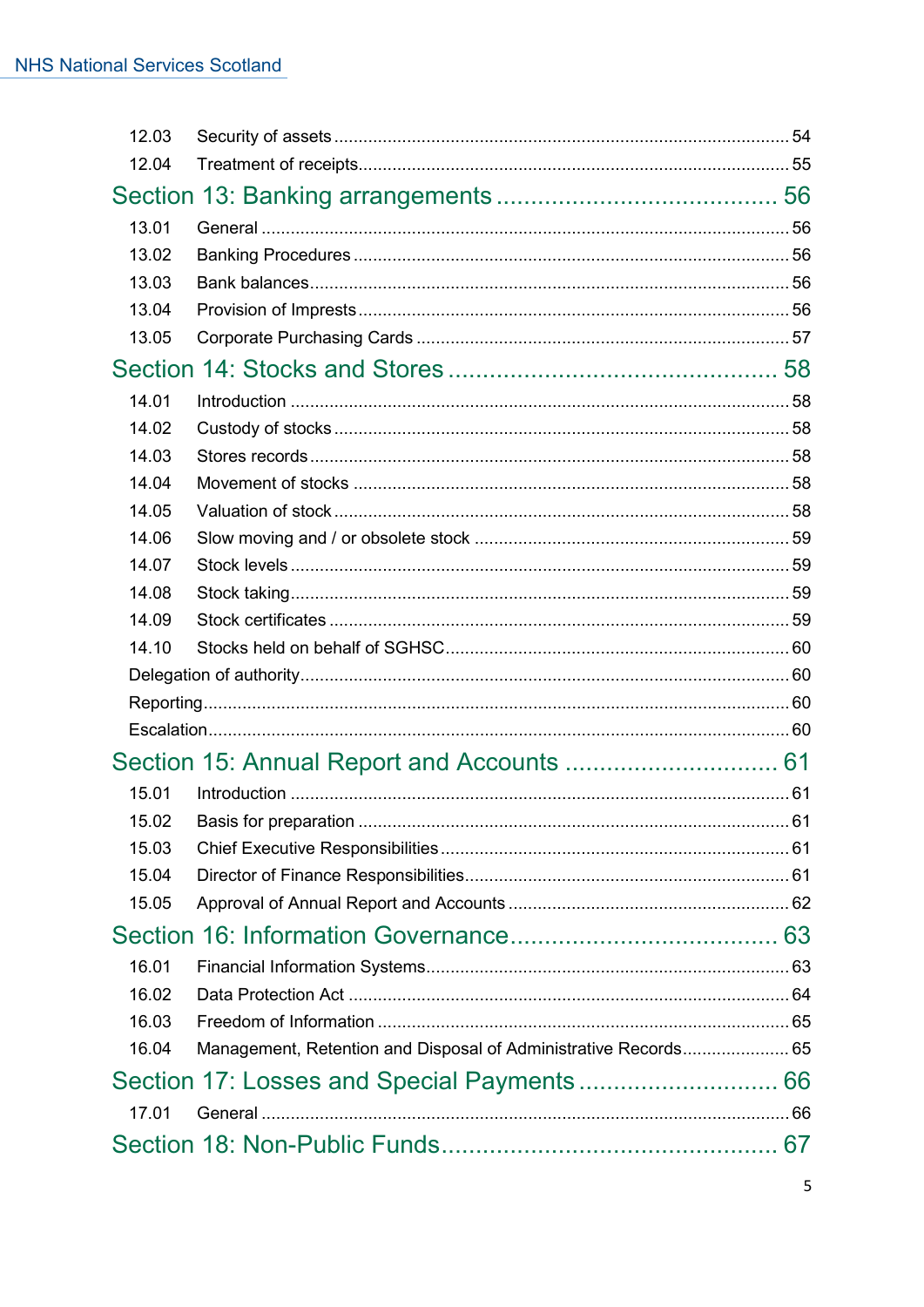| 2.2 Revenue Expenditure for specific projects funded through separate SGHSC allocation |    |
|----------------------------------------------------------------------------------------|----|
| 2.3 Revenue Expenditure for Services provided by NSS on behalf of other Health Boards  |    |
|                                                                                        |    |
|                                                                                        |    |
|                                                                                        |    |
|                                                                                        |    |
|                                                                                        |    |
|                                                                                        | 74 |
|                                                                                        |    |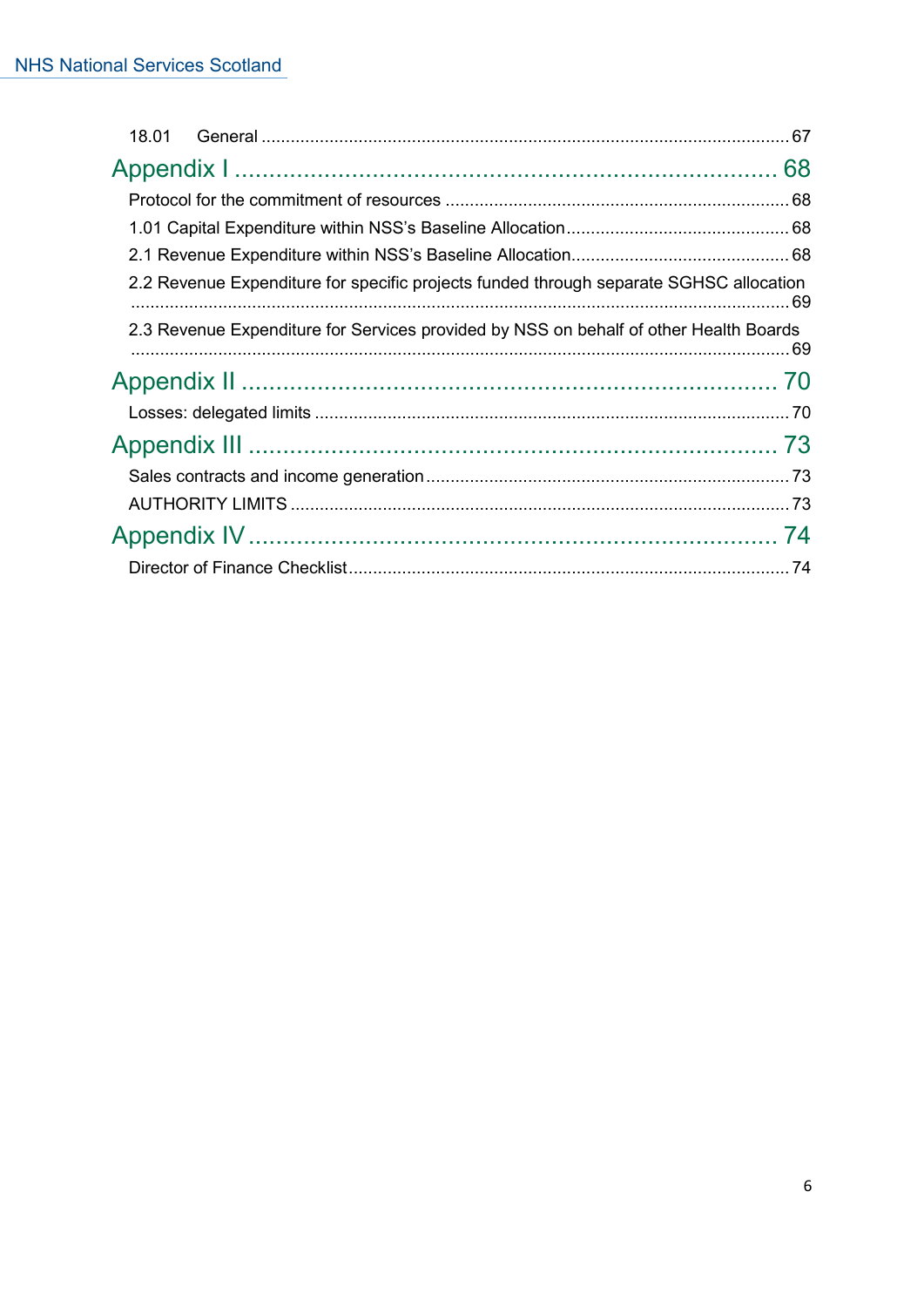# <span id="page-6-1"></span><span id="page-6-0"></span>**Section 1: Introduction**

# **General**

# <span id="page-6-2"></span>**1.01 Background**

These Standing Financial Instructions ("SFIs") replace all previous instructions and are issued for compliance by all officers of the Common Services Agency, more commonly known as NHS National Services Scotland (and referred to as NHS National Services Scotland or NSS throughout these Standing Financial Instructions) from 1 April 2021.

These SFIs and supporting policies and procedures detail the financial responsibilities adopted by NHS National Services Scotland. Their purpose is to provide sound control of NHS National Services Scotland's financial and related activities and are carried out in accordance with the law and Scottish Government policy. They should be used in conjunction with the Standing Orders and in particular the Schedule of Decisions Reserved to the Board and the Scheme of Delegation therein.

All NSS policies referred to in this document can be found on geNSS or the ServiceNow portal.

#### <span id="page-6-3"></span>**1.02 The purpose of the scheme of control is:**

- To ensure the NSS acts within the law and that financial transactions are in accordance with the appropriate authority;
- To ensure that proper accounting records, which are accurate and complete, are maintained;
- To ensure that financial statements, which give a true and fair view of the financial position of NSS and its expenditure and income, are prepared timeously;
- To protect NSS against the risk of fraud and irregularity;
- To safeguard NSS assets;
- To ensure proper standards of financial conduct are maintained;
- To enable the provision of appropriate management information;
- To ensure that NSS seeks best value from its resources by making proper arrangements to pursue continuous improvement, having regard to economy, efficiency and effectiveness in NSS operations; and
- To ensure that any delegation of responsibility is accompanied by clear lines of control and accountability, together with reporting arrangements

NSS shall exercise financial supervision and control by:

• Formulating the financial strategy;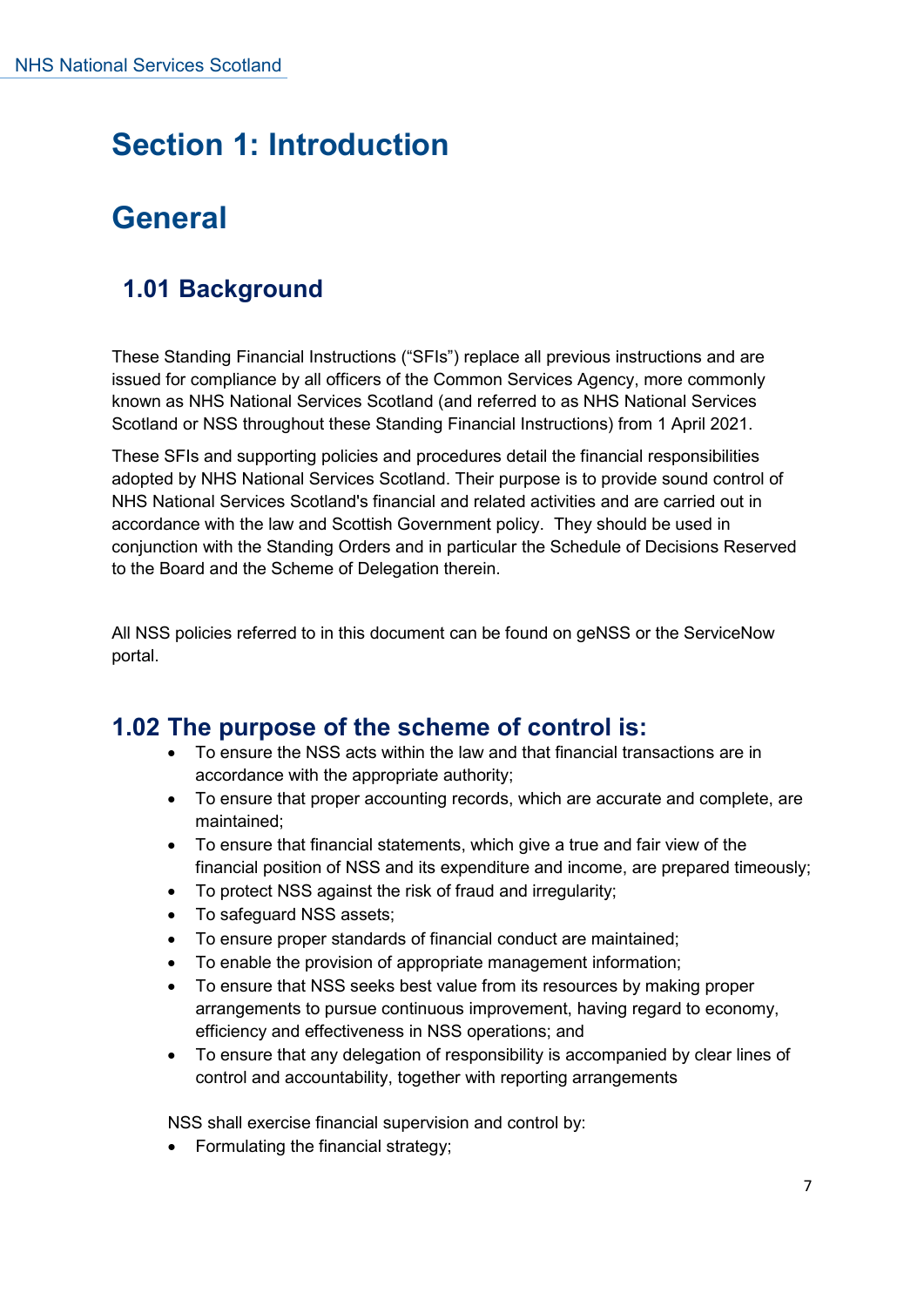- Requiring the submission and approval of financial plans and budgets within approved allocations/overall income;
- Defining and approving essential features of financial arrangements in respect of procedures and financial systems (including the need to obtain value for money);
- Defining specific responsibilities placed on directors and officers as indicated in the Scheme of Delegation.

# <span id="page-7-0"></span>**1.02 Responsibilities & Application of the SFIs**

These SFIs identify the financial responsibilities that apply to everyone working for NSS. They do not provide detailed procedural advice and should be read in conjunction with the detailed departmental and financial procedure notes. All financial procedures and any consequent amendments must be approved by the Director of Finance.

Should any difficulties arise regarding the interpretation or application of any of the SFIs then the advice of the Director of Finance must be sought before you act.

# <span id="page-7-1"></span>**1.04 Compliance**

The Director of Finance is responsible for assisting the Chief Executive as Accountable Officer and therefore has ultimate responsibility ensuring that SFIs are in place, up to date and observed in NSS. The responsibilities of the Director of Finance are specified in the SFIs may be carried out by such other senior finance officers as he or she might specify.

Members and officers of NSS shall observe these SFIs. Directors of strategic business units shall be responsible for ensuring that the SFis are made known within the services for which they are responsible and shall ensure they are adhered to.

Any breach or non-compliance with these SFIs must, on discovery, be reported immediately to the Director of Finance who will discuss the matter with the Chief Executive and/or Director of Strategic Business Unit in order to determine the proper action to be taken. The views of internal audit and/or Counter Fraud Services may also be taken depending on circumstances. All breaches will be reported to the Finance, Procurement and Performance Committee.

Failure to comply with the SFIs shall be a disciplinary matter.

# <span id="page-7-2"></span>**1.05 Variation and Revocation**

These SFIs may only be varied or revoked in accordance with the Standing Orders.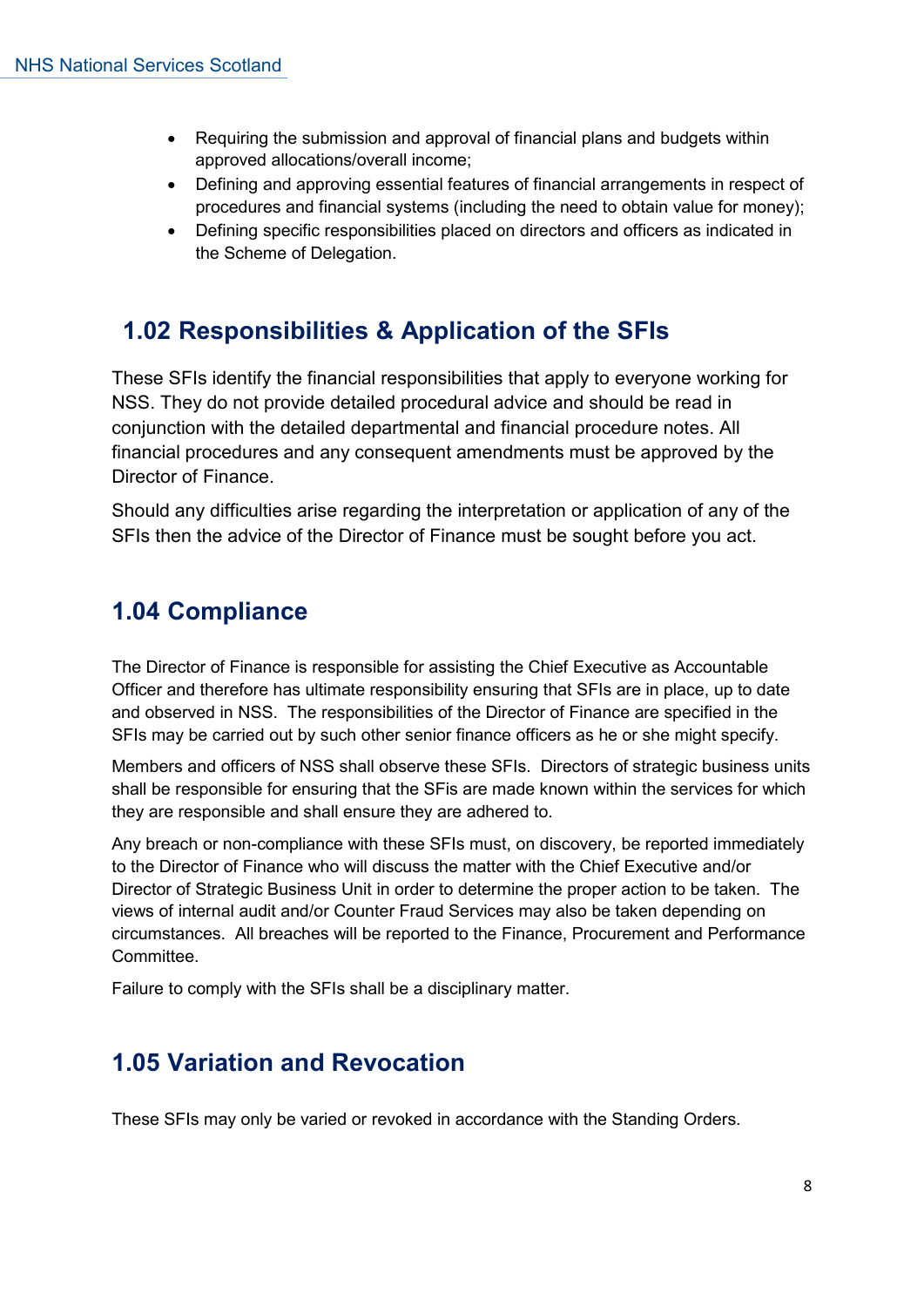# <span id="page-8-0"></span>**1.06 Terminology**

The following terminology applies throughout these Standing Financial Instructions:

- (a) "Accountable Officer" means the Scottish NHS Officer responsible and accountable for funds entrusted to NSS. The Accountable Officer will be responsible for ensuring the proper stewardship of public funds and assets. For NHS National Services Scotland it will be the Chief Executive;
- (b) "Board" means the Board of NHS National Services Scotland;
- (c) "Budget" means a resource, expressed in financial terms, proposed by the Board for the purpose of carrying out, for a specific period, any or all of the functions of NSS;
- (d) "Budget Holder" means the director or employee with delegated authority to manage finances (Income and Expenditure) for a specific area of the organisation;
- (e) "Chief Executive" means the chief officer of NSS;
- (f) "Contract" means any arrangement giving rise to right and obligations between NSS and any one or more third parties whether legally enforceable or otherwise;
- (g) "Director of Finance" means the chief financial officer of NSS;
- (h) "Executive Management Team (EMT)" means the committee of executive officers of NSS appointed by the Board and given authority by the Board to act in accordance with its remit;
- (i) "Financial Services" means the central finance function of NSS;
- (j) "Framework Agreement" means a framework agreement in terms of the Public Contracts (Scotland) Regulations 2015;
- (k) "Director of Strategic Business Unit" means the chief officer of a Strategic or Support Business Unit or Directorate of NSS; "Legal Advisor" means the properly qualified person appointed by NSS to provide legal advice;
- (l) "Officer" means employee of NSS or any other person holding a paid appointment or office with NSS;
- (m)"NSS" means NHS National Services Scotland, the common name of the "Common Services Agency for the Scottish Health Service"; and
- (n) "SGHSC" means the Scottish Government Health and Social Care Directorates.
- (o) Virement the reallocation of budget authority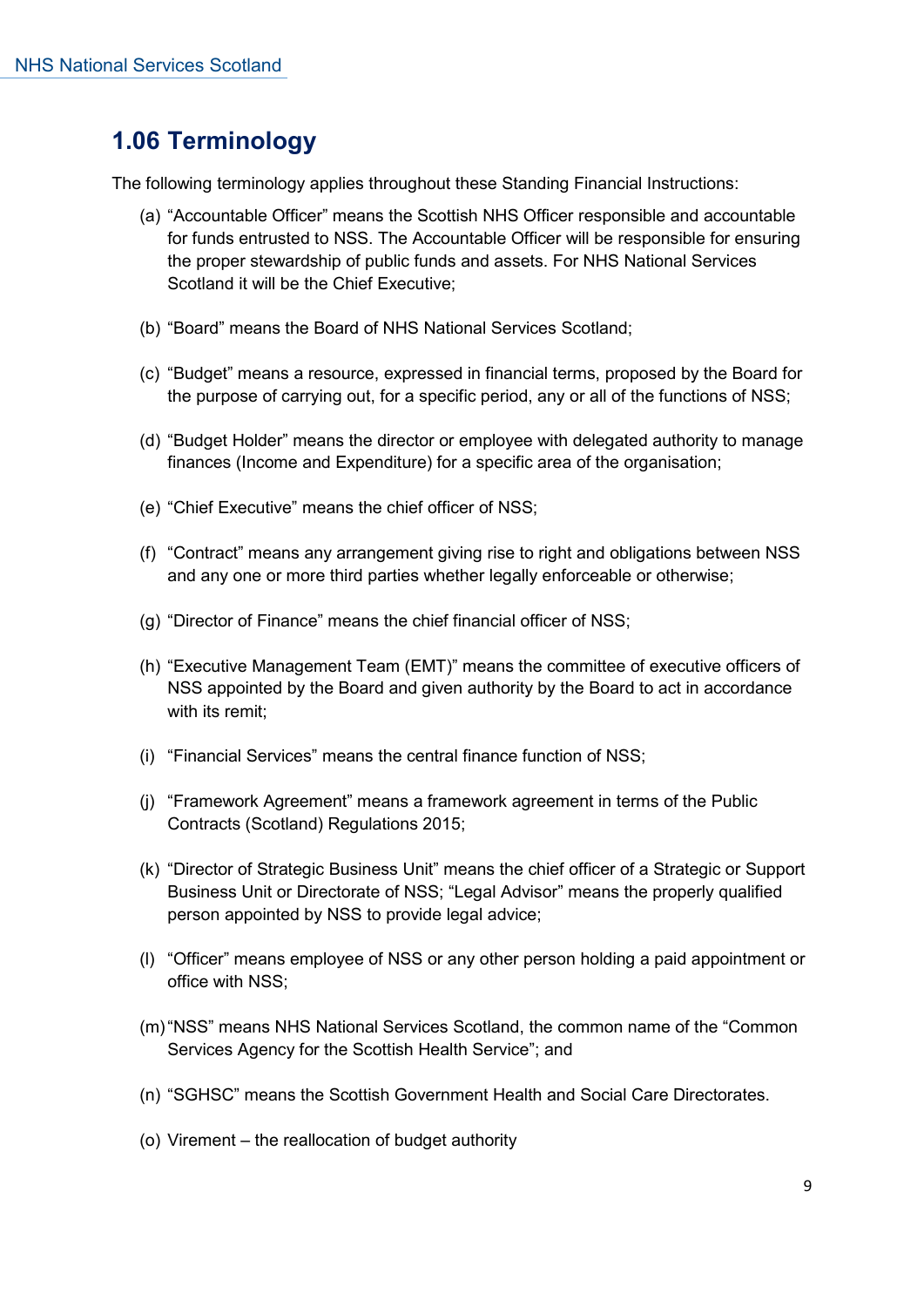Wherever the title Chief Executive, Director of Finance, and Director of Strategic Business Unit is used in these instructions, it will be deemed to include such other directors or employees who have been duly authorised to represent NSS.

Wherever the term "employee" is used and where the context permits it will be deemed to include employees of third parties contracted to NSS when acting on behalf of NSS.

All references in these Instructions to the singular form will be read as equally applicable to the plural. Similarly, all references in these Instructions to the masculine gender will be read as equally applicable to the feminine gender.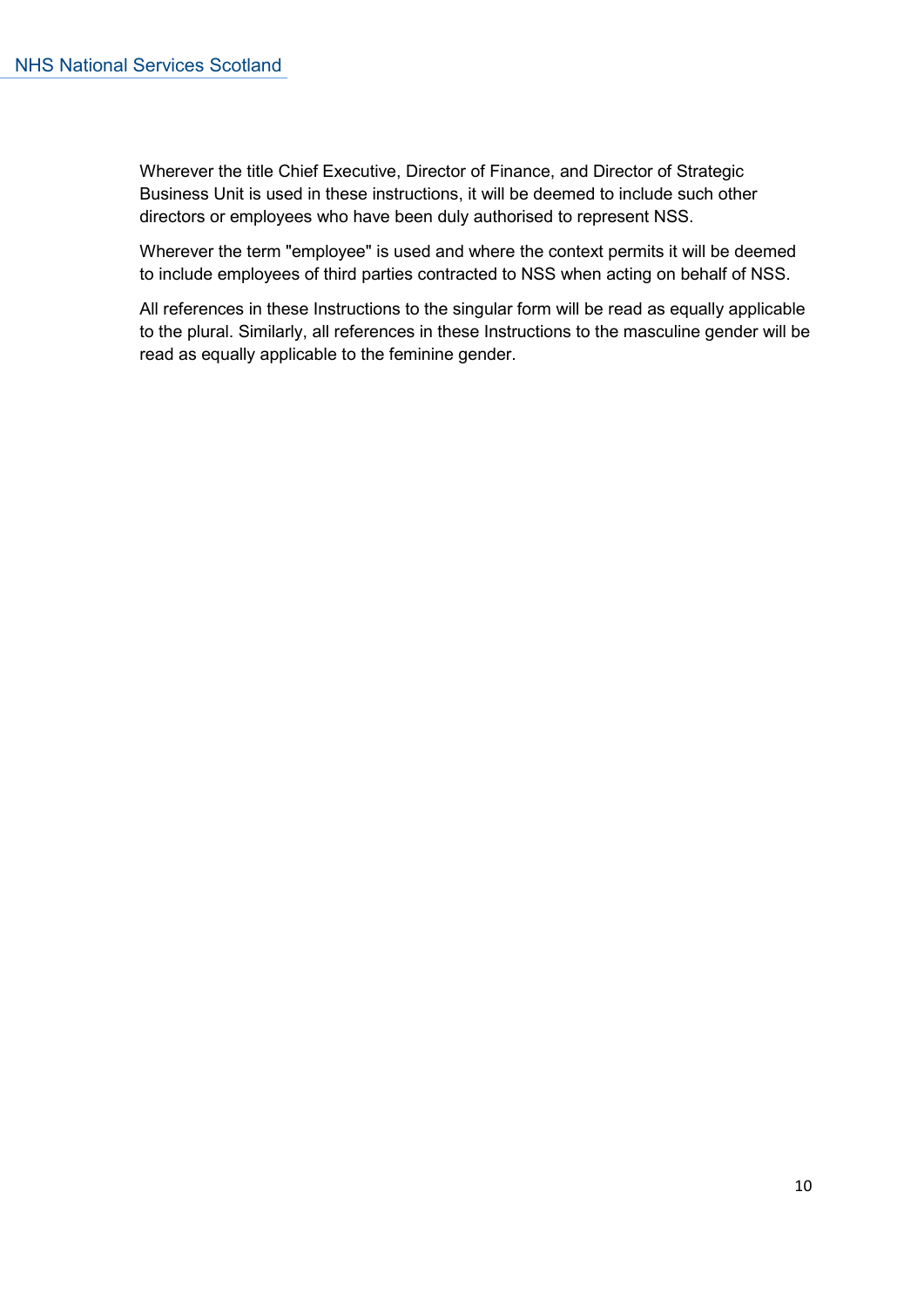# <span id="page-10-0"></span>**Section 2: Responsibilities of Chief Executive, Director of Finance, Directors of Strategic Business Units and Employees**

# <span id="page-10-1"></span>**2.01 Responsibilities of Chief Executive as Accountable Officer**

Under the terms of Sections 14 and 15 of the Public Finance and Accountability (Scotland) Act 2000, the Principal Accountable Officer for the Scottish Government has designated the Chief Executive of NSS as Accountable Officer.

Accountable Officers must comply with the terms of the Memorandum to National Health Service Accountable officers, and any updates issued to them by the Principal Accountable Officer for the Scottish Government. The memorandum was updated in April 2006.

# <span id="page-10-2"></span>**2.01 (a) General Responsibilities**

The Accountable Officer is personally answerable to the Scottish Parliament for the propriety and regularity of the public finance for NSS.

The Accountable Officer must ensure that the Board takes account of all relevant financial considerations, including any issues of propriety, regularity or value for money, in considering policy proposals relating to expenditure, or income.

It is incumbent upon the Accountable Officer to combine his or her duties as Accountable Officer with their duty to the Board to whom he or she is responsible and from whom he or she derives his/her authority. The Board is in turn responsible to the Scottish Parliament in respect of its policies, actions and conduct.

The Accountable Officer has a personal duty of signing the Annual Report and Accounts for NSS. Consequently, he or she may also have the further duty of being a witness before the Audit Committee of the Scottish Parliament and be expected to deal with questions arising from the Accounts, or, more commonly from reports made to Parliament by the Auditor General for Scotland.

The Accountable Officer must ensure that any arrangements for delegation promote good management, and that he or she is supported by the necessary staff with an appropriate balance of skills. This requires careful selection and development of staff and the sufficient provision of special skills and services.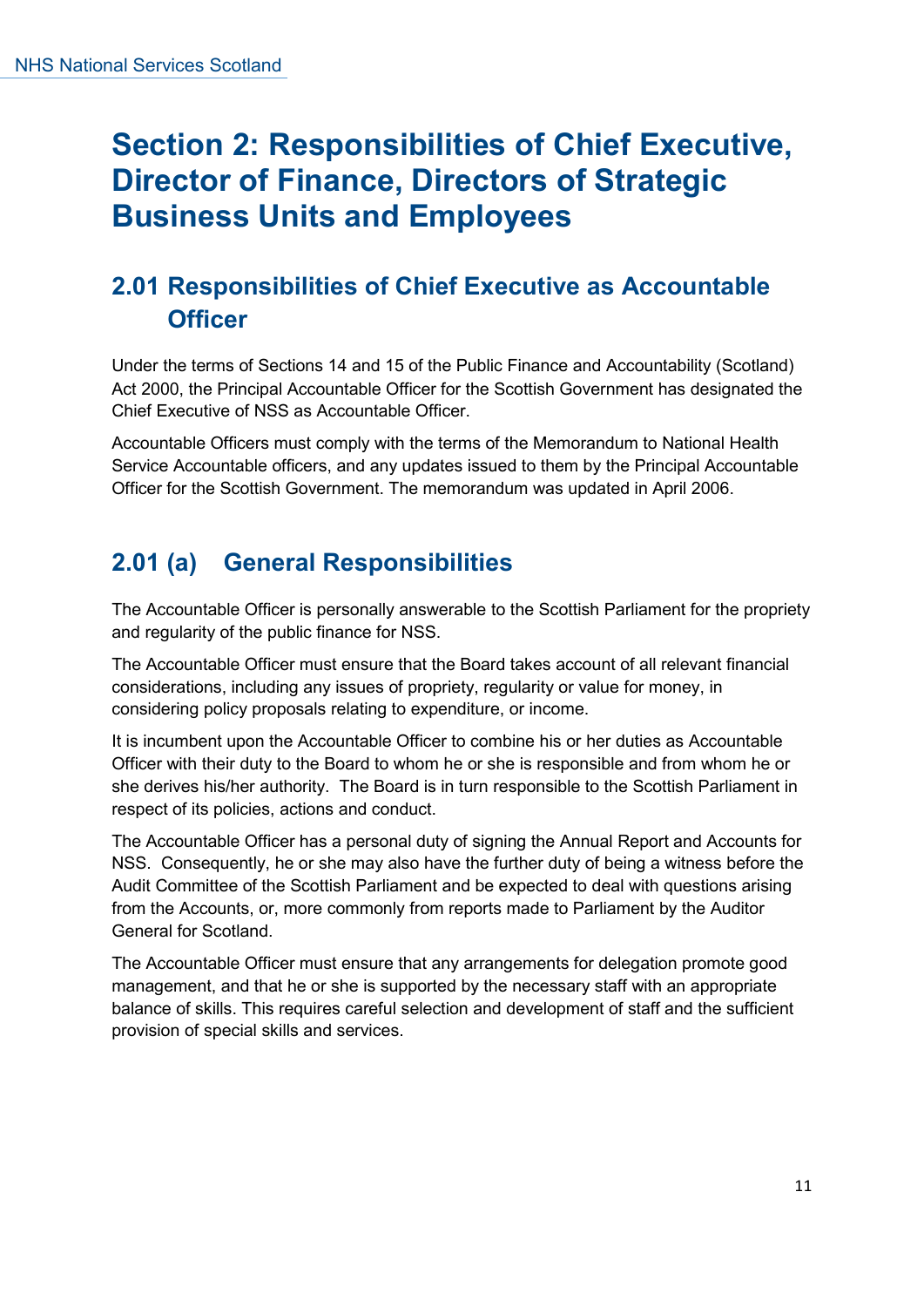# <span id="page-11-0"></span>**2.01 (b) Specific Responsibilities**

Ensure that from the outset proper financial systems are in place and applied, and that procedures and controls are reviewed from time to time to ensure their continuing relevance and reliability, especially at times of major changes.

Ensure that the Board's financial obligations and targets are met. The Chief Executive shall be responsible for the implementation of the Boards financial policies and for co-ordinating any corrective action necessary to further these policies. In fulfilling this responsibility, the Chief Executive shall take account of advice given by the Director of Finance on all such matters. The Director of Finance shall be accountable to the Board for this advice.

Sign the Accounts assigned to him or her, and in doing so, accept personal responsibility for ensuring that they are prepared under the principles and in the format directed by the Scottish Ministers

Ensure that proper financial procedures are followed incorporating the principles of separation of duties and internal check, and that accounting records are maintained in a form suited to the requirements of the relevant Accounting Manual, as well as in the form prescribed by the published Accounts.

Ensure that public funds, and assets such as land, buildings or other property including stores and equipment for which he or she is responsible are properly managed and safeguarded, with the appropriate checks in place.

Ensure that, In the consideration of policy proposals relating to expenditure, or income, for which he or she has responsibilities as Accountable Officer, all relevant financial considerations, including any issues of propriety, regularity or value for money, are taken into account, and where necessary brought to the attention of the Board.

Ensure that effective management systems appropriate for the achievement of the organisation's objectives, including financial monitoring and control systems have been put in place.

Ensure that risks, whether to achievement of business objectives, regularity, propriety or value for money, are identified, that their significance is assessed and that systems appropriate to the risks are in place in all areas to manage them.

Ensure that best value from resources is sought, by making proper arrangements to pursue continuous improvement having regard for economy, efficiency and effectiveness, and in a manner which encourages the observance of equal opportunities requirements.

Ensure that managers at all levels have a clear view of their objectives, and the means to assess and measure outputs for performance in relation to those objectives.

Ensure that managers at all levels are assigned well defined responsibilities for making best use of resources, including a critical scrutiny of output and value for money.

Ensure that managers at all levels have the information (particularly about costs), training and access to the expert advice which they need to exercise their responsibilities effectively.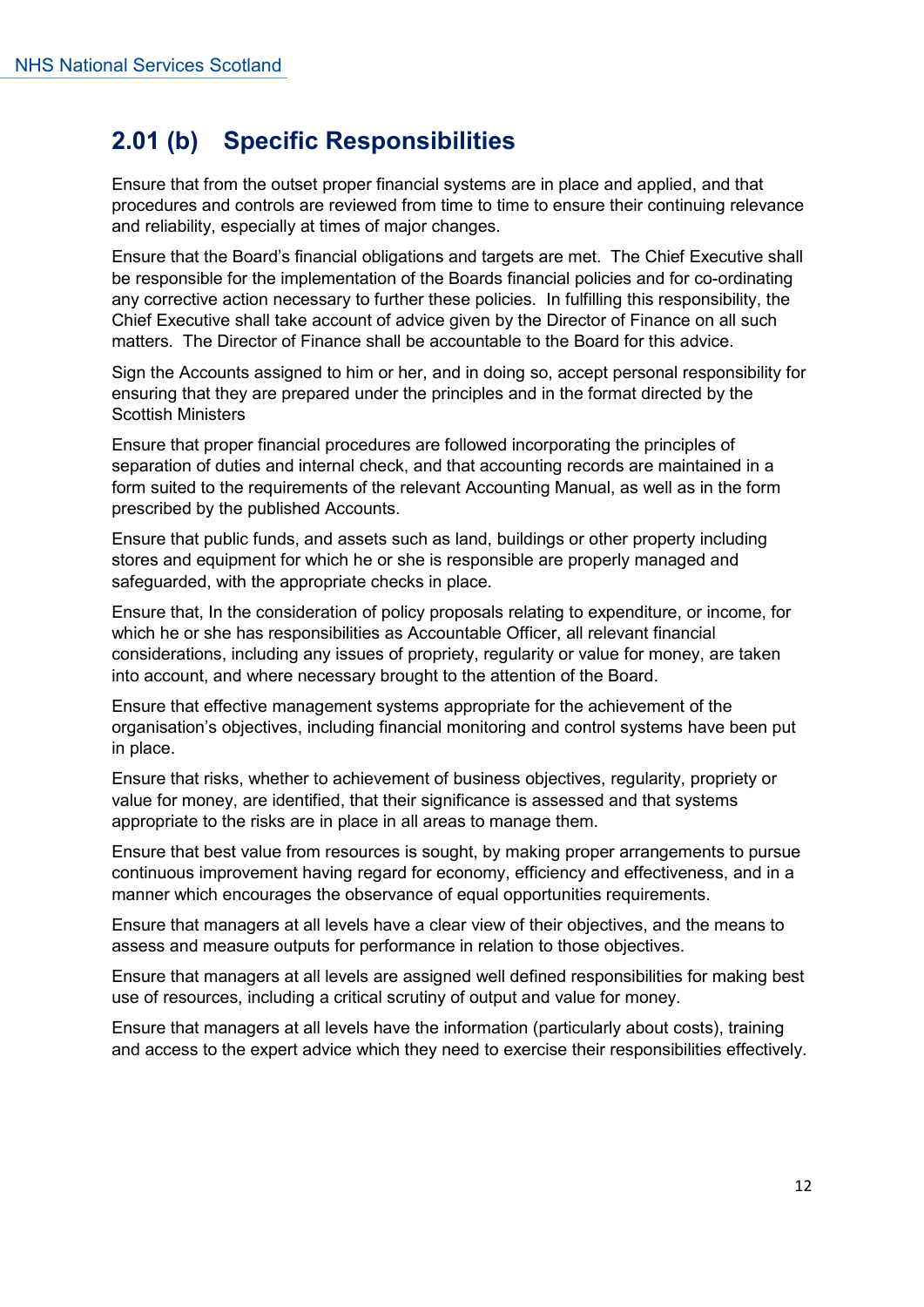# <span id="page-12-0"></span>**2.01 (c) Regularity and Propriety of Expenditure**

The Accountable Officer has a particular responsibility for ensuring compliance with Parliamentary requirements in the control of expenditure. A fundamental requirement is that funds should be applied only to the extent and for the purposes authorised by Parliament in the Budget Acts (or otherwise authorised by Section 65 of the Scotland Act 1998). Parliament's attention must be drawn to losses or special payments by appropriate notation of the organisation's Accounts. In the case of expenditure approved under the Budget Act, any payments made must be within the scope and amount specified in that Act.

All actions must be able to stand the test of parliamentary scrutiny, public judgements on propriety and professional Codes of Conduct. Care must be taken to avoid actual, potential, or perceived conflicts of interest when employing external consultants and their staff.

# <span id="page-12-1"></span>**2.01 (d) Advice to the Board**

The Accountable Officer has a duty to ensure that appropriate advice is tendered to the Board on all matters of financial propriety and regularity, and more broadly, as to all considerations of prudent and economical administration, efficiency and effectiveness.

If the Accountable Officer considers that, despite their advice to the contrary, the Board is contemplating a course of action which they consider would infringe the requirements of regularity or propriety, and that they would be required to take action that is inconsistent with the proper performance of his or her duties as Accountable Officer, they should inform the SGHSCD's Accountable Officer, so that the Department if it considers is appropriate, can intervene and inform the Scottish Ministers. If this is not possible, the Accountable Officer should set out in writing his or her objection and the reasons, to the proposal. If their advice is overruled, and the Accountable officer does not feel that he or she would be able to defend the proposal to the Audit Committee of the Scottish Parliament, as representing value for money, he or she should obtain written instructions from the Board for which he or she is designated, and send a copy of his or her request for instruction and the instruction itself as soon as possible to the External Auditor and the Auditor General for Scotland.

It is the duty of the Chief Executive to ensure that the Directors of the Strategic Business Units, employees and all new appointees are notified of and understand their responsibilities within the SFIs.

# <span id="page-12-2"></span>**2.01 (e) Absence of Accountable Officer**

The Accountable Officer should ensure that they are generally available for consultation, and that in any temporary period of unavailability a senior officer is identified to act on their behalf.

In the event that the Accountable Officer would be unable to discharge their responsibilities for a period of four weeks or more, NSS will notify the Principal Accountable Officer of the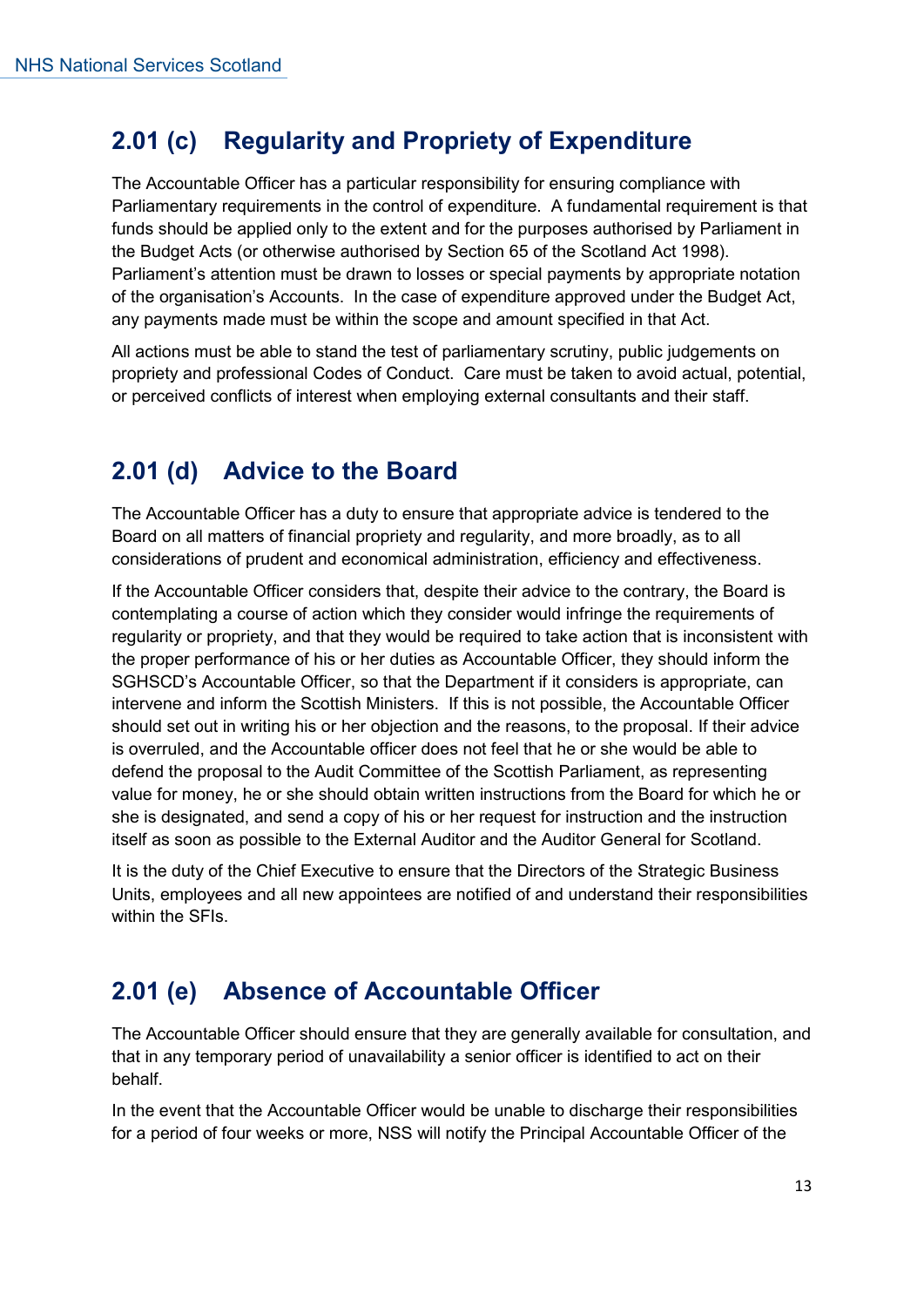Scottish Government, in order that an Accountable Officer can be appointed pending their return.

Where the Accountable Officer is unable by reason of incapacity or absence to sign the Annual Report and Accounts in time for them to be submitted to the Auditor General, the Board may submit unsigned copies, pending the return of the Accountable Officer.

# <span id="page-13-0"></span>**2.02 Responsibilities of the Director of Finance**

Provision of financial advice to the Board and its employees;

Implementing the Board's financial policies and for co-ordinating any corrective action necessary to further those policies;

Ensuring that sufficient financial records are maintained to show and explain the Board's transactions, in order to disclose, with reasonable accuracy, the financial position of the Board at any time;

The design, implementation and supervision of systems of internal financial control incorporating the principles of separation of duties and internal checks;

The preparation and maintenance of such accounts, certificates, estimates, records and reports as the Board may require for the purpose of carrying out its statutory duties and responsibilities;

Setting accounting policies consistent with Scottish Government guidance and generally accepted accounting practice.

# <span id="page-13-1"></span>**2.03 Responsibilities of all Directors and Employees**

All directors and employees of the Board, severally and collectively, are responsible for:

- security of the Board's propriety,
- avoiding loss;
- exercising economy and efficiency in the use of NSS resources;
- complying with the requirements if Standing Orders, Standing Financial Instructions, Financial Procedures and the Scheme of Delegation;
- reporting on discovery of any non-compliance of the SFis to the Director of Finance.

All staff must be aware of the Fraud Management Policy (including the Fraud Action Plan) and the Whistleblowing Policy. The Counter Fraud Champion (also the Chair of the Audit and Risk Committee) is responsible for ensuring the requirements of Fraud Action 'Plan are met and processes followed in every relevant situation.

The Director of Strategic Business Units should ensure that these SFIs and associated documents are made known to the appropriate persons within the Strategic Business Unit and ensure that they are adhered to.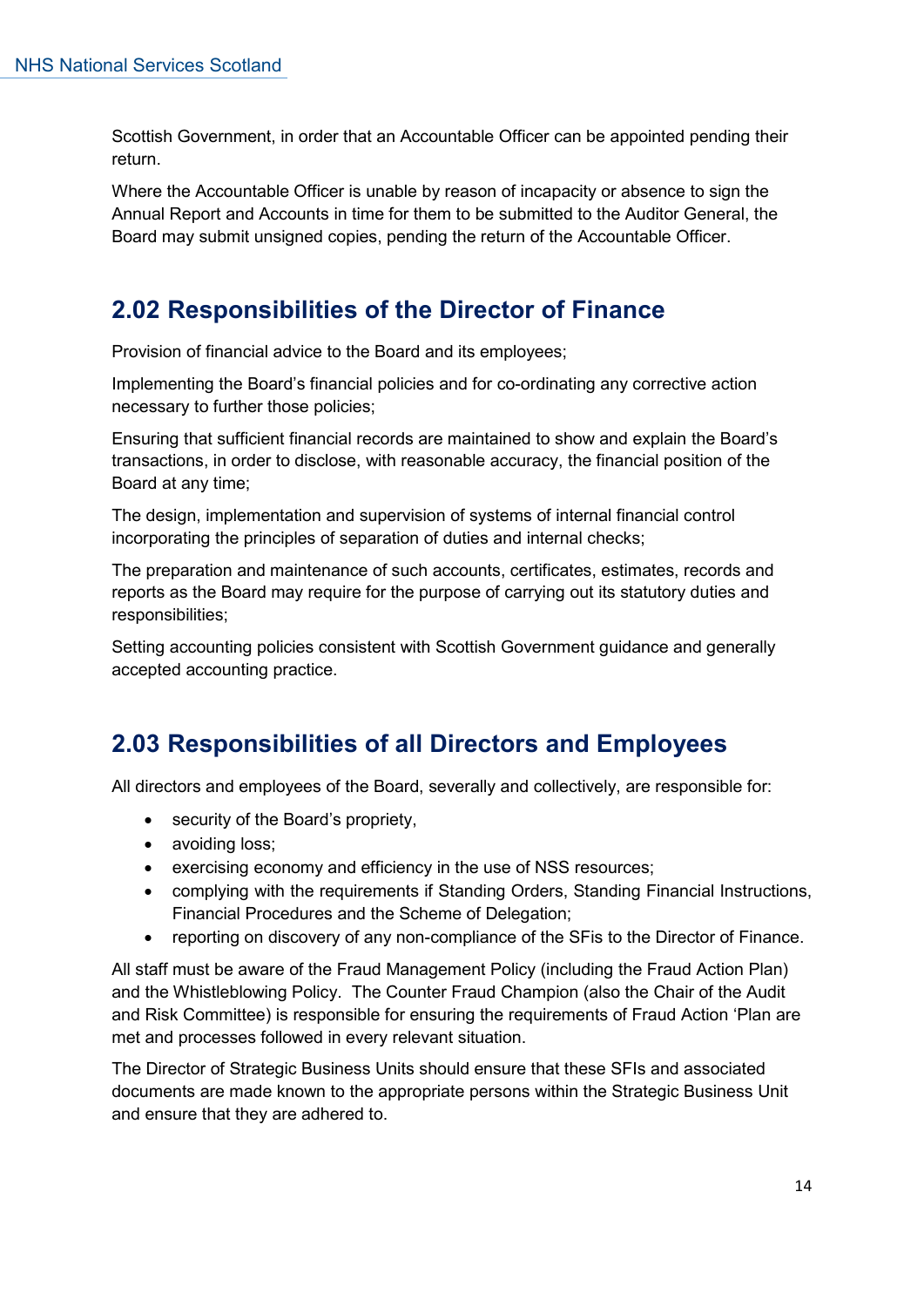Any contractor, or employee of a contractor, who is empowered by NSS to commit NSS to expenditure or who is authorised to obtain income will be covered by these instructions. It is the responsibility of the Director of Strategic Business Unit to ensure that such persons are made aware of this.

For any and all members of the Board and Executive Management Team and employees who carry out a financial function, the form in which financial records are kept and the manner in which members of the Board and Executive Management Team and employees discharge their duties must be to the satisfaction of the Director of Finance.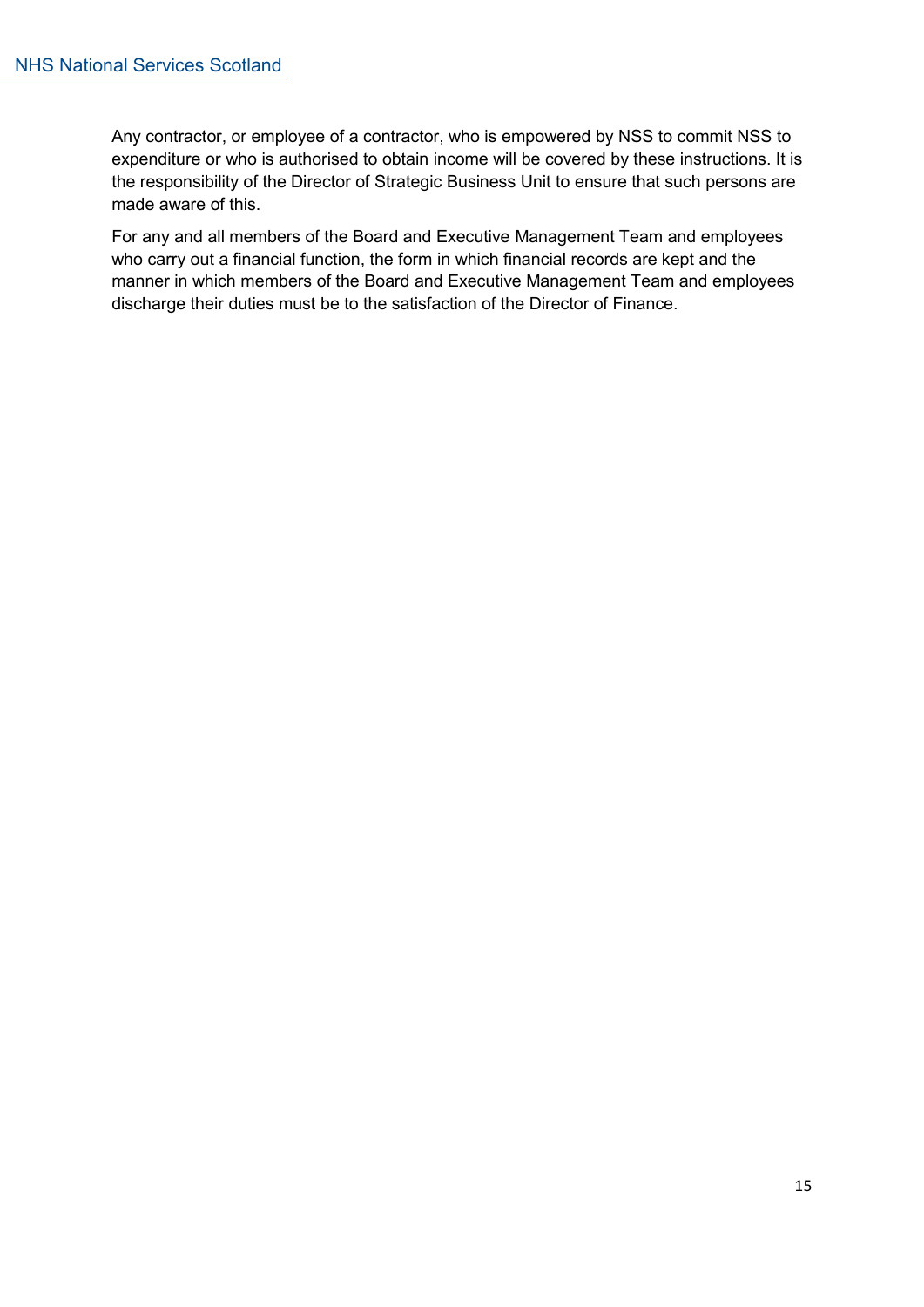# <span id="page-15-0"></span>**Section 3: Code of Conduct**

# <span id="page-15-1"></span>**3.01 General Principles**

There is a general presumption against the giving or receipt of gifts and hospitality by employees of NSS. All employees should: -

- Not put themselves in a position where their official and private interests may conflict;
- To be aware off the presumption of influence on a potential purchasing decision or strategic decision relating to the business objectives of NSS; and
- Not make use of their official positions to further their private interests.
- These guidelines should be read in conjunction with section 3 on bribery

#### <span id="page-15-2"></span>**3.02 Activities involving the use of official information or experience**

Any employee of NSS (other than medical or dental staff engaged in clinical practice) is required to obtain permission from the relevant Director of Strategic Business Unit, before undertaking any form of private work which involves the use of official NHS information, or his NHS experience.

All media broadcasts or television appearances by employees of NSS on matters relating to the work of NSS should be regarded as official duty, and no question of payment to individuals will normally arise. However, if the work of preparation for the media broadcast/television appearance involves private, as well as official time, the Chief Executive may, at his or her discretion, allow an employee to retain the whole or part of any fee as appropriate.

# <span id="page-15-3"></span>**3.03 Outside Occupation**

Employees of NSS are not allowed to accept any outside employment which would require their attendance at any time during their normal working hours with NSS. Employees should notify NSS if they propose to take up outside employment which would, when both or more employments are combined, result in their average working week exceeding the maximum working week laid down in the Working Time Regulations 1998, currently 48 hours per week.

Employees are advised not to engage in outside employment which may conflict with their NHS work, or be detrimental to it.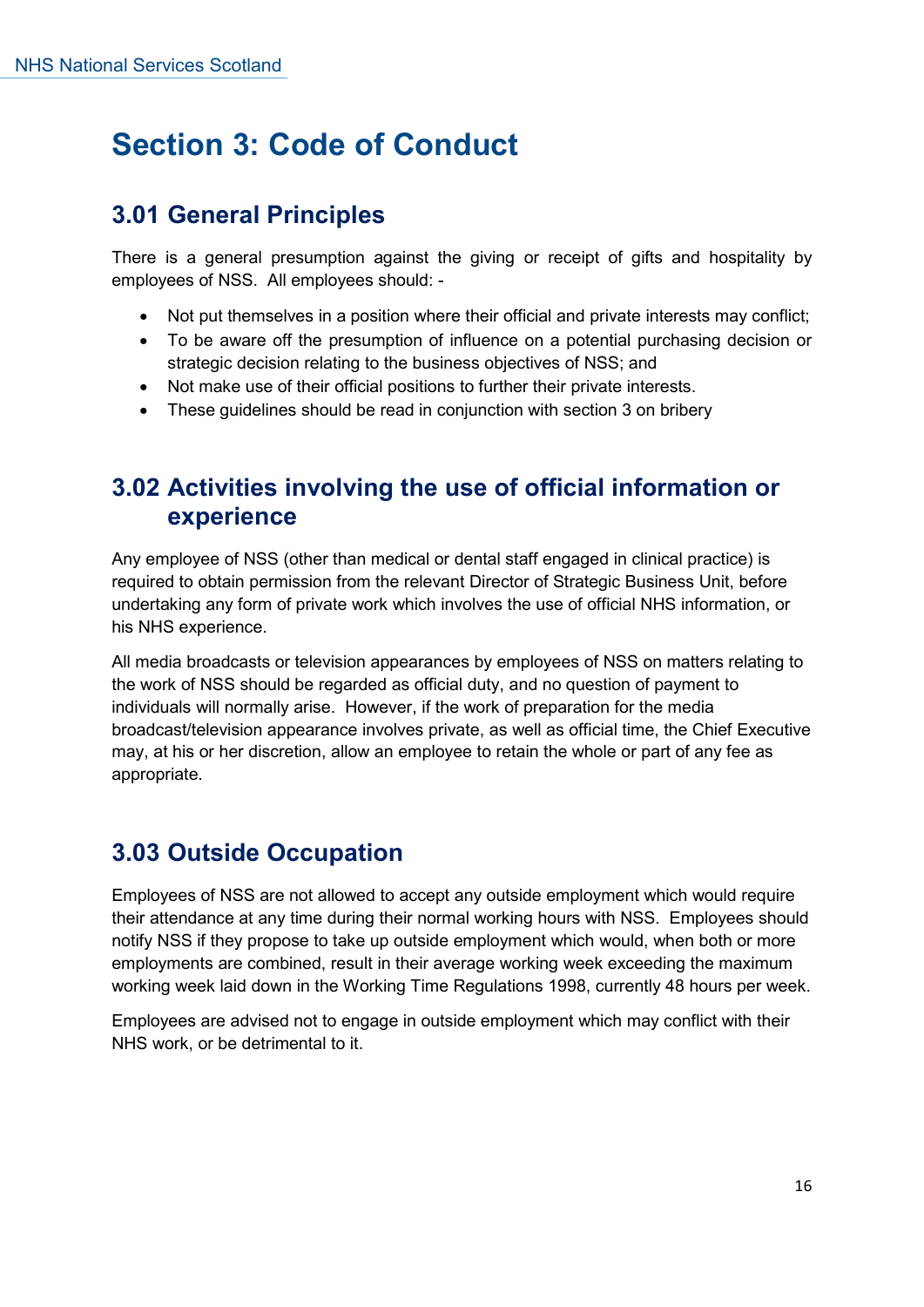# <span id="page-16-0"></span>**3.04 Confidentiality**

No employee of NSS shall use for their own benefit or gain, or divulge to any persons, firms, companies or other organisation whatsoever, any confidential information belonging to NSS, or relating to its affairs or dealings, which may come to the employee's knowledge during the course of their duties.

Notwithstanding this, any employee who has genuine concerns about operational issues and service delivery, particularly if the concerns relate to health and safety, malpractice or fraud has a right and responsibility to raise these. Further details of how staff should raise concerns are outlined in the NSS Whistle blowing policy and the Fraud Management Policy.

#### <span id="page-16-1"></span>**3.05 Contracts and use of services of NSS contractors**

On starting employment, all NSS staff must declare any financial interests or relationships (e.g. Honorary positions held) with any manufacturer, supplier or contractor, with whom the NSS has, or is likely to enter into a contractual relationship, or any financial or other interests which may affect NSS's decisions. In addition, any employee engaged in ongoing activity or a project involving third parties must declare any relevant financial or other interests at the earliest opportunity to their SBU Director and comply with any consequent requests or instructions made by NSS. Any NSS staff leading activity or projects with third parties must, at initiation and at all meetings thereafter, seek positive confirmation as to any such interests which those NSS staff present may have and take action accordingly. Any interests declared must be properly recorded in the minutes and records of the meetings.

In addition, Board Members, Directors of Strategic Business Units, Senior Managers and Senior Procurement staff of NSS will be asked quarterly to confirm their declarable interests.

No employee of NSS may purchase goods from, or use the services of, a contractor on preferential terms for private purposes, if these terms are given directly or indirectly because of the contractual or other official business relationship (whether potential or actual), between the contractor and NSS.

# <span id="page-16-2"></span>**3.06 Acceptance of Gifts**

For the purpose of this section, a gift shall be taken to mean any personal, material and/or financial advantage or reward, which reward can include material items such as calendars, stationery etc.

Employees should not accept gifts. Where gifts are sent to an employee, these should only be accepted when the gift is of minimal or nominal value and in any case where the value is presumed to be less than £5. All other gifts should be returned to the sender.

It is recognised that, on occasion, a gift may be received from a patient or a donor as a "thank you" for services received. These gifts would be difficult to refuse without causing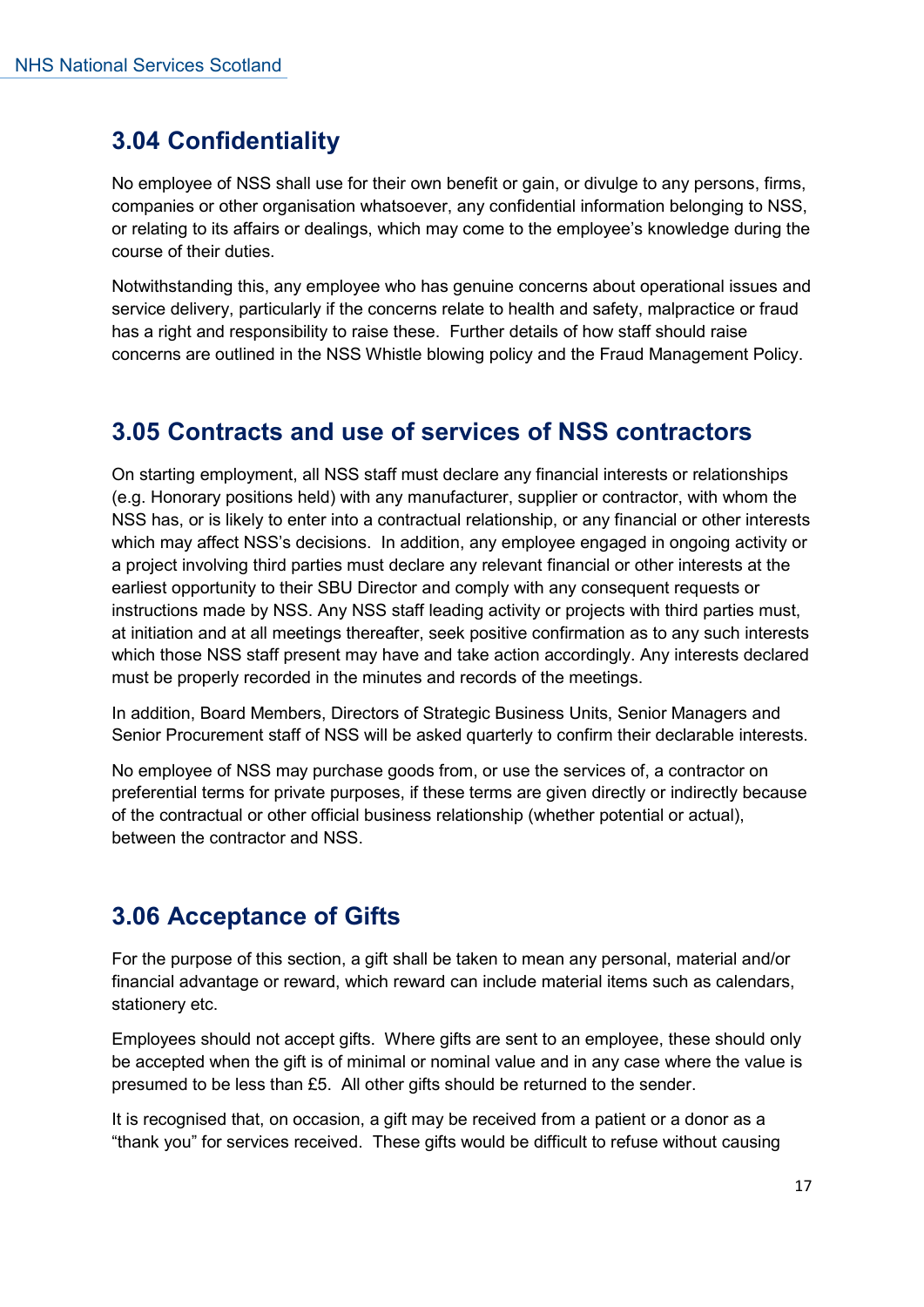offence. If they are of low intrinsic value, the principles outlined above should be applied. Should they be expensive, the SBU Director should be consulted for a view on acceptance.

In all cases in relation to gifts, it is recognised that it is NSS who is the owner of the received gift and not the individual employee.

Casual gifts offered by contractors or others e.g. at Christmas time should be declined.

#### <span id="page-17-0"></span>**3.07 Acceptance of Hospitality**

For the purpose of this section, hospitality shall be taken to mean an offer of food, drink, invitations to events, travel and/or accommodation.

As a guiding principle, hospitality should be refused. Modest hospitality, provided it is normal and reasonable in the circumstances, e.g. lunches in the course of working visits, may be acceptable when the scale of hospitality is similar to that which the NHS would be likely to offer in the circumstances. Where hospitality is provided at free events or conferences - where the object is to maintain knowledge or develop networks – this may be accepted, provided the hospitality is proportionate,

For the avoidance of doubt, tickets to national sporting events or similar should be refused.

#### <span id="page-17-1"></span>**3.08 Procedure for completing and recording forms**

Full guidance on accepting and recording of gifts and hospitality can be found on the Service Now portal.

#### <span id="page-17-2"></span>**3.09 Reporting**

An annual report of all accepted gifts and hospitality offered and accepted will be submitted to the EMT and Audit and Risk Committee for noting.

# <span id="page-17-3"></span>**3.10 Use of official Accommodation, Equipment or Vehicles**

No employee of the NSS may make use of, or make available for use, official accommodation, equipment, supplies, services or vehicles, for private purposes, without the prior permission of the Chief Executive.

Employees should not make inappropriate or unauthorised use of IT systems e.g. email and Internet access. The NSS guidelines governing the use of IT systems should be referred to for further guidance.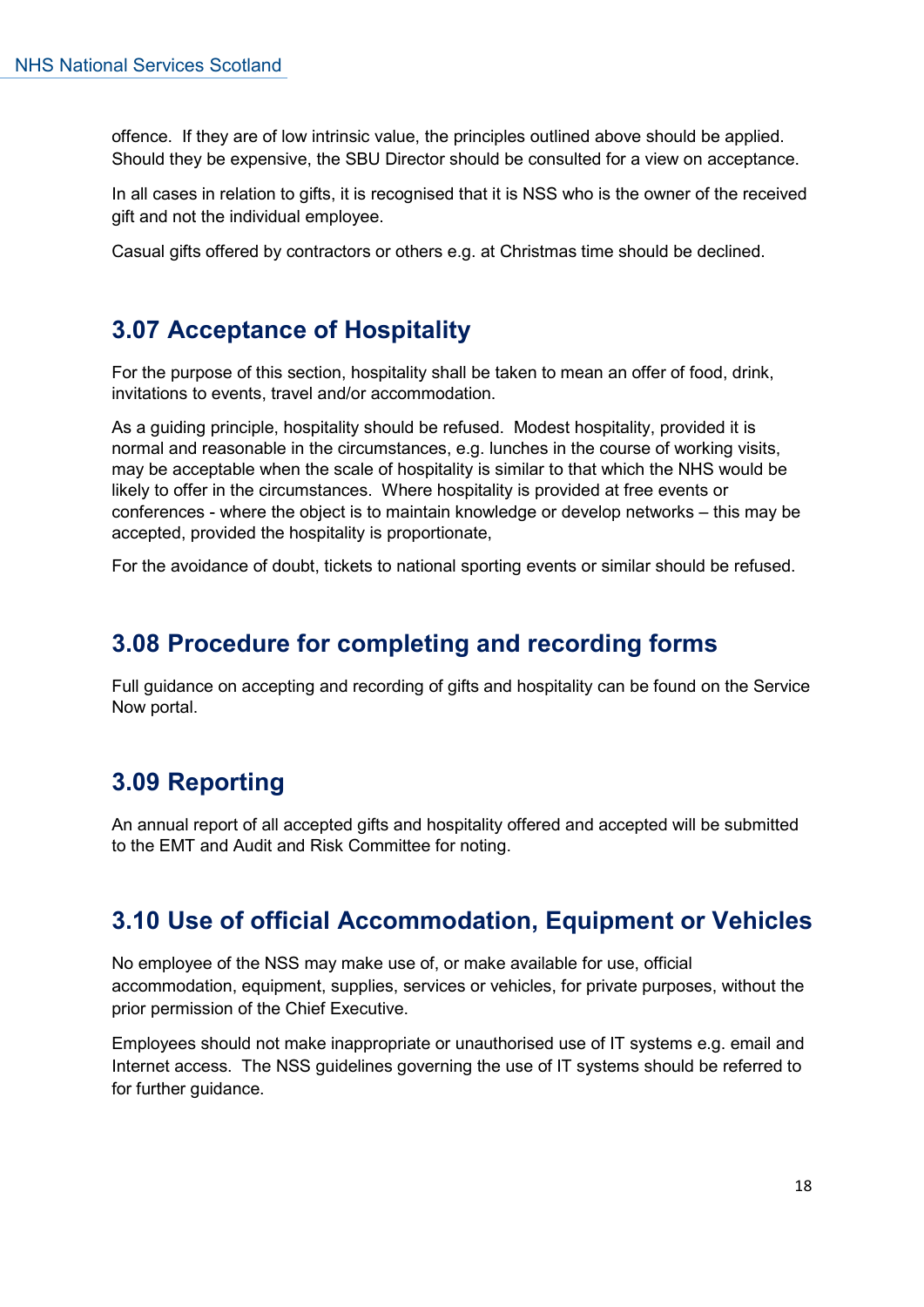# <span id="page-18-0"></span>**3.11 Bribery**

The Bribery Act 2010 came into force on 1 July 2011 and makes it a criminal offence to take part in 'active' or 'passive' bribery or to fail to prevent bribery in an organisation:

- (a) Active bribery (section 1 of the Act) makes it an offence for a person to offer, give or promise to give a financial or other advantage to another individual in exchange for improperly performing a relevant function or activity.
- (b) Passive bribery (section 2 of the Act) makes it an offence for a person to request, accept or agree to accept a financial or other advantage in exchange for improperly performing a relevant function or activity.
- (c) Bribery of a foreign public official (section 6 of the Act) makes it an offence to offer, promise or give a financial or other advantage to a foreign public official with the intention of influencing the official in the performance of his or her official function. Previously such payments may have been known as Facilitation Payments.
- (d) Corporate offence (section 7 of the Act) states that an organisation may be liable if it fails to have adequate procedures in place to prevent bribery.

Employees must be committed to the prevention of bribery and all forms of corruption. NSS operates a zero tolerance approach to bribery committed by any person working at NSS and any person who provides services for or on behalf of NSS and that any allegation of bribery by a Board member or employee will be investigated in accordance with relevant processes and procedures and may be reported to the authorities, as appropriate.

The NSS approach to addressing fraud, which includes bribery, is set out in Section 4.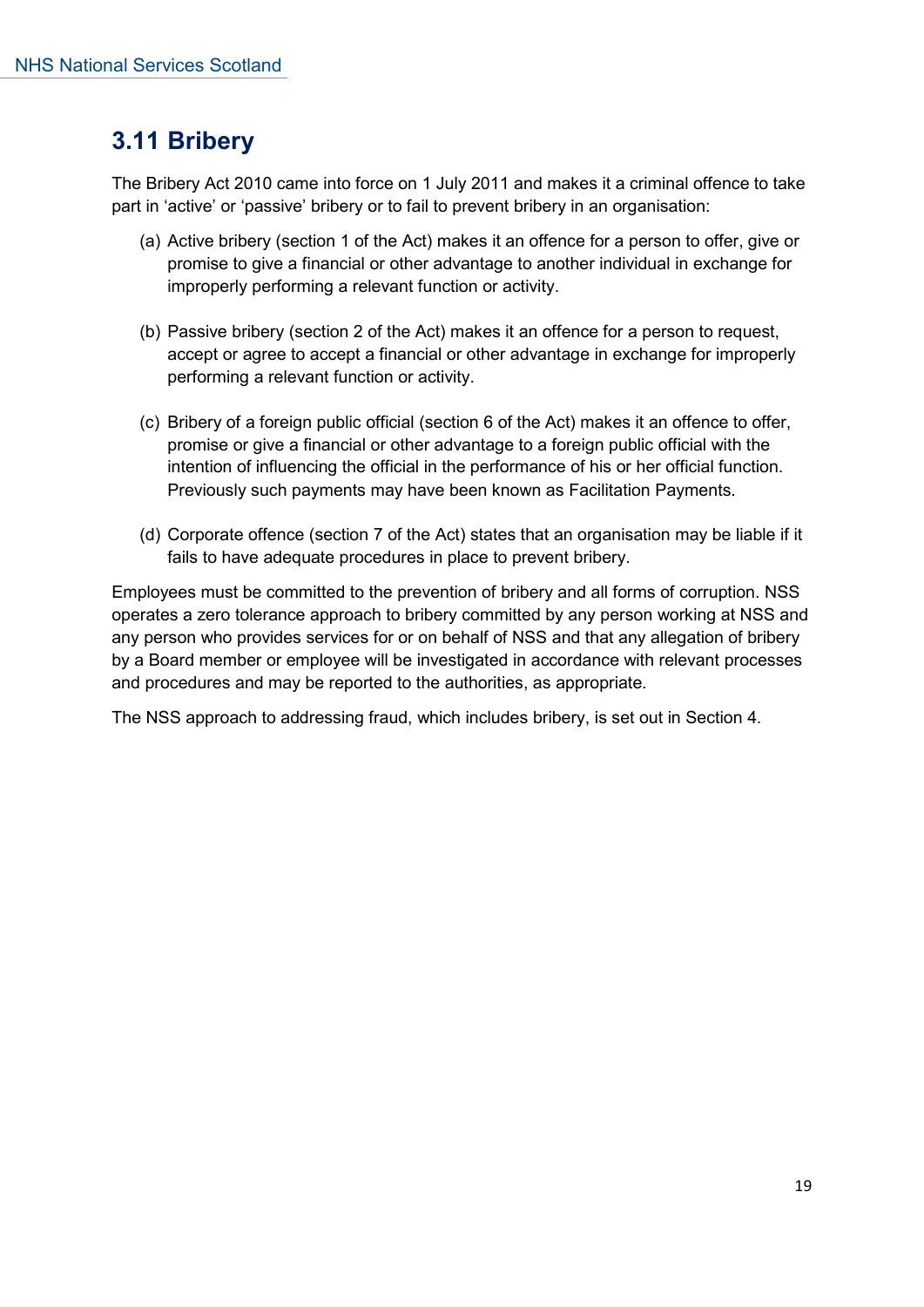# <span id="page-19-0"></span>**Section 4: Suspected Theft, Fraud and Other Irregularities**

# <span id="page-19-1"></span>**4.01 Introduction**

This section should be read in conjunction with the Fraud Management Policy and the Fraud Action Plan.

The following procedures should be followed, as a minimum, in cases of suspected theft, fraud, embezzlement, corruption, bribery or other financial irregularities to comply with the above guidance.

In addition, guidance and recommendations issued from time to time by NSS Counter Fraud Services to combat fraud should also be considered and implemented where necessary.

### <span id="page-19-2"></span>**4.02 Theft, Fraud, Embezzlement, Corruption, Bribery and Other Irregularities**

NSS has a Fraud Management Policy and Action Plan, in accordance with Scottish Executive HDL(2005)5. All NSS staff should be aware of the content of this plan and their responsibilities in relation to the prevention and detection of fraud including bribery and corruption and their duty to report any suspicious activity.

The Fraud Action Plan is reviewed annually, amended as appropriate, and submitted to the Audit and Risk Committee for re-endorsement annually.

The Fraud Action Plan will specify the form and content of NSS's Fraud and Other Illegal Acts Register, which is to be reviewed annually by the Audit and Risk Committee.

The Chief Executive has the responsibility to designate an officer, Counter Fraud Champion (CFC), within the Board with specific responsibility for co-ordinating action where there are reasonable grounds for believing that an instance of fraud, theft, embezzlement, corruption, bribery or other financial irregularity has occurred. The CFC will also be supported by a Fraud Liaison Officer (FLO) for NSS. Contact details for the CFC and FLO can be found in the Fraud Management Policy and on the finance pages on geNSS

It is the CFC's responsibility, supported by the FLO, to inform as he deems appropriate, the police, Counter Fraud Services (CFS), the appropriate director(s), the Appointed External and Internal Auditors, the Chief Executive and the Chair of the Audit and Risk Committee, where such an occurrence is suspected. It should be noted that CFS does not routinely investigate the crime of theft, unless systematic losses have occurred and the use of covert surveillance is being considered.

Where any officer has grounds to suspect any of the above activities has occurred, they should report this to the FLO without delay. The FLO will ensure that there is consultation with CFS as set out in the Fraud Action Plan. It is essential that preliminary enquiries are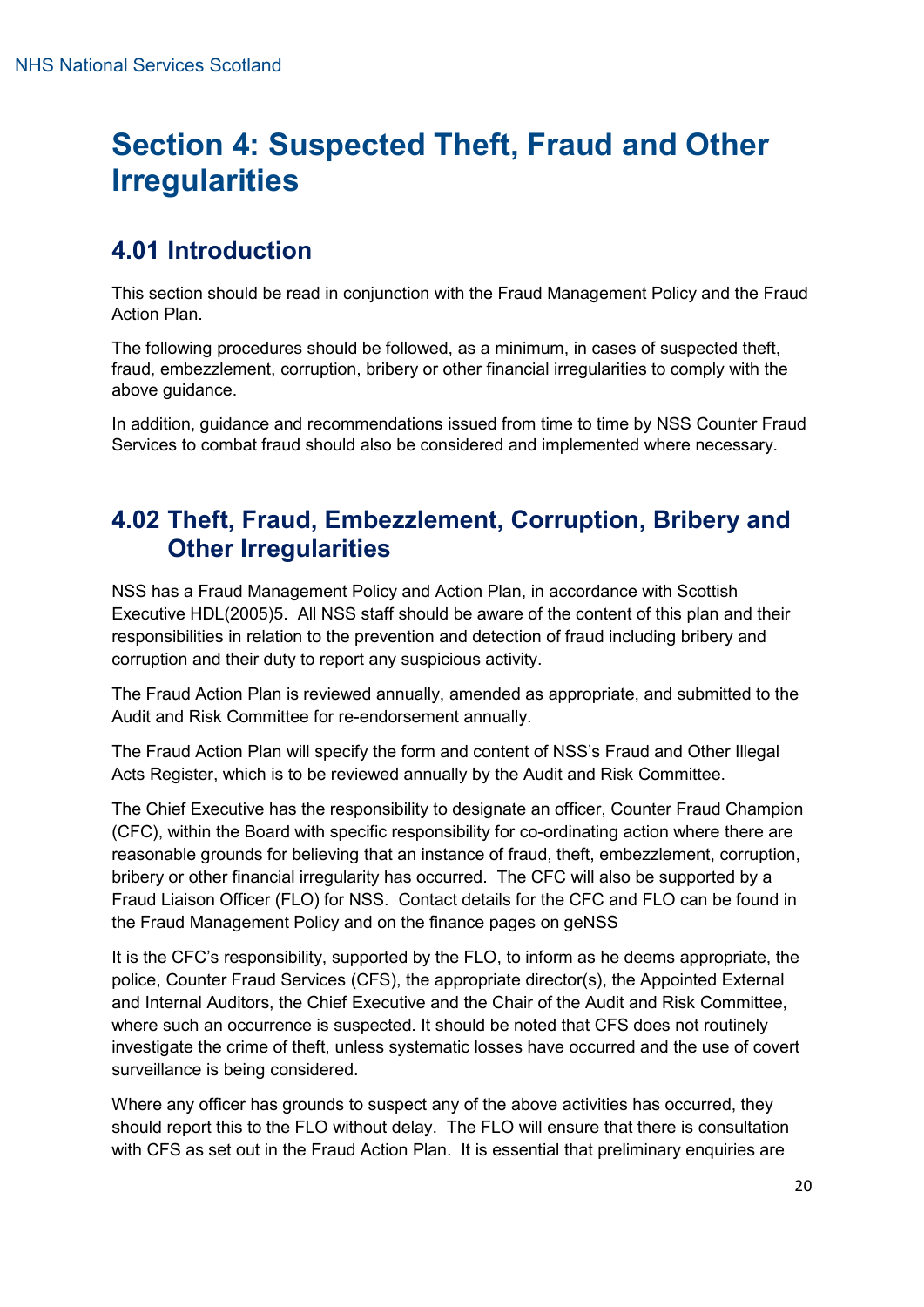carried out in strict confidence and with as much speed as possible. If the suspicion involves an executive director the matter should be reported to the Chair of the Audit and Risk Committee, the Chairman of the Board, or to the Head of Internal Audit.

If, in exceptional circumstances, the CFC, the FLO and the Head of Internal Audit are unavailable the officer should report the circumstances to the Chief Executive who will be responsible for informing CFS. As soon as possible thereafter the FLO should be advised of the situation.

Where preliminary investigations suggest that prima facie grounds exist for believing that a criminal offence has been committed, CFS will undertake the investigation on behalf of, and in co-operation with NSS. At all stages the CFC, the FLO and the Head of Internal Audit will be kept informed of developments on such cases. All referrals to CFS must also be copied to the Appointed Auditor.

#### <span id="page-20-0"></span>**4.03 Remedial Action**

As with all categories of loss, once the circumstances of a case are known the CFC will be required to take immediate steps to ensure that so far as possible these do not recur. However, no such action will be taken if it would prove prejudicial to the effective prosecution of the case. It will be necessary to identify any defects in the control systems which may have enabled the initial loss to occur, and to decide on any measures to prevent recurrence.

# <span id="page-20-1"></span>**4.04 Reporting to SGHSC**

While normally there is no requirement to report individual cases to SGHSC there may be occasions where the nature and/or scale of the alleged offence or the position of the person or persons involved, could give rise to national or local controversy and publicity. Moreover, there may be cases where the alleged fraud appears to have been of a particularly ingenious nature or where it concerns an organisation with which other public health sector bodies may also have dealings. In all such cases, SGHSC must be notified of the main circumstances of the case at the same time as an approach is made to CFS.

#### <span id="page-20-2"></span>**4.05 Responses to Press Enquiries**

Where the publicity surrounding a particular case of alleged financial irregularity attracts enquiries from the press or other media, the Chief Executive will ensure that the relevant officials are fully aware of the importance of avoiding issuing any statements, which may be regarded as prejudicial to the outcome of criminal proceedings or potential actions of CFS. Advice on such issues will be provided by CFS.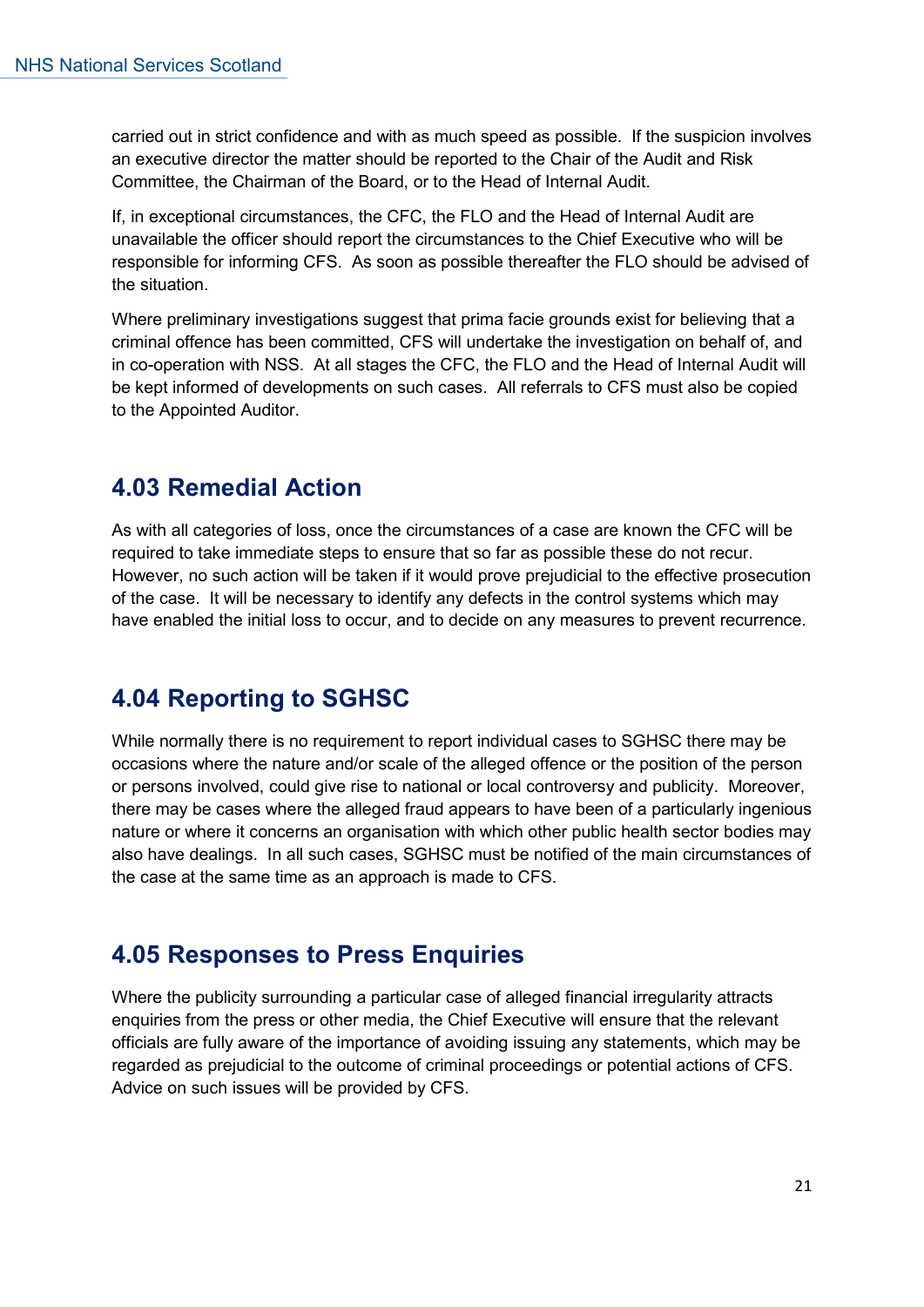# <span id="page-21-0"></span>**4.06 National Fraud Initiative**

NSS participates in the National Fraud Initiative coordinated by the Audit Commission for the prevention and detection of fraud and other financial irregularity. As part of this initiative NSS is required to share financial data including payroll data with the Audit Commission who will compare this data with other public sector bodies to highlight potential fraud. NSS through the FLO will investigate all queries arising through the initiative and take action in accordance with its findings.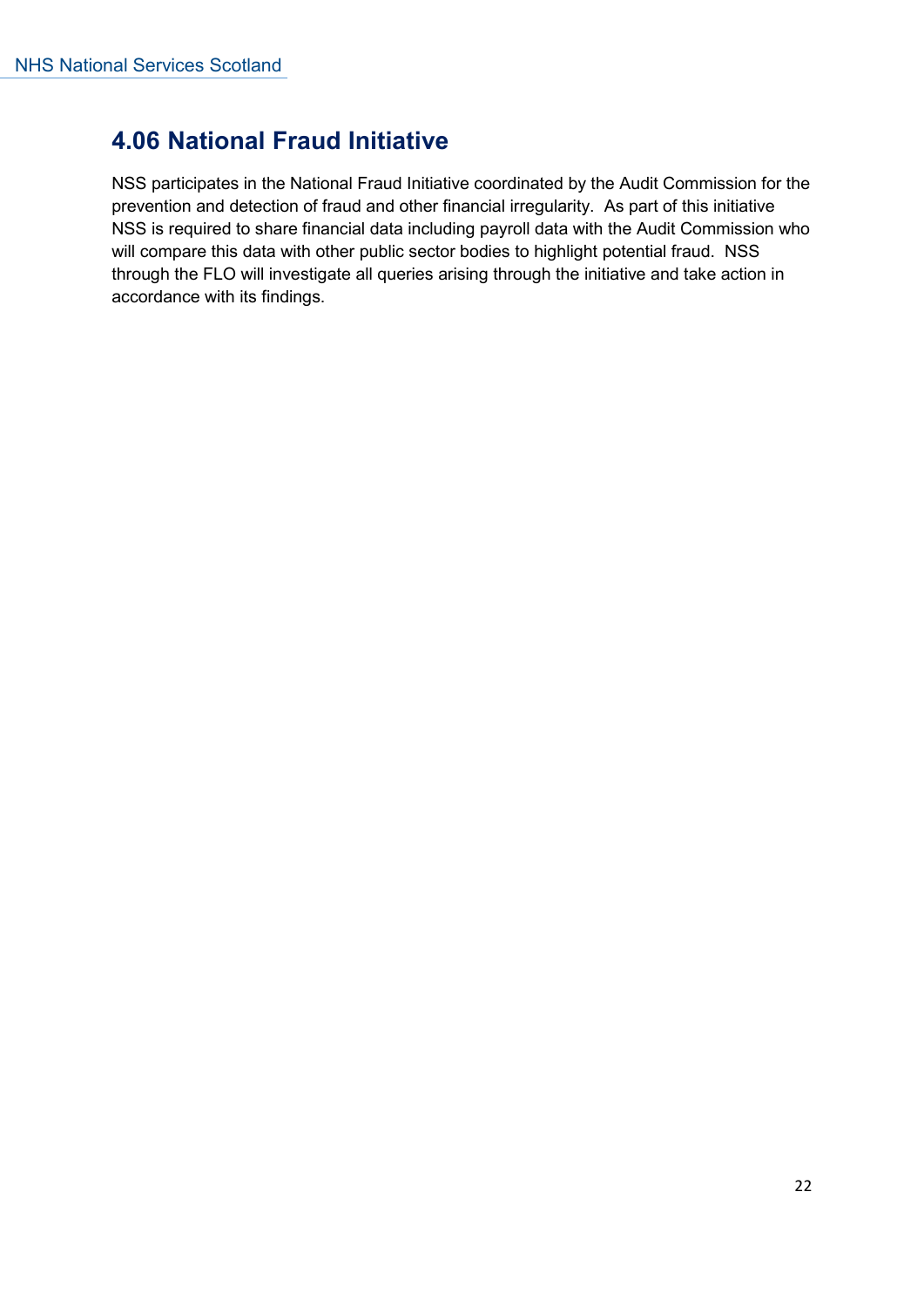# <span id="page-22-0"></span>**Section 5: Audit and Financial Performance Arrangements**

# <span id="page-22-1"></span>**5.01 Audit and Risk Committee**

In accordance with Standing Orders the Board will establish an Audit and Risk Committee, with clearly defined terms of reference, which will provide an independent and objective view of internal control.

# <span id="page-22-2"></span>**5.02 Finance, Procurement and Performance Committee**

In accordance with Standing Orders the Board will establish a Finance, Procurement and Performance Committee, with clearly defined terms of reference, which will provide an independent and objective view on any financial matters referred to it by the Board.

#### <span id="page-22-3"></span>**5.03 Director Strategy, Performance and Service Transformation**

The Director of Strategy Performance and Service Transformation is responsible for:

- 1) ensuring there are arrangements to review, evaluate and report on the effectiveness of internal financial control including the establishment of an effective internal audit function;
- 2) ensuring that the internal audit is adequate and meets the NHS best practice;
- 3) ensuring that an Internal Audit Plan is prepared for the consideration of the Audit and Risk Committee. The plan must cover:
	- a) strategic audit plan covering the coming three years; and
	- b) a detailed plan for the coming year.
- 4) ensuring that an annual Internal Audit Report is prepared for the consideration of the Audit and Risk Committee. The report must cover:
	- a) a clear opinion on the effectiveness of internal control in accordance with current controls assurance guidance issued by SGHSC including for example compliance with control criteria and standards;
	- b) major internal financial control weaknesses discovered;
	- c) progress on the implementation of internal audit recommendations; and
	- d) progress against plan over the previous year;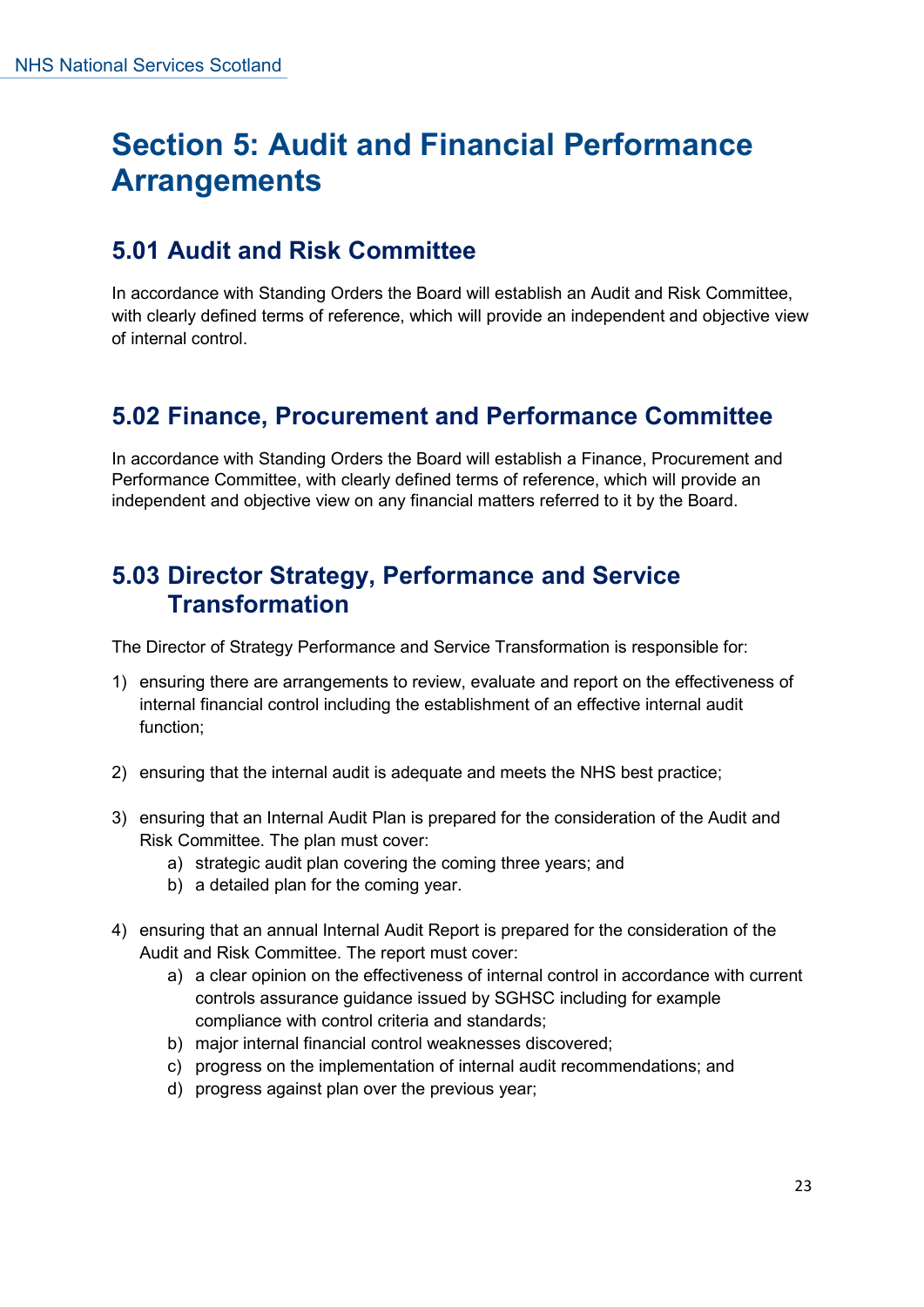The Director of Finance, the Head of Internal Audit or their authorised representatives and CFS in relation to a fraud investigation will have authority, without necessarily giving notice, and on production of identification, to require and receive:

- 1) access at all reasonable times to any land, premises or employee of NSS;
- 2) access to all records, documents and correspondence relating to any financial or other relevant transactions, including documents of a confidential nature (in which case, he will have a duty to safeguard that confidential nature);
- 3) the production or identification by any employee of any NSS cash, stores, or other property under the employee's control; and
- 4) explanations concerning any matters under investigation.

#### <span id="page-23-0"></span>**5.04 Irregularities**

Whenever any matter arises which involves, or is thought to involve, irregularities concerning stores or other property of NSS or any suspected irregularity it will be notified immediately to the Fraud Liaison Officer (FLO) who will inform Counter Fraud Services and the Director of Finance. Where appropriate, the Director of Finance will inform the Chief Executive and the Head of Counter Fraud Services.

Any decision to involve the police in cases of misappropriation and other irregularities not involving fraud or corruption will be taken by the Chief Executive and the Director of Finance. Such decisions will be taken after obtaining appropriate advice from NSS Counter Fraud Services.

Further details pertaining to suspected theft, fraud, embezzlement, corruption, bribery and other irregularities are contained at Section 4.

#### <span id="page-23-1"></span>**5.05 Audit Reporting**

Annual and longer term audit plans will be prepared and laid before NSS's Audit and Risk Committee for approval by 31 March preceding the audit year commencing 1 April, or at such other time as the Committee may approve.

#### <span id="page-23-2"></span>**5.06 Internal Audit**

Detailed Internal Audit Reports will be submitted to and agreed with management following all audit visits. Management must respond formally to audit reports within five working days of receipt of the final draft. The finalised report will be provided to the Director of Strategic Business Unit, Director of Finance and NSS's statutory auditor.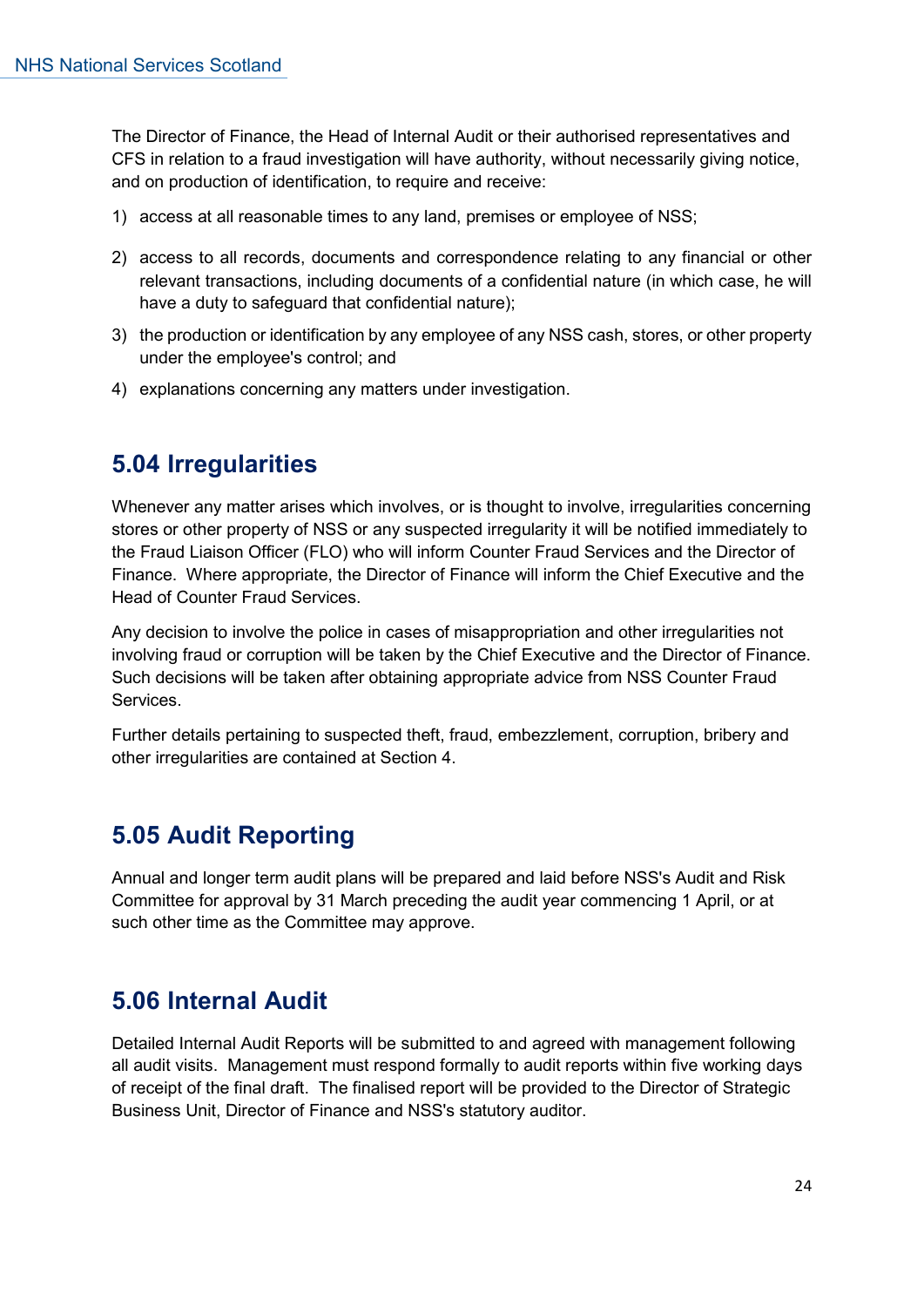Each year NSS's Internal Audit Service provider will prepare and present to the Audit and Risk Committee an annual Internal Audit Report which summarises internal audit findings in the preceding year. This will be submitted before 30 June following the audit year in question.

Periodic review of the responses to agreed actions will be carried out by the Internal Auditors and the findings presented to the Audit and Risk Committee.

# <span id="page-24-0"></span>**5.07 External Audit**

The Public Finance and Accountability (Scotland) Act 2000 places responsibility on the Auditor General for Scotland to decide who is to undertake the external audit of each health body in Scotland.

The appointed External Auditor will conduct their audit in accordance with the Public Finance and Accountability (Scotland) Act 2000 and International Standards on Auditing (UK and Ireland) issued by the Auditing Practices Board as required by the Code of Audit Practice approved by the Auditor General for Scotland.

#### <span id="page-24-1"></span>**5.08 Service Audit**

Annual Service Audit Reports will be submitted to and agreed with management following audits of the key services we provide to NHS Boards. Management must respond formally to audit reports within three weeks of receipt. The finalised reports will be provided to the Director of Strategic Business Unit, Director of Finance, NSS's statutory auditor and to the Audit and Risk Committee.

Each Service Auditor Report will provide an opinion on the controls in place and how effectively they have been operating during the year under review. This will be submitted before 30 June following the audit year in question.

The report will also detail the exceptions that were identified during the course of the testing, and management's responses to these. Management will be required to ensure that action is taken to address the risks or issues identified by the agreed deadlines.

Periodic review of the actions taken will be carried out by the Service Auditors and the findings presented to the Audit and Risk Committee.

#### <span id="page-24-2"></span>**5.09 Risk Management**

The Audit and Risk Committee is responsible for overseeing the risk management framework for NSS.

The Chief Executive is responsible for reviewing the effectiveness of the system of internal control, which includes the maintenance of an NSS risk register. The NSS risk register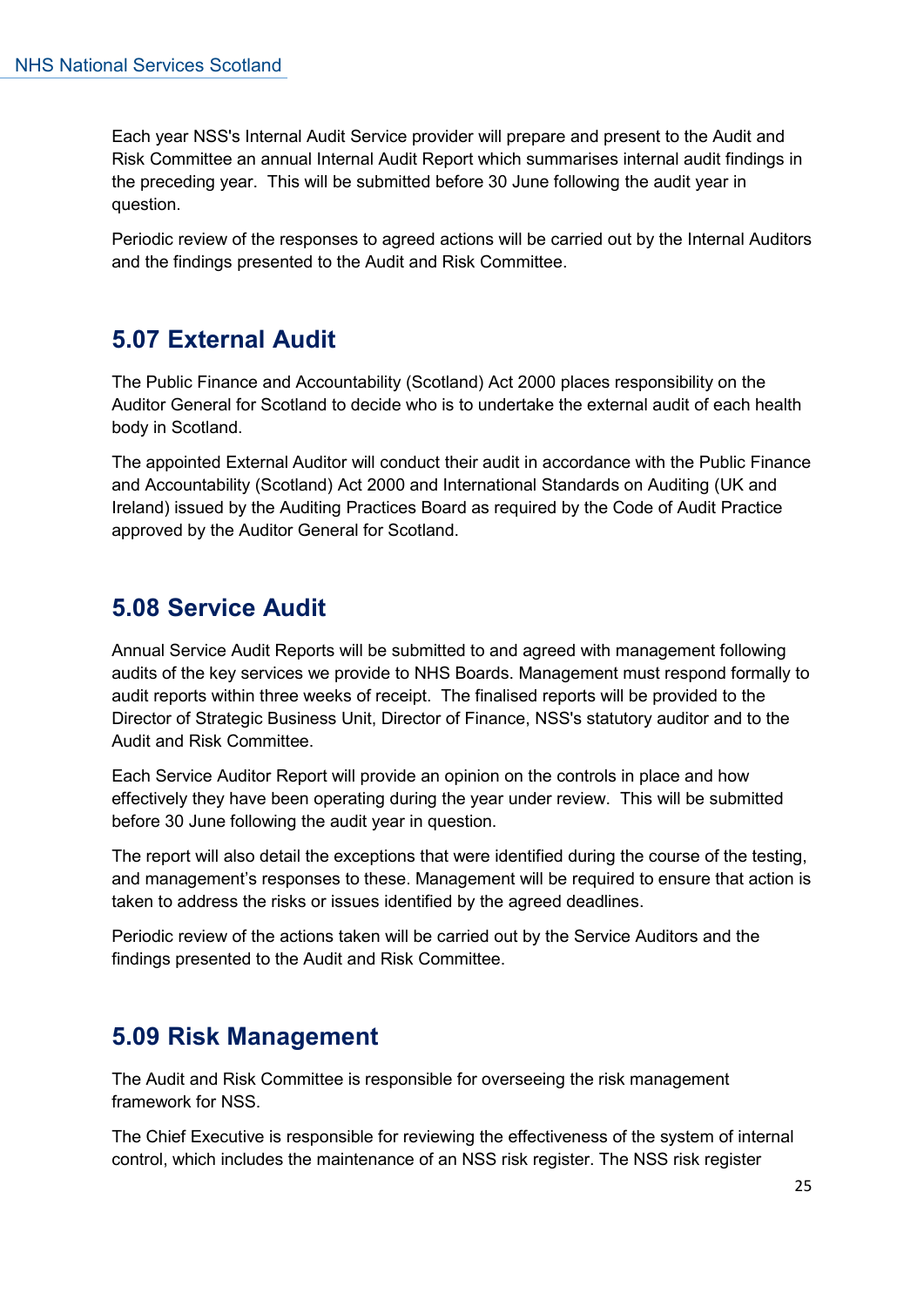should be reviewed by the Board, Board Committees and Executive Management Team and management teams as set out in the NSS Integrated Risk Management Approach (IRMA).

The Directors of Strategic Business Units are responsible for ensuring that risk registers are appropriately maintained and reviewed, and that appropriate risk management strategies and practices are adopted within their Strategic Business Units as outlined in the IRMA.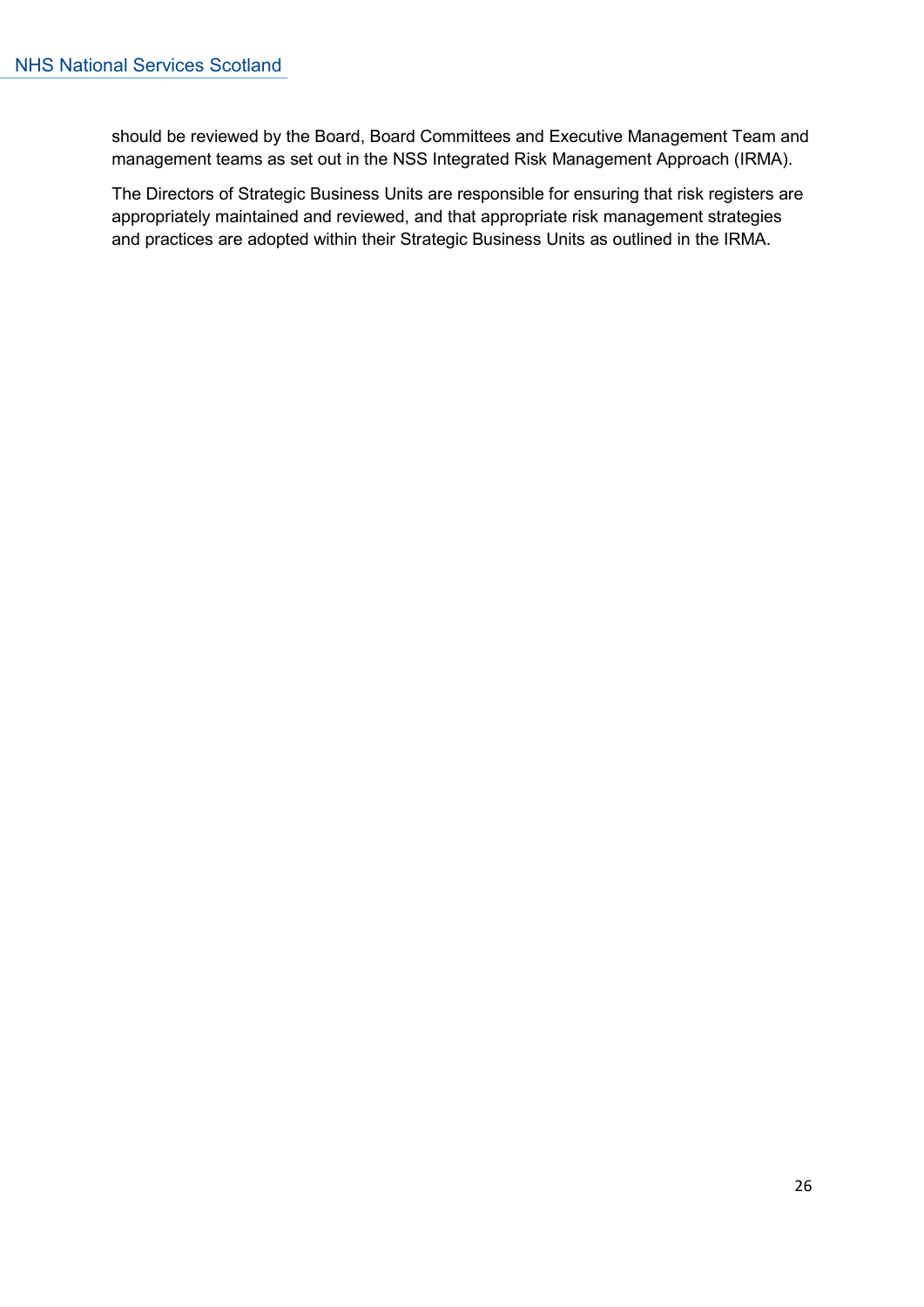# <span id="page-26-0"></span>**Section 6: Financial Planning and Budget Control**

# <span id="page-26-1"></span>**6.01 Introduction**

NSS has a responsibility to prepare and submit financial plans in accordance with the requirements of SGHSC to the Board and to SGHSC, ensuring that the budgets reconcile to such plans.

NSS will perform its functions within the total of funds allocated by Scottish Ministers and through income from other Health Boards and from other sources. All plans, financial approvals and control systems will be designed to meet this obligation.

NSS's income consists of four elements:

- the NSS baseline allocation which is to be treated as an aggregate sum;
- specific additional allocations of funding for projects and services sponsored by SGHSC and managed by NSS on behalf of NHSScotland;
- bottom sliced allocation from other Health Boards to fund National Services provided by NSS; and
- Income earned from trading with other Health Boards and other third parties.

NSS's financial planning cycle in respect of all income and expenditure will be co-ordinated with its business planning arrangements and timetables as approved by the Board. The financial plans will be reviewed in detail by the EMT and the Finance, Performance and Procurement Committee before being put to the Board for approval.

All requests for additional funding and income whether capital or revenue should be made using the Service Now Demand portal. Requests will be approved and prioritised on both an annual basis through the Resource Allocation Meetings and monthly at the EMT meetings.

The funding for specific ring-fenced projects will be agreed in advance of the projects commencement with NSS and SGHSC and will be supported by request through the Demand tool in the Service Now portal and an approved business case where required by SGHSC. The Director of Finance should be notified of any such projects at the earliest opportunity and will be responsible for ensuring funding is secured via additional allocations

Services funded through bottom slicing will agree the budget with those Health Boards involved. Retrospective adjustments will be made at the same time for any over/underspend from the previous period.

The financial planning cycle in respect all NSS functions, including projects, programmes and services managed by NSS on behalf of NHSScotland will be co-ordinated with SGHSC's planning cycle.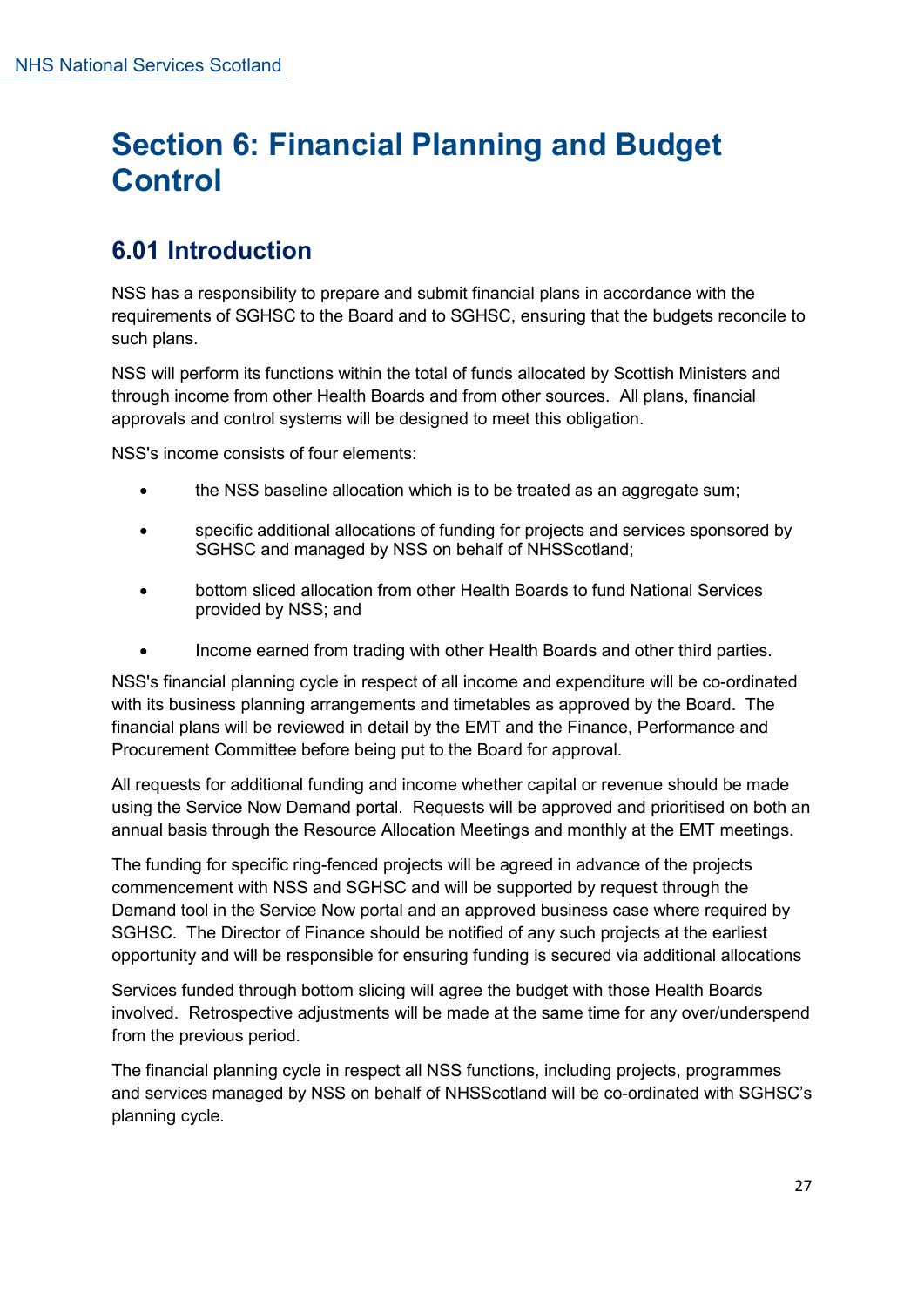# <span id="page-27-0"></span>**6.02 Preparation of budgets**

The Directors of Strategic Business Unit will prepare and submit budgets, which reconcile to the approved financial plan to Director of Finance in line with the agreed timetable for NSS. Such budgets will:

- 1) be prepared within the limits of available funds as advised by the Director of Finance or SGHSC in the case of additional allocations;
- 2) meet any requirements of the Board and SGHSC;
- 3) be in accordance with the aims and objectives set out in the Annual Operating Plan and reflected in the Strategic Business Unit's Business Plan
- 4) accord with workload, workforce plans and funded establishment; and
- 5) identify potential risks and opportunities.

The Directors of Strategic Business Unit will be required to formally approve the delegated budget for their SBU on an annual basis.

#### <span id="page-27-1"></span>**6.03 New Funding Requests**

The Director of Strategic Business Unit is responsible for securing additional revenue or capital funds for new projects, programmes or services for NSS or delivered by NSS on behalf of NHSScotland. All additional funding, whether through NSS or SGHSC allocations or income from health boards or third parties must be requested through the Business Case process in the Service Now Demand portal. This will ensure the Board have full visibility of all funds they are accountable for.

Once approved these additional funds will form part of the budget for the duration of the project, programme or service.

# <span id="page-27-2"></span>**6.04 Systems of budgetary control**

The Director of Finance will monitor financial performance against budget and will ensure that a performance management process is in place to periodically review the finance plan.

The Director of Finance will have a right of access to budget holders on budget-related matters, and be entitled to promptly and fully receive relevant information accordingly.

The Director of Finance will devise, introduce and maintain systems of budgetary control, and all staff of NSS will ensure compliance with these systems.

Such systems will incorporate:

1) monthly financial reports to the Board in a form approved by the Board containing: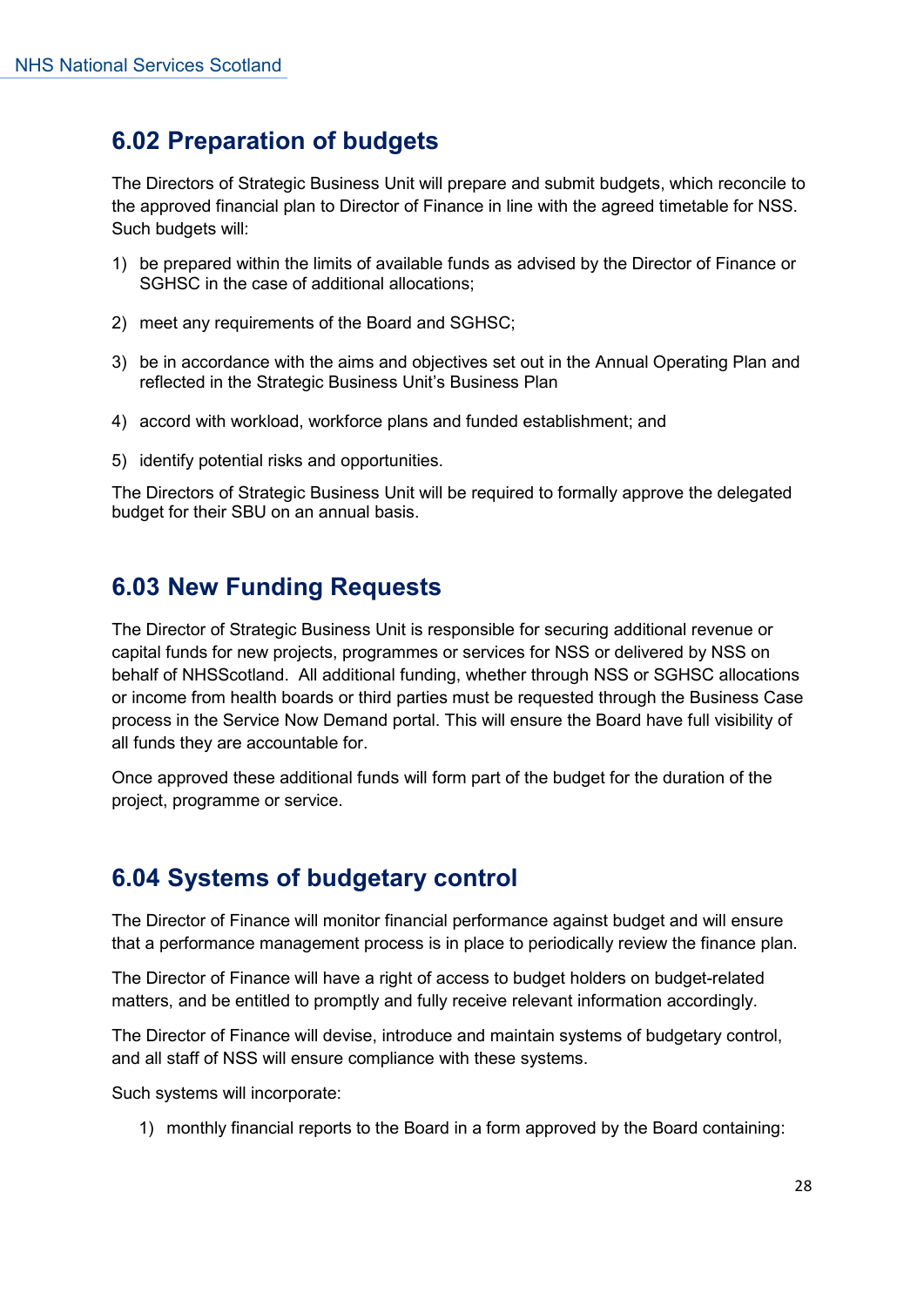- a) income and expenditure to date showing trends and forecast year-end position;
- b) capital project spend and projected outturn against plan on a monthly basis;
- c) comparison of the agreed annual workforce establishment to the actual in month, year to date and forecast position.
- d) specific programme level reporting in respect of all major projects, programmes and services managed by NSS on behalf of NHSScotland, in line with the specific requirements defined by the Finance, Performance & Procurement Committee.
- e) explanations of any material variance from Strategic Business Unit's Finance Plans (material being defined as the higher of 10% and £100,000). For the purpose of reporting, materiality should be considered in relation to the total income, and the total pay and non-pay expenditure; and
- f) details of corrective action where necessary and the Director of Finance's view of whether such actions are sufficient to correct the situation;
- 2) investigation and reporting of variances from financial, workload and workforce budgets, including a requirement for finance staff to escalate any significant changes to income and expenditure to both the Director of Finance and the Director of Strategic Business Unit;
- 3) monitoring of management action to correct variances; and
- 4) arrangements for the authorisation of budget transfers in the case of NSS's general allocation
- 5) arrangements for the return of specific additional allocations or proposed virement in line with agreed conditions of funding award for funds managed by NSS on behalf of NHSScotland (see section 4.24 for rules of virement.

The Director of Strategic Business Unit is responsible for ensuring that:

- 1) any likely overspending or reduction of income, which is not offset by corresponding reduction in expenditure, which cannot be met by virement within agreed limits is not incurred without the prior consent of the Director of Finance in respect of the general allocation, in addition to SGHSC in respect of ring-fenced funds;
- 2) the amount provided in the approved budget is not used in whole or in part for any other purpose other than that specifically authorised subject to the rules of virement;

The monthly financial returns from Strategic Business Units will report actual results against a revised budget reflecting in year allocations.

# <span id="page-28-0"></span>**6.05 Budget limits and Delegation**

The budgets adopted by NSS will be set so as to ensure that it meets the financial targets to contain its Revenue and Capital expenditure in each year within the limits approved by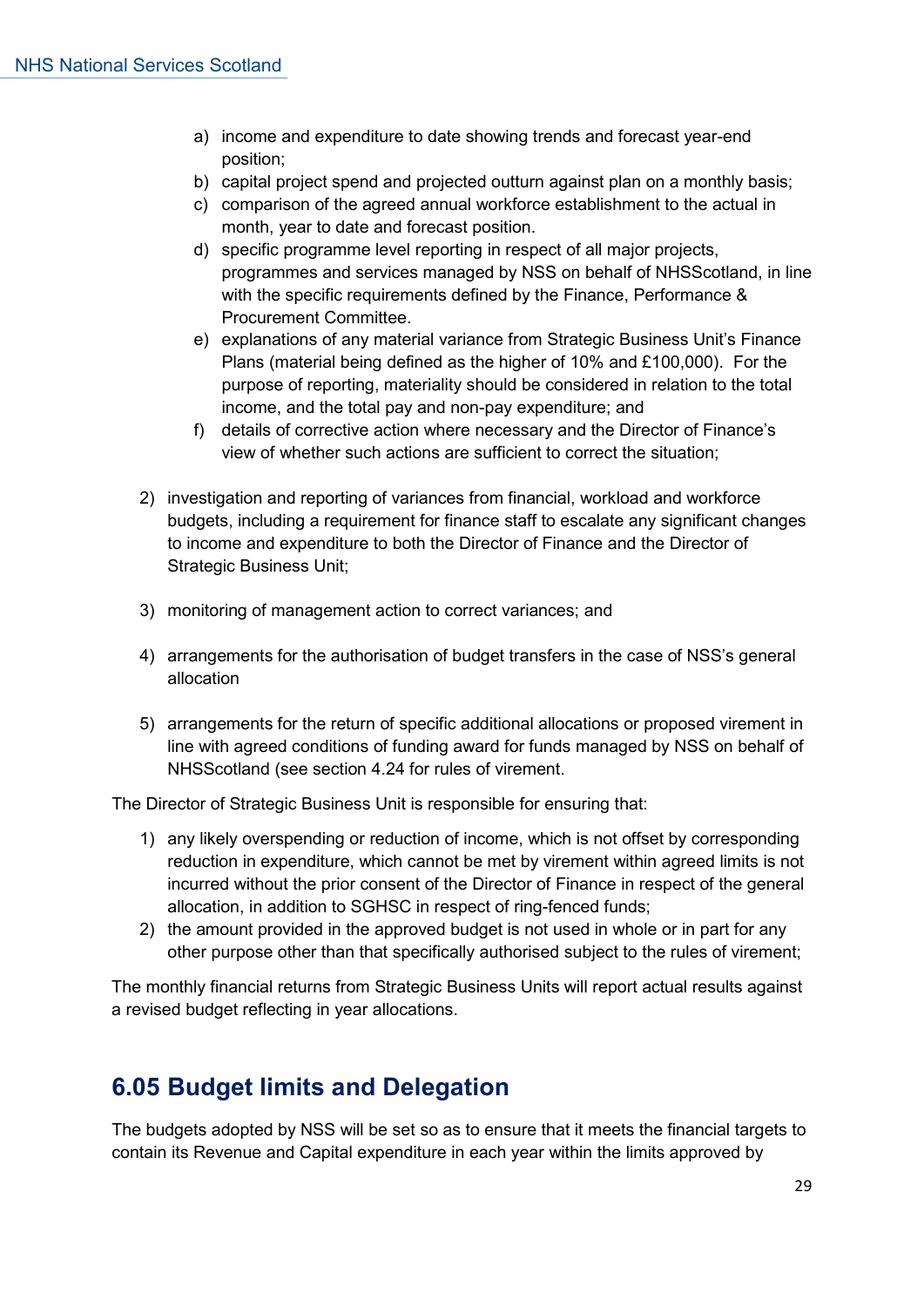SGHSC and to meet the targets set by SGHSC regarding Cash Releasing Efficiency Savings (CRES) and cash requirement.

The Board will approve budget limits and set business performance targets for all Strategic Business Units except in respect of earmarked funds allocated for specific purposes by SGHSC. Overall responsibility for budgetary control will rest with the Chief Executive, who is the Accountable Officer of NSS.

The Chief Executive will, in turn, delegate this responsibility to senior officers in NSS within the context of an agreed performance assessment framework.

Each Director of Strategic Business Unit is the designated budget holder and is accountable to the Chief Executive and to the Board for the financial performance of his Strategic Business Unit.

The Chief Executive and delegated budget holders must not exceed the budgetary total or virement limits set by the Board or SGHSC for NSD earmarked funding and other funds managed by NSS on behalf of NHSScotland (including eHealth) (see Appendix I).

Any budgeted funds within NSS's general allocation not required for their designated purpose(s) revert to the immediate control of the Chief Executive, subject to authorised use of virement (see below). In relation to earmarked funds and other funds managed by NSS on behalf of NHSScotland, budgeted funds not required for their designated purpose revert to the immediate control of either SGHSC's Director of Finance or Health Board Chief Executives as appropriate, subject to the authorised use of virement (see below).

As part of monthly financial reporting arrangements, the Director of Strategic Business Unit with delegated authority to manage earmarked funds and other funds managed by NSS on behalf of NHSScotland, must report formally to the Director of Finance where budgeted funds are not required.

The Director of Finance will be responsible for making arrangements to return un-required funds to SGHSCD in line with agreed protocols.

Non-recurring budgets will not be used to finance recurring expenditure without the prior approval of the Chief Executive or Director of Finance, or SGHSC as appropriate.

Within NSS's general allocation, the Chief Executive, Director of Finance or the Board, as appropriate, must approve expenditure not covered by an approved budget in advance. Further details are contained at Appendix I.

Irrespective of the approved budget levels, commitment of expenditure by budget holders must comply with procurement rules (see section 6 to 9). In particular approval of any contract award should be in accordance with section 7 and the approval levels set out in 7.03 and 7.05 followed.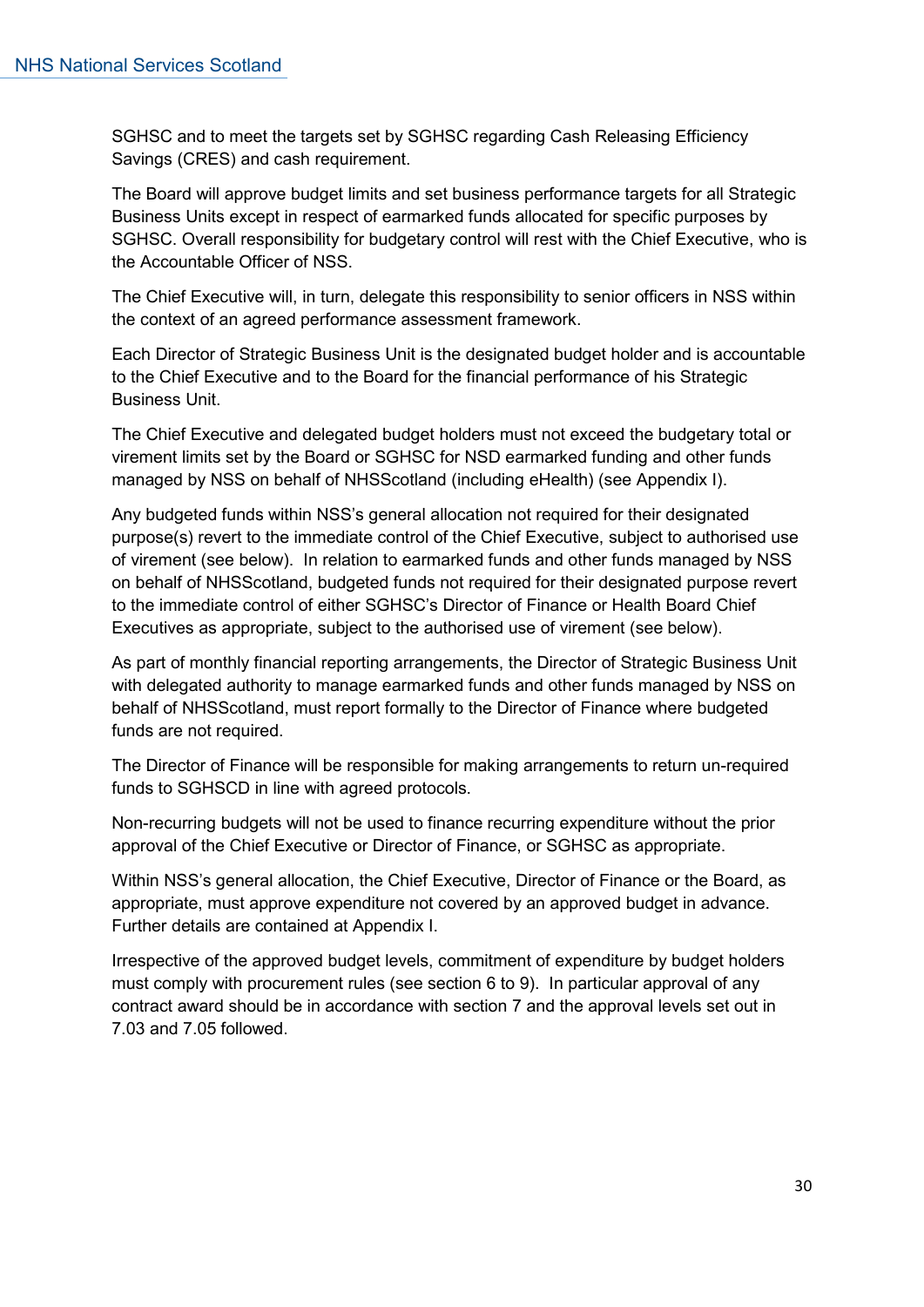# <span id="page-30-0"></span>**6.06 Virement**

Virement is the re-allocation of budget authority. It involves reducing the level of budget at one or more Budget Centres and correspondingly increasing the level of budget at one or more other Budget Centres.

There is an over-riding requirement on the Board to contain expenditure within NSS's Revenue Resource Limit (RRL); it may, therefore, be necessary in certain circumstances for the Chief Executive to impose virement and vary the budget of an individual Budget Holder.

Subject to the foregoing rules, planned or fortuitous savings may be redeployed within NSS's general allocation provided that the Director of Strategic Business Unit has verified that:

- (a) they do not arise from major alterations in service provision;
- (b) they are not part of an efficiency savings initiative;
- (c) the level of service defined in the Business Plan has been or will be achieved;
- (d) details of the savings figures have been provided to the Director of Finance;
- (e) non-recurring savings are not committed recurrently;
- (f) the Budget Centre in total is expected to remain within budget by the end of the year;
- (g) the alternative use does not conflict with NSS policy.

In the case of NSD's earmarked funding allocation, the Director of NSD has delegated authority from SGHSC to allocate revenue funds to national services, and to vire funds between individual national services. Such actions should be within the earmarked allocation for commissioning national healthcare and screening services to ensure that the actual costs of specialist and screening services needed by residents of Scotland are met, as far as possible, within the overall earmarked allocation made available by SGHSC, provided that:

- a) the level of service defined in National Healthcare and Screening Service Agreements has been or will be achieved;
- b) waiting times are within the limits set by SGHSC;
- c) funding shifts do not generate major service change unless prior approval by SGHSC has been granted;
- d) use or application of savings across the total earmarked funds of NSD (subject to the virement reference above) should be agreed in conjunction with the relevant funding bodies, i.e. SGHSC for top sliced allocation for designated specialist and screening services, and NHS Boards for NHS Scotland financial risk share arrangements; and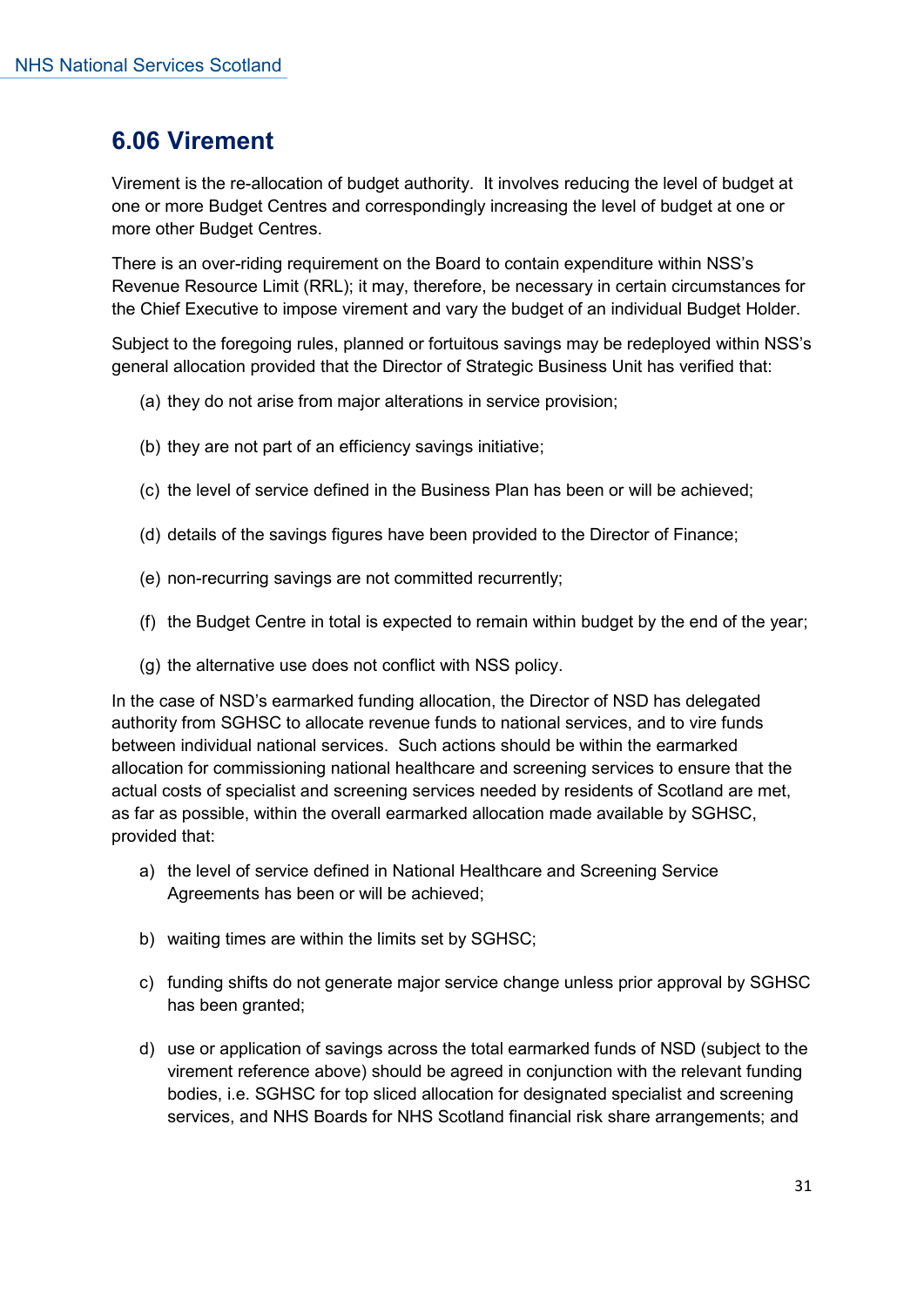e) savings against earmarked funds of NSD will not be used to support NSS activity; similarly NSS funds will not be used to support activity funded through NSD.

The Director of NSD must report significant virements to the Director of Finance in the first instance and to the National Corporate Finance Network.

Virement within earmarked capital / non-recurring funds and in respect of funding managed by NSS on behalf of NHSScotland is only permitted with prior approval of SGHSC.

For the avoidance of doubt, virement between projects and programmes within eHealth must be specifically approved by the Deputy Director (eHealth) in SGHSCD.

# <span id="page-31-0"></span>**6.07 Financial consequences of change**

The Director of Finance will keep the Chief Executive and the Board informed of the financial consequences of changes in policy, pay awards and other events and trends affecting budgets and will advise on the financial and economic aspects of future plans and projects.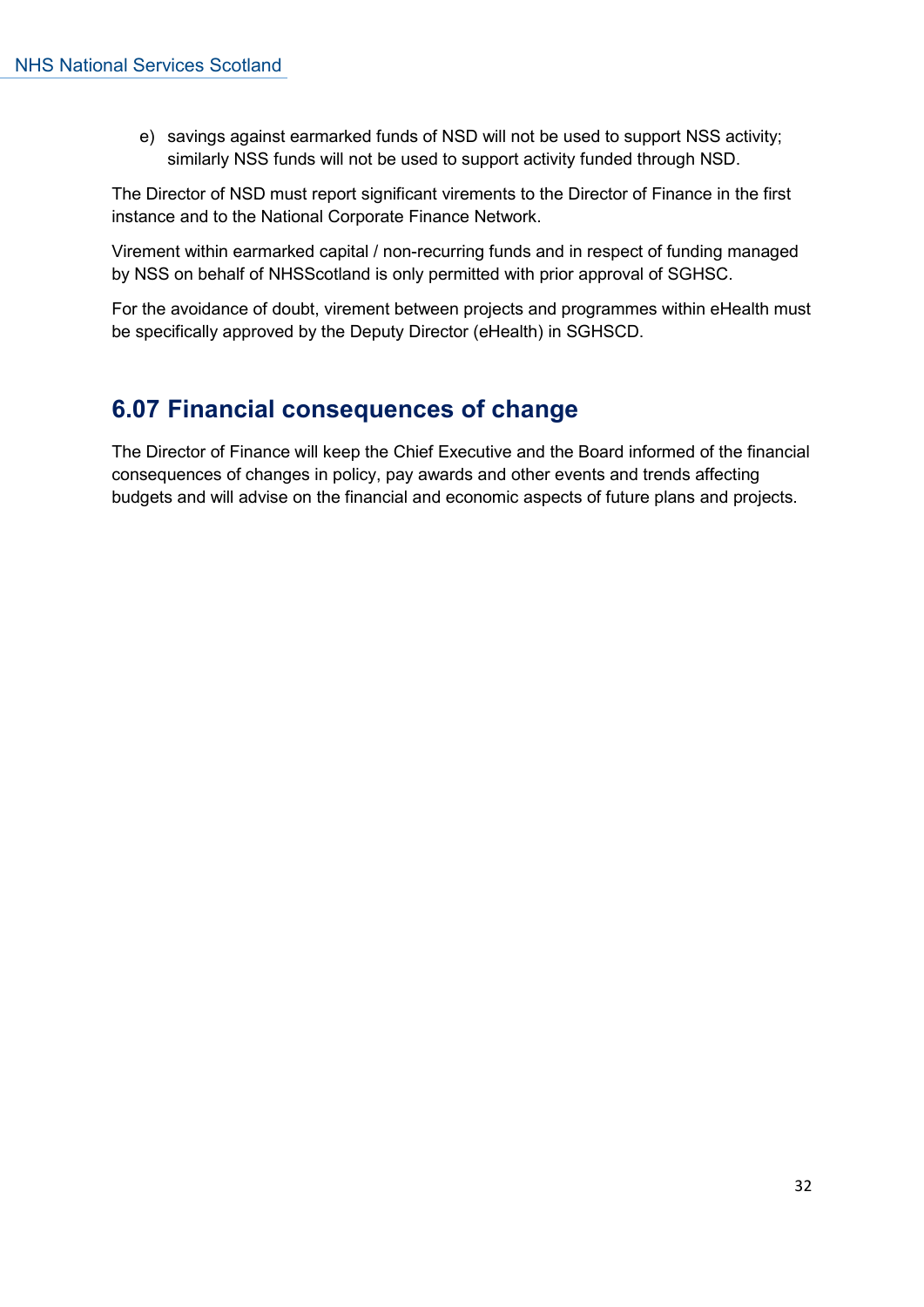# <span id="page-32-0"></span>**Section 7: Staff Appointments, Remuneration and related matters**

# <span id="page-32-1"></span>**7.01 Remuneration Committee**

In accordance with Standing Orders, the Board will establish a Remuneration and Succession Planning Committee, with clearly defined terms of reference, specifying which posts fall within its area of responsibility, its composition, and the arrangements for reporting.

# <span id="page-32-2"></span>**7.02 Staff Appointments**

The Board will delegate responsibility to a manager for:

- a) ensuring that all employees are issued with a Contract of Employment in a form approved by the Board; and
- b) dealing with variations to, or termination of, contracts of employment.
- c) both in a form which complies with employment legislation.

No officer of the Executive Management Team or employee may engage, re-engage, or regrade employees, either on a permanent or temporary nature, or hire agency staff, or agree to changes in any aspect of remuneration:

- a) unless within the limit of his approved budget and funded establishment; or
- b) in exceptional circumstances if authorised to do so by the Chief Executive.

The Board will approve or delegate to a Board Committee the approval of procedures presented by the Chief Executive for the determination of commencing pay rates, condition of service, etc, for employees.

All employee contracts will conform to relevant standard NHS terms and conditions. Any variation from standard terms and conditions will require prior approval of the Director of Human Resources and Workforce Development.

The Remuneration Committee will approve all new or additional jobs created for AfC band 8d, 9 and Executive grades. In addition, they will agree all appointments where the lower half of the salary range will not secure the preferred candidate.

# <span id="page-32-3"></span>**7.03 Processing of Payroll**

The Director of Finance is responsible for ensuring that appropriate arrangements exist for:

a) specifying timetables for submission of properly authorised time records, expense claims and other notifications;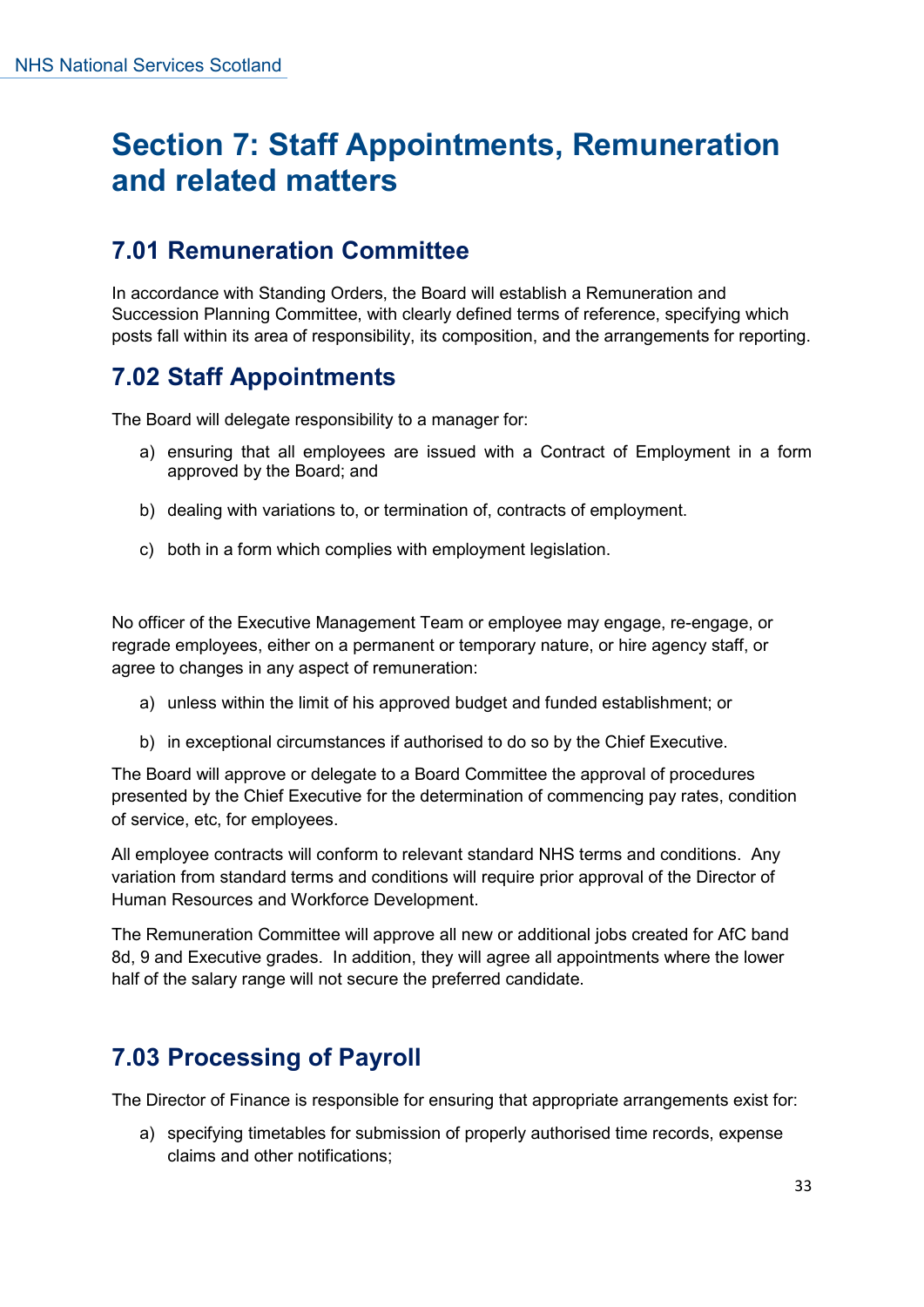- b) the final determination of pay and allowances;
- c) making payment on agreed dates; and
- d) agreeing method of payment.

The Director of Finance will issue instructions regarding:

- a) verification and documentation of data;
- b) the timetable for receipt and preparation of payroll data and the payment of employees and allowances;
- c) maintenance of subsidiary records for superannuation, income tax, national insurance contributions and other authorised deductions from pay;
- d) security and confidentiality of payroll information;
- e) checks to be applied to completed payroll before and after payment;
- f) authority to release payroll data under the provisions of the Data Protection Act and National Fraud Initiative;
- g) methods of payment available to various categories of employees and officers;
- h) procedures for payment by bank credit to employees and officers;
- i) procedures for the recall of cheques and bank credits;
- j) pay advances and their recovery;
- k) maintenance of regular and independent reconciliation of pay control accounts;
- l) regular reconciliation of key standing data between the payroll system and the Human Resources Business Systems;
- m) a system to ensure the recovery from leavers of sums of money and property due by them to NSS; and
- n) procedures for reclaiming expenses incurred wholly, necessarily and exclusively for business purposes.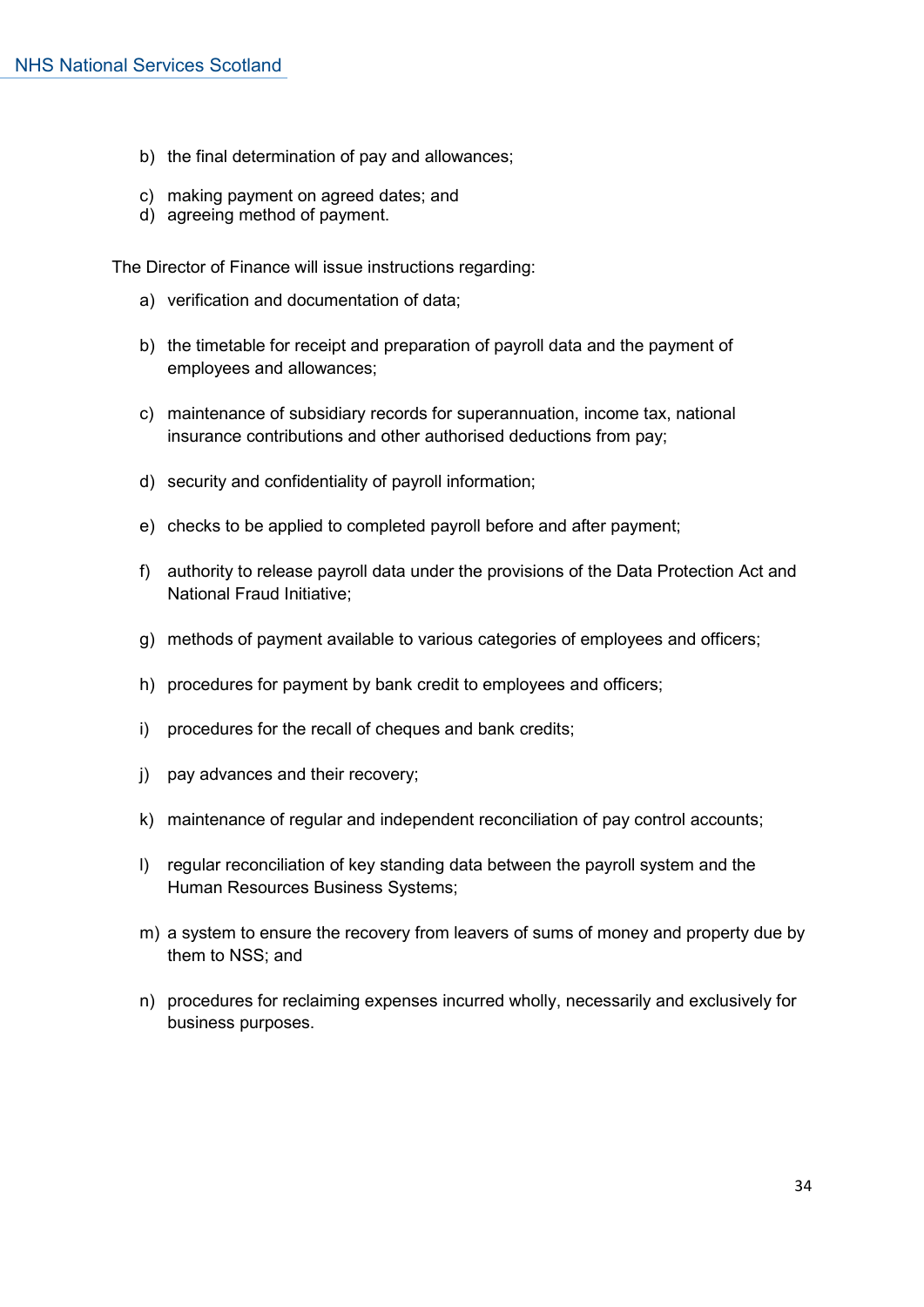Appropriately nominated managers and EMT members have delegated responsibility for:

- a) completing and authorising time records, and other notifications in accordance with the Director of Finance's instructions and in the form prescribed by the Director of Finance;
- b) submitting time records, and other notifications in accordance with agreed timetables; and
- c) submitting termination forms in the prescribed form immediately upon knowing the effective date of an employee's or officer's resignation, termination or retirement. Where an employee fails to report for duty or to fulfil Executive Management Team obligations in circumstances that suggest they have left without notice, the Director of Finance must be informed immediately.

Regardless of the arrangements for providing the payroll service, the Director of Finance will ensure that the chosen method is supported by appropriate (contracted) terms and conditions, adequate internal controls and audit review procedures and that suitable arrangements are made for the collection of payroll deductions and timely payment of these to appropriate bodies.

# <span id="page-34-0"></span>**7.04 Termination Settlements**

In the case of a termination settlement, a cost/benefit statement must be prepared for submission to the Director of Finance to demonstrate the financial effect of the decision. This statement will be in a form approved by the Remuneration Committee. In all cases, the appropriate Director of Strategic Business Unit, the Director of HR and Workforce Development, and the Director of Finance must sign the statement in support.

Where the full cost of the settlement exceeds £75,000, the case must be submitted to the Chair of the Remuneration Committee for prior approval. The Chief Executive will be responsible for authorising settlements where the total cost is less than £75,000. An annual report of all such instances will be presented to the Remuneration Committee by the Chief Executive.

Approval from or notification to SGHSC of any settlement agreements will be done in conjunction with relevant guidance issued by SGHSC.

Prior to payment of any termination settlement the Head of Payroll Services will ascertain from the Director of Finance and the Director of HR and Workforce Development that the settlement has been duly authorised.

# <span id="page-34-1"></span>**7.05 Organisational Change**

The Director of the Strategic Business Unit is responsible for setting out the requirements and following the Organisational Change Policy. A full financial appraisal must support the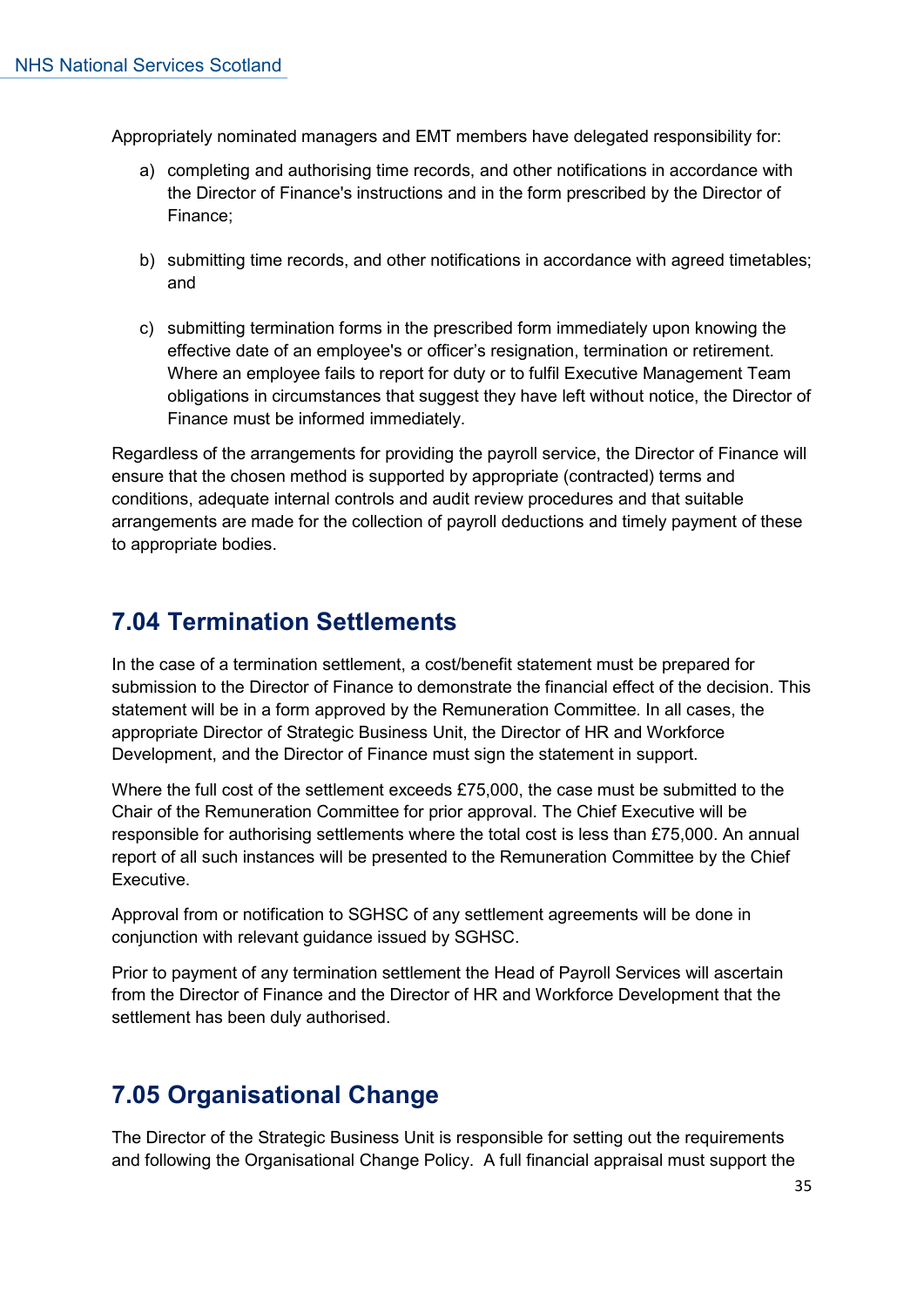organisation change programme and be submitted to the Change Oversight Group (COG) for approval.

The financial budget for any established posts is removed from the SBU budget as a gross saving and reinvested within the NSS Workforce Resource Team as required.

# <span id="page-35-0"></span>**7.06 Extension to Pay during periods of absence**

The line manager with support from HR advisors is responsible for requesting an extension to pay during extended periods of absence. The Section 14 Workforce review panel, chaired by the Director of Finance will assess the circumstances of the individual and where appropriate approve any extension to pay.

# <span id="page-35-1"></span>**7.07 Ex Gratia Payments**

All ex gratia payments made to staff will be approved in line with section 17 on losses and special payments. An annual report of all such payments will be presented to the Remuneration Committee by the Director of Finance.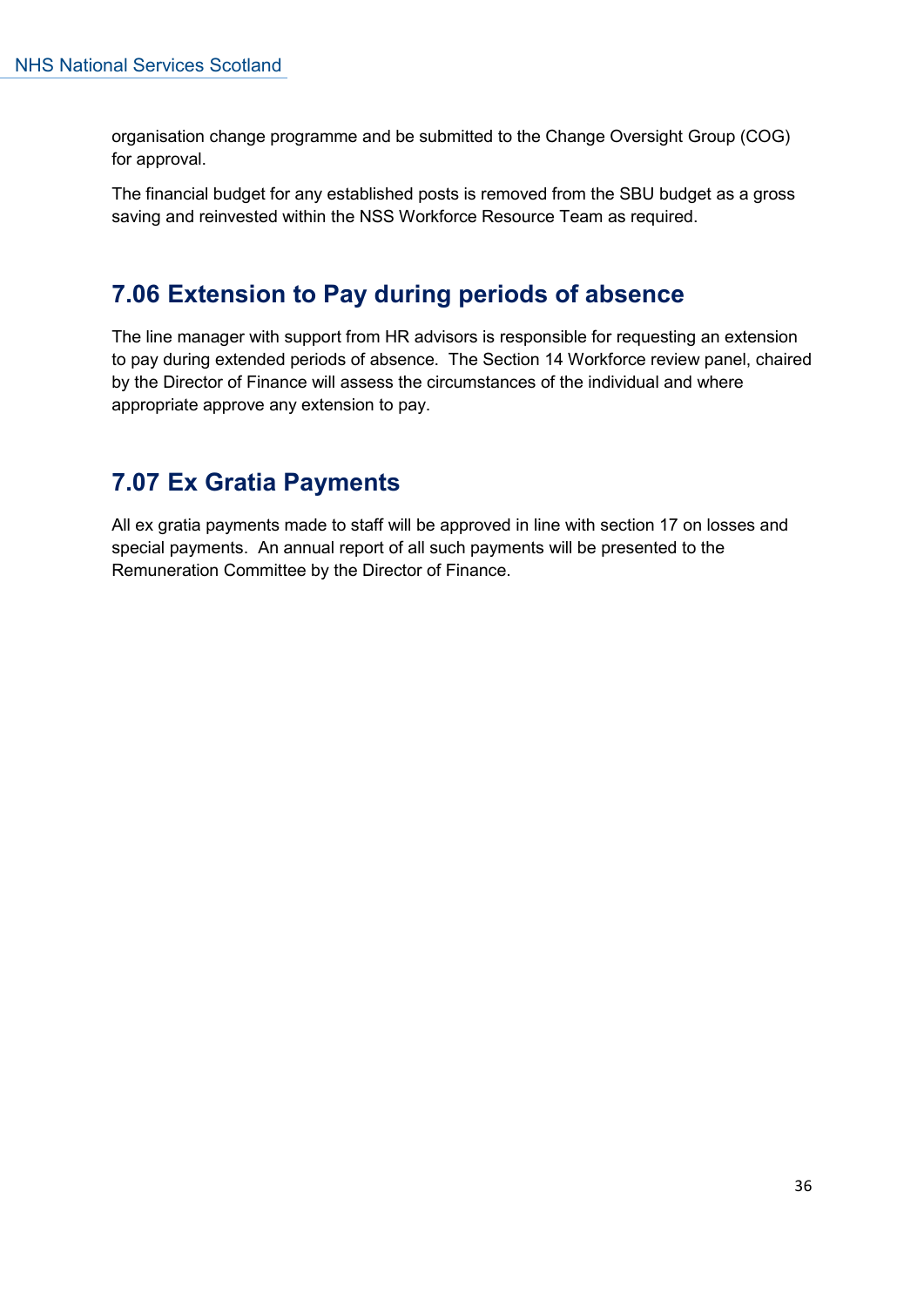### **Section 8: Non Pay Expenditure**

### **8.01 Introduction**

This section deals with obtaining goods, works or services solely for NSS own use.

All procurement activity must be undertaken in line with the [Scottish Government](https://www.procurementjourney.scot/)  [Procurement Journey](https://www.procurementjourney.scot/) and all specific NHSScotland procurement policies.

The NSS procurement team will provide advice and support to the Strategic Business Units on all aspects of procurement to ensure compliance with all relevant Acts and regulations. The NSS Procurement Team will manage all route 2 and 3 procurement requirements as defined within the Scottish Government Procurement Journey,

Capital works must be undertaken in line with the requirements set out in the [Scottish](https://www.pcpd.scot.nhs.uk/Capital/scimpilot.htm)  [Government Scottish Capital Investment](https://www.pcpd.scot.nhs.uk/Capital/scimpilot.htm) Manual and the [Construction Procurement](https://www.gov.scot/publications/construction-procurement-handbook/)  [Handbook](https://www.gov.scot/publications/construction-procurement-handbook/) or any subsequent amendment or revision of those documents issued by Scottish Government.

It is the responsibility of everyone involved in the process of commitment of Non-Pay Expenditure to familiarise themselves with the requirements commensurate with their intended procurement. Guidance can be sought from and will be provided by the NSS Procurement team.

It is the responsibility of everyone involved in the process of commitment of Non-Pay Expenditure to familiarise themselves with the requirements commensurate with their intended procurement. Guidance can be sought from and will be provided by the NSS Procurement team.

### **8.02 Delegation of Authority**

Each Director of Strategic Business Unit will designate an officer(s) who will be empowered, within defined limits, to authorise the creation of NSS's official purchase orders on behalf of their respective Strategic Business Unit. The authorisation of a Purchase Order commits expenditure on behalf of NSS and, following completion of the relevant procedures, the disbursement of NSS funds to the supplier.

### **8.03 Responsibilities**

The Chief Executive is responsible for

• setting out procedures on the seeking of professional advice regarding the supply of goods and services in line with SGHSC guidance and recognised best practice.

The Director of Finance is responsible for: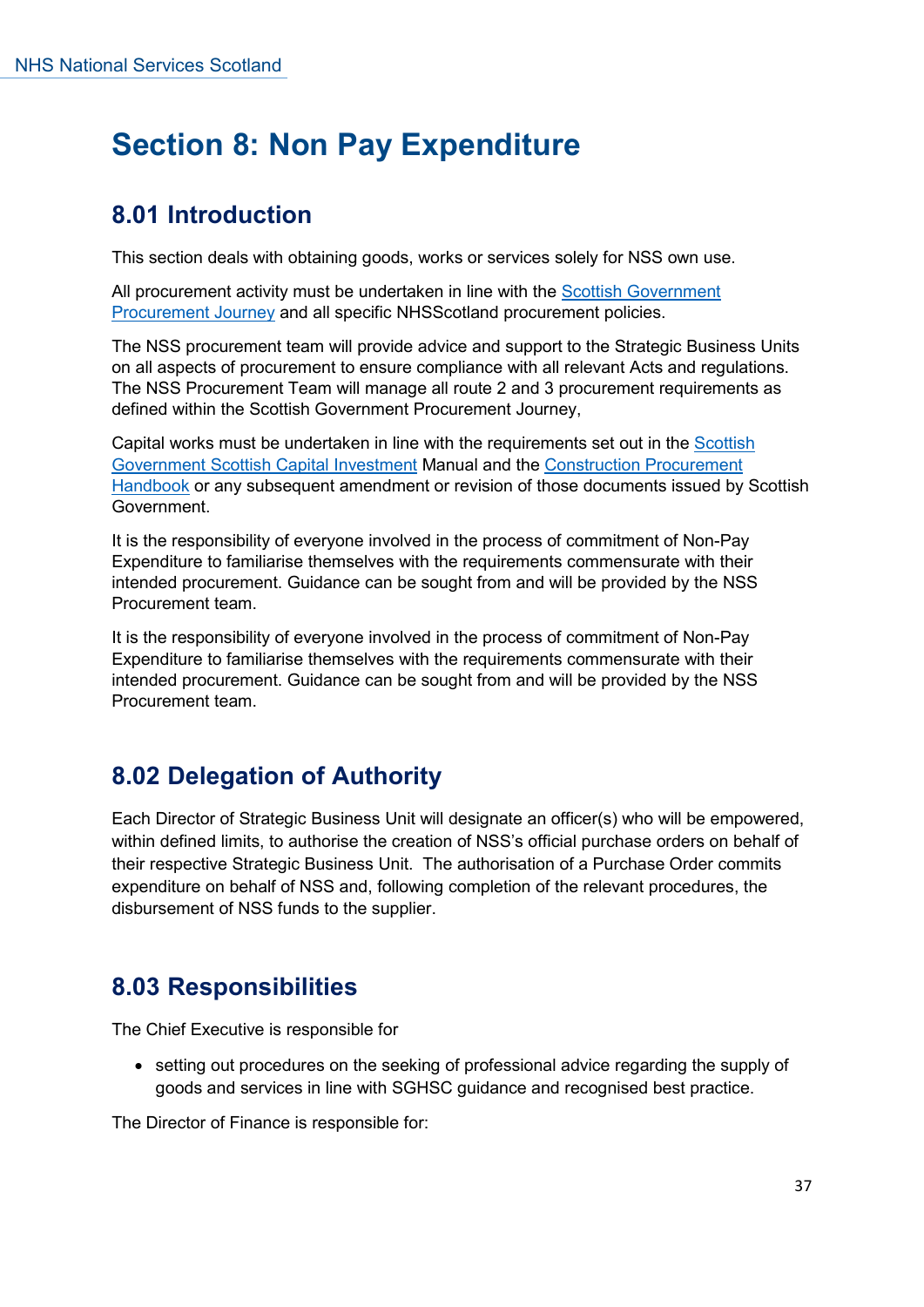- Issuing instructions for staff regarding the handling, checking and payment of accounts and claims within the Finance Operations team;
- where appropriate, the expenditure is in accordance with regulations and all necessary authorisations have been obtained;
- the account is arithmetically correct:
- appropriate entries have been made in purchasing and payment systems, registers, inventories, stores or similar records as required;
- the appropriate expenditure code numbers are charged with the cost;
- payments for goods and services is only made once goods and services are received;
- appropriate segregation of duties for placing orders, receipting goods and services and authorising payment of invoices;
- ensure that appropriate arrangements are in place for the prompt payment of accounts and claims. Payment of contract invoices will be in accordance with contract terms, or otherwise, in accordance with national guidance;
- only invoices with a valid purchase order number will be paid;
- VAT has been appropriately applied; and
- the account is in order for payment.

Director of Strategic Business Unit is responsible for:

- compliance with the guidance and limits specified by the Director of Finance/
- the purchase of goods be in accordance with Scottish Government Procurement Journey and NHSScotland procurement policies
- ensure the procedures are followed when placing an order and invoking competitive quotation or tendering arrangements are outlined in Section 8;
- where consultancy advice is being obtained, the procurement of such advice must be in accordance with Section 9;
- goods and services are received timeously and accurately;
- no contract will be entered into or purchase order issued for any item or items to any organisation or person which has made an offer of gifts, inducement, reward or benefit to directors or employees,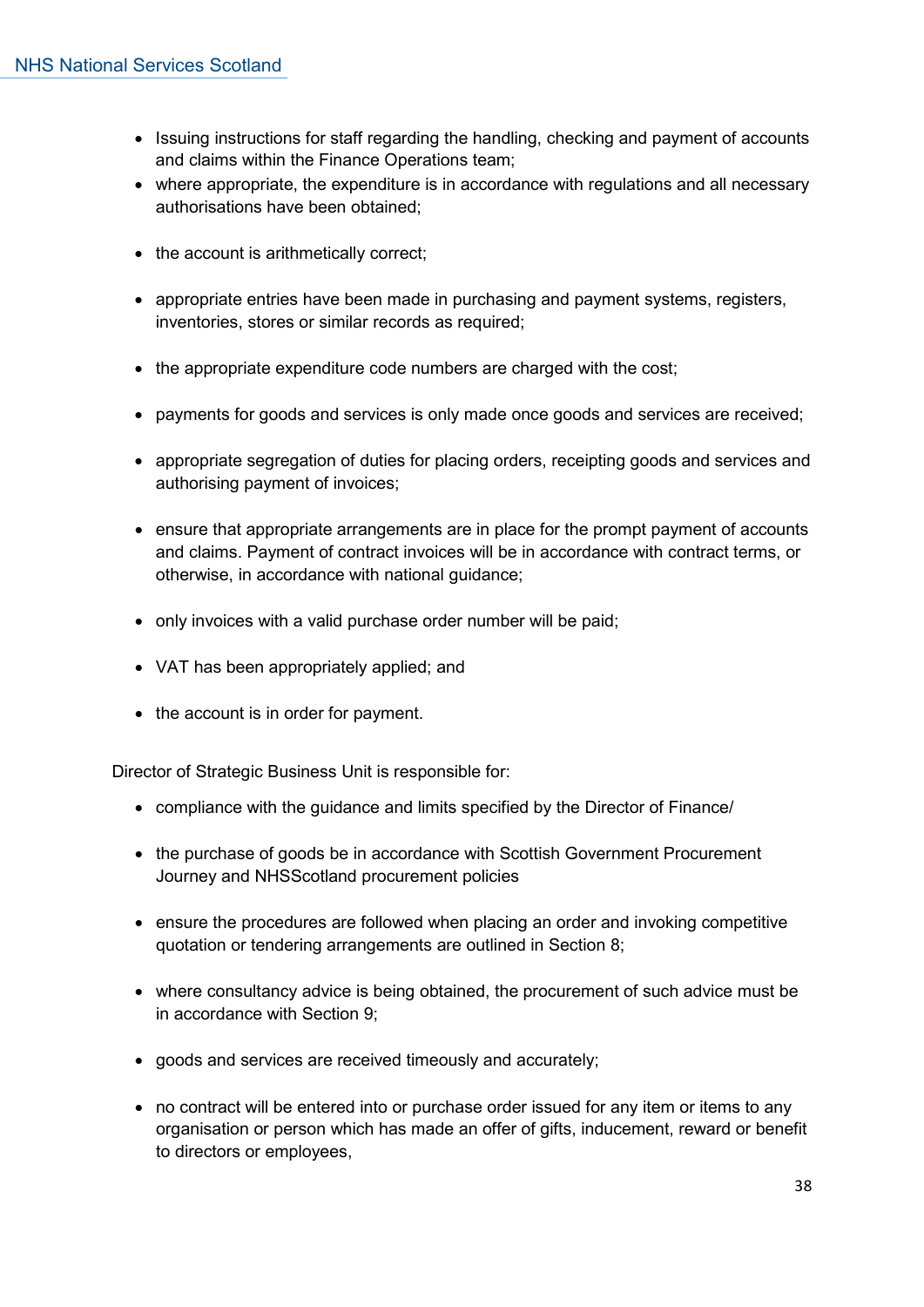• no requisition/order or contract acceptance is placed for any item or items for which there is no budget provision unless authorised by the Director of Finance on behalf of the Chief Executive.

### **8.04 Requisitioning of goods and services**

The requisitioner or officer placing the order, in choosing the goods to be supplied (or the service to be performed) and the procurement process to be followed must always seek to obtain the best value for money for NSS and NHS Scotland. In so doing, where deemed appropriate, the advice of NSS's procurement staff and where appropriate CLO shall be sought. Where this advice is not acceptable to the requisitioner, the Director of Finance (and/or the Chief Executive) must be consulted. Details of any such occurrences should be reported quarterly as appropriate to the Finance, Procurement and Performance Committee

Full guidance for ordering and receipting of goods and services can be found on the knowledge base of the Finance and Procurement Service Now portal.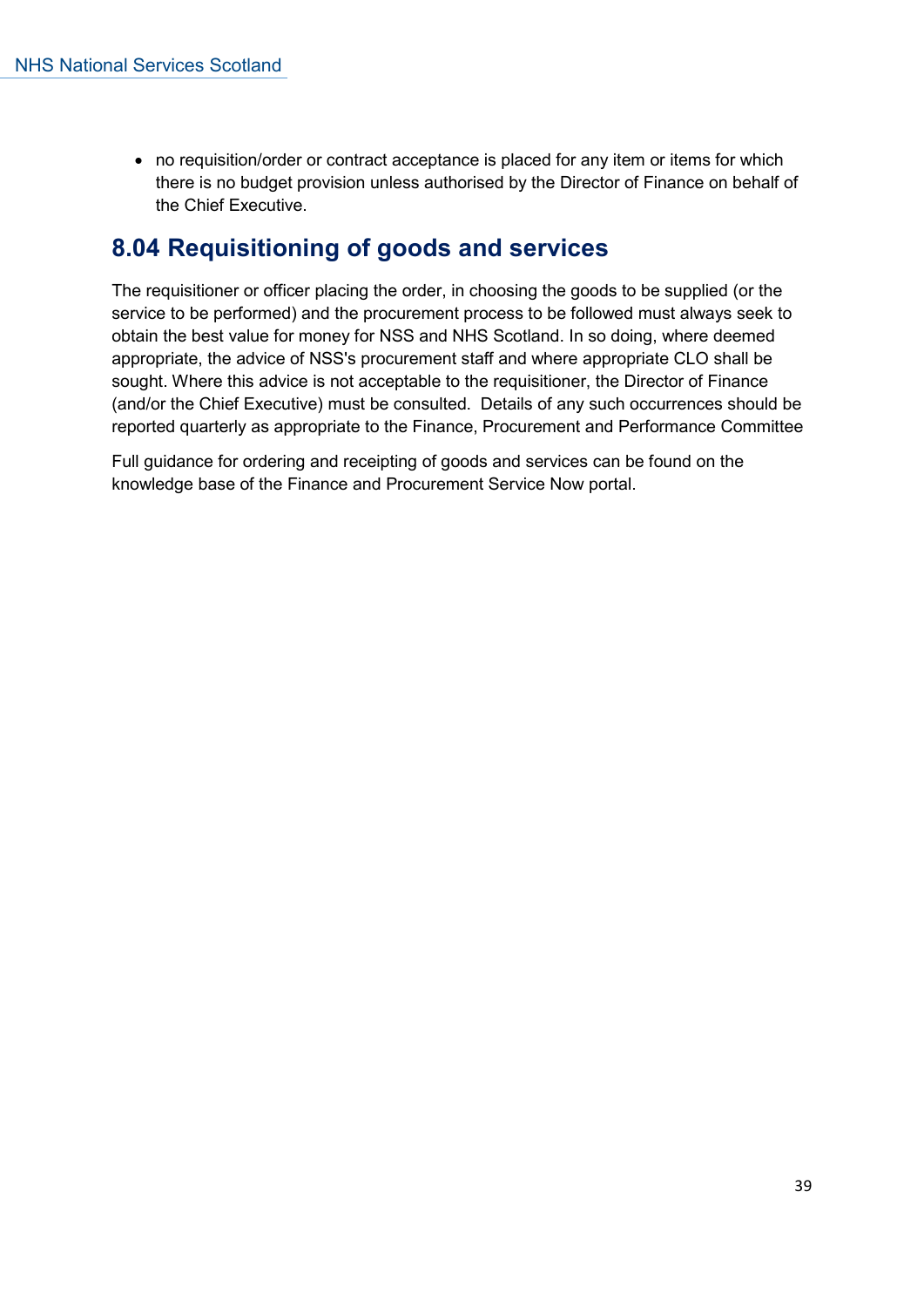### **Section 9: Tenders, Quotations and Contracting Requirements**

### **9.01 Introduction**

These Standing Financial Instructions define the arrangements for tendering or receipt of quotations and contracting requirements. They apply for procuring or ordering goods or services for which no applicable public sector contract or framework agreement currently exists that NSS can use.

The Director of Finance is responsible for ensuring the maintenance of systems for the invitation, receipt, safe-keeping and selection of tenders and quotations, which will include a register of tenders.

### **9.02 Thresholds for Purchasing of goods, services and works**

| <b>Thresholds</b>                                                                                                                                                   | <b>Purchasing Process</b>                                                                                                                                                                                                                                                                                                                |
|---------------------------------------------------------------------------------------------------------------------------------------------------------------------|------------------------------------------------------------------------------------------------------------------------------------------------------------------------------------------------------------------------------------------------------------------------------------------------------------------------------------------|
| Contract value $\leq$ £10,000                                                                                                                                       | Achievement of value for money should be<br>demonstrated. Where possible, this will be<br>through receipt of three competitive<br>quotations from reputable suppliers. (In the<br>absence of such quotes, the purchaser<br>must be prepared to justify the procurement<br>route chosen to the Director of Finance if<br>asked to do so). |
| Contract value $> £10,000$ and $< £50,000$<br>(except public works)                                                                                                 | <b>Procurement Journey Route 1</b>                                                                                                                                                                                                                                                                                                       |
| Public Works <£2m                                                                                                                                                   |                                                                                                                                                                                                                                                                                                                                          |
| Contract value £50,000 or more over its<br>lifetime (4 years maximum) (except public<br>works)<br>Public Works £2m or greater                                       | <b>Procurement Journey Route 2. This must</b><br>be done with full advice and guidance of<br>NSS procurement, CLO and other technical<br>advisers as required. The contract must be<br>advertised on Public Contracts Scotland.                                                                                                          |
| Contract with an estimated value equal to<br>or greater than the published thresholds<br>detailed within SPPN 08/2019 (valid until<br>January 2022)(see 8.07 below) | Procurement Journey Route 3 This must be<br>done with full advice and guidance of NSS<br>procurement, CLO and other technical<br>advisors as required. The contract must be<br>advertised on Public Contracts Scotland.                                                                                                                  |

The thresholds for the purchasing/ordering of all goods, services and works are as follows: -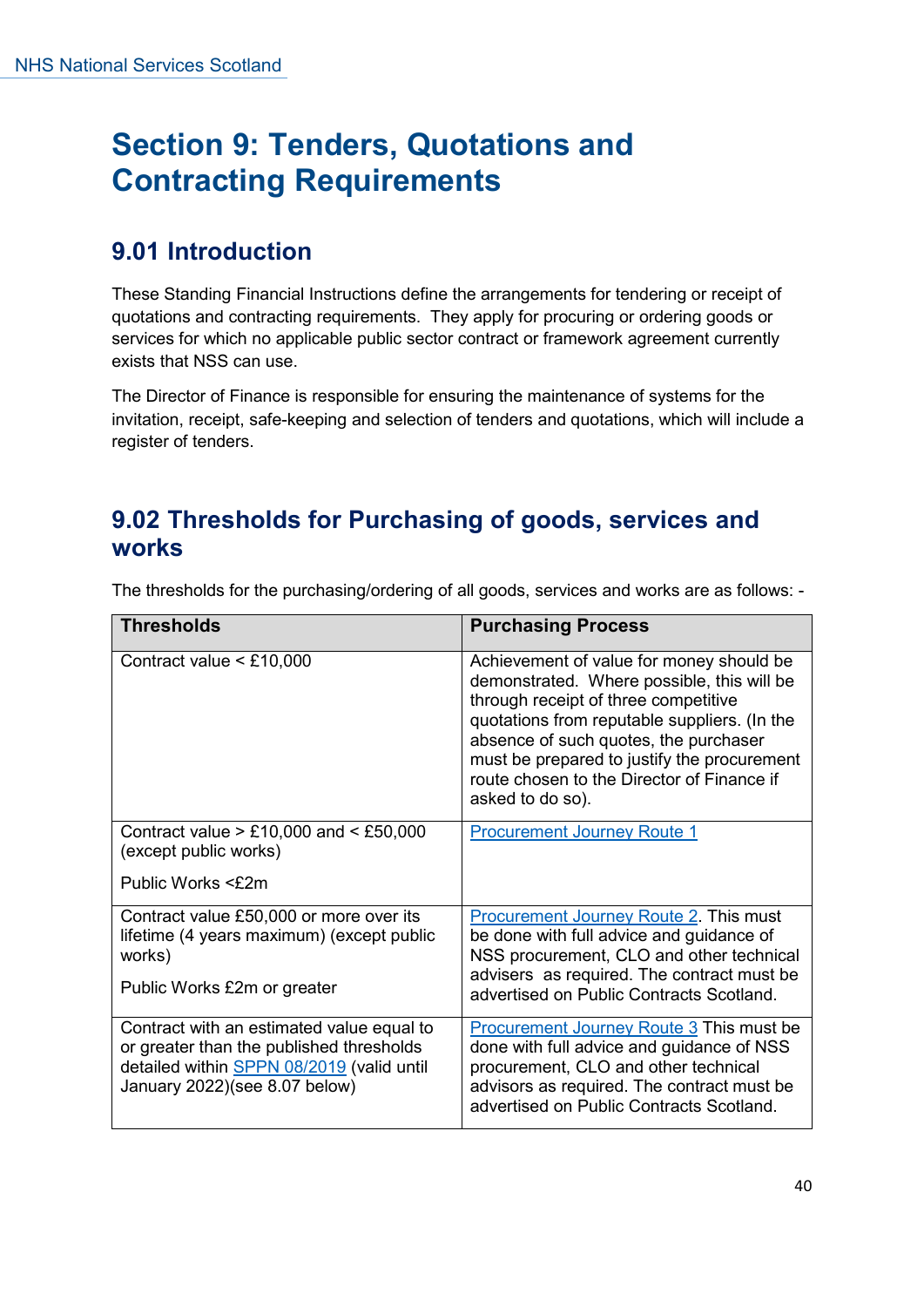In order to ensure that value for money is achieved it is essential that a sufficient number of competent, financially sound suppliers with adequate capacity to undertake the work or provide the goods/service are identified. As part of value for money, due regard to other relevant organisational policies is important, for example, policies in relation to corporate social responsibility/sustainability and risk management.

In the case of Goods and Services, the estimated value of the contract must include all possible options under the contract. For example, if the contract allows NSS to aggregate requirements, purchase additional supplies or services or extend the contract period beyond its original duration, the financial implications of these must be included in the estimate of the potential contract value; even if the likelihood of taking up these options is small. This will assist in ensuring the appropriate best practice procurement route is chosen

In the case of Works, purchasers are required to estimate the value of the whole works project, irrespective of whether or not it comprises a number of separate contracts for different activities, stages or phases of an individual project.

Any contract with an anticipated value of over £50,000 must be routed through the NSS Procurement team. The NSS Procurement manager will ensure that standardised NSS procurement processes are followed and that NSS complies fully with regulations and SG policy.

In certain circumstances, public procurement regulations may not apply. This is permitted using the general exclusions and Specific Situations of the Public Contracts (Scotland) Regulations 2015 Sections 4 or 7 through 18 or by being a service listed in Schedule 3 of the aforementioned regulations. To ensure probity the Sole Source Justification form should be completed in these circumstances. If the purchase is of an ongoing nature, a single form for the requirement should be completed at the start of each financial year and attached to the initial Purchase Order for NSS Procurement records. All subsequent Purchase Orders should reference the initial Purchase Order number. The Sole Source Justification form can be found in the NSS Procurement pages on geNSS (see Section 6). These exemptions require careful consideration and the advice of the NSS Head of Procurement must be sought at the earliest opportunity if circumstances may require their use.

No tender may be invited for goods, services or works unless the estimated expenditure is included in the Strategic Business Unit's Budget or Business Plan or has been previously approved by the Chief Executive.

Tender submissions should be sought by use of the SG supported e-Tendering system or the Public Contracts Scotland web portal or another approved Public Sector web portal.

All Tenders must be appraised against the Scottish Procurement Document (SPD). This is a statutory requirement that ensures all mandatory & discretionary exclusion criteria are appropriately assessed for each bidder. Where existing Framework Agreements are to be used, the procedures set out in that Agreement must be followed. Guidance on the use of the SPD should be sought at all times from the NSS Procurement Department.

Where, in exceptional circumstances, three competitive written quotations or tenders cannot be provided by reputable suppliers the tender process and selection must be approved by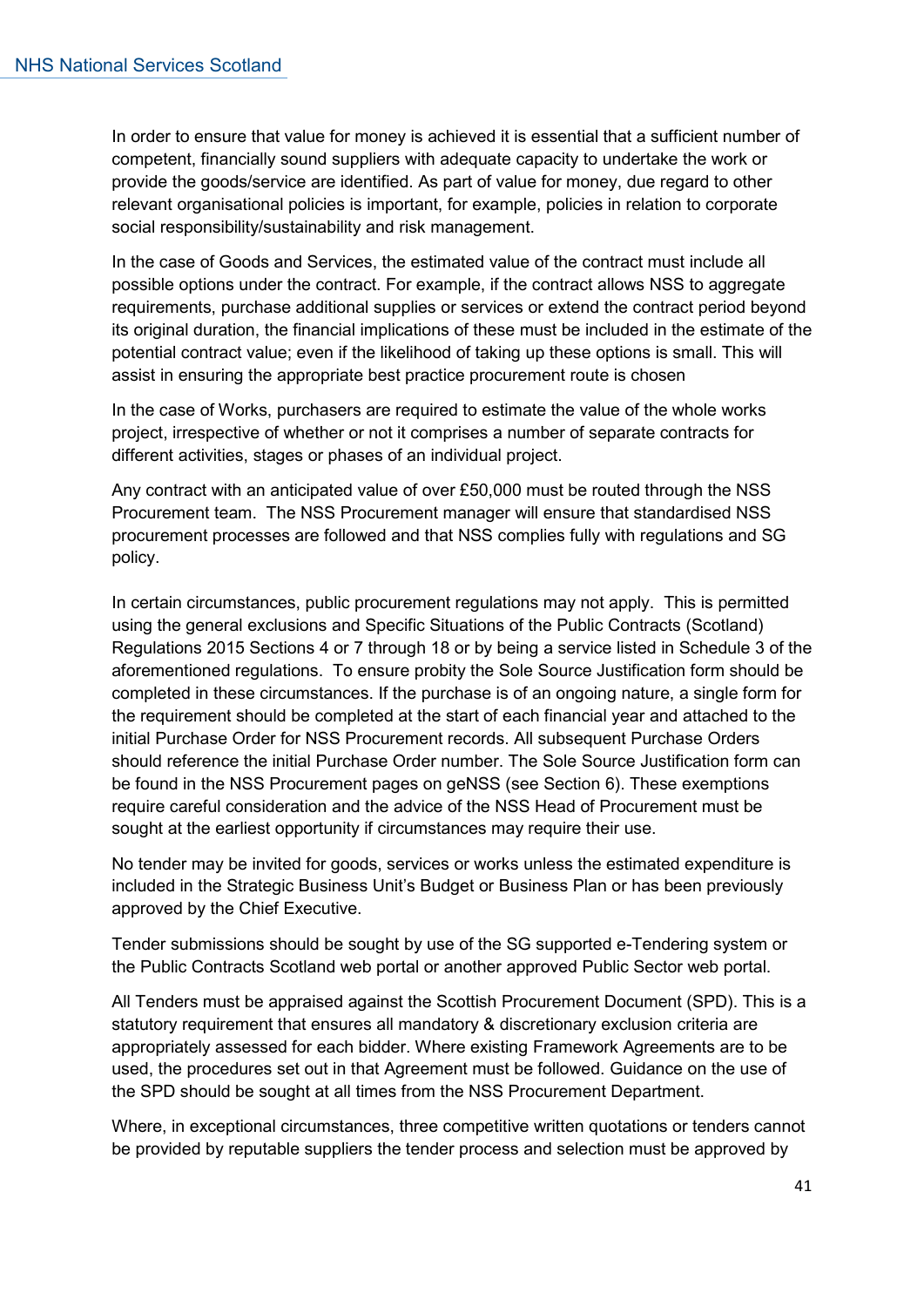the Chief Executive or the Director of Finance via a sole source justification. The sole source justification form can be found on Service Now). The Director of Finance will present, on an annual basis, a report to the Finance, Procurement and Performance Committee detailing the nature and justification for any such circumstances.

The Director of the Strategic Business Unit is the responsible for:

- must be satisfied that all required processes and procedures in compliance with public procurement regulations have been adhered to prior to accepting a tender;
- must ensure that all accepted tenders have the appropriate details entered onto the NSS contract register which will be maintained by the NSS Procurement Department;
- ensure that all tender documentation, reports and records must be retained and stored in line with NSS document management and retention policy.
- ensure that every contract contains a clause entitling NSS to cancel the contract and to recover from the contractor the amount of any loss resulting from such cancellation if the contractor or his representative, with or without his knowledge, has colluded in tendering for the contract or any other contract with NSS or has employed any corrupt or illegal practice in obtaining or executing that or any other contract with NSS.

An officer or executive having a pecuniary interest, whether direct or indirect, in any tender with NSS must declare this interest to the Director of Finance who must ensure such details are entered in the Register of Pecuniary Interest. Such officers must also disqualify themselves from any involvement in the tender procedures.

Except where otherwise agreed all contracts will be in writing and subject to the Law in Scotland.

### **9.03 NSS Contract / Framework Agreement**

Prior to award on behalf of NSS itself of any contract or Framework Agreement or call off by NSS of any Framework Agreement (or extension of any contract or Framework Agreement or call off same), where the annual amount (or amount relating to the extension period if shorter) which NSS is committing to pay is:

- less than £50,000, three quotes are required and approval is required from Director of Strategic Business Unit;
- £50,000 to £100,000 must follow formal procurement regulations and approval is required from the Director of Strategic Business Unit.;
- more than £100,000 but less than £500,000 approval is required as above and the PCF Contracts Approvals Board and the Director of Finance;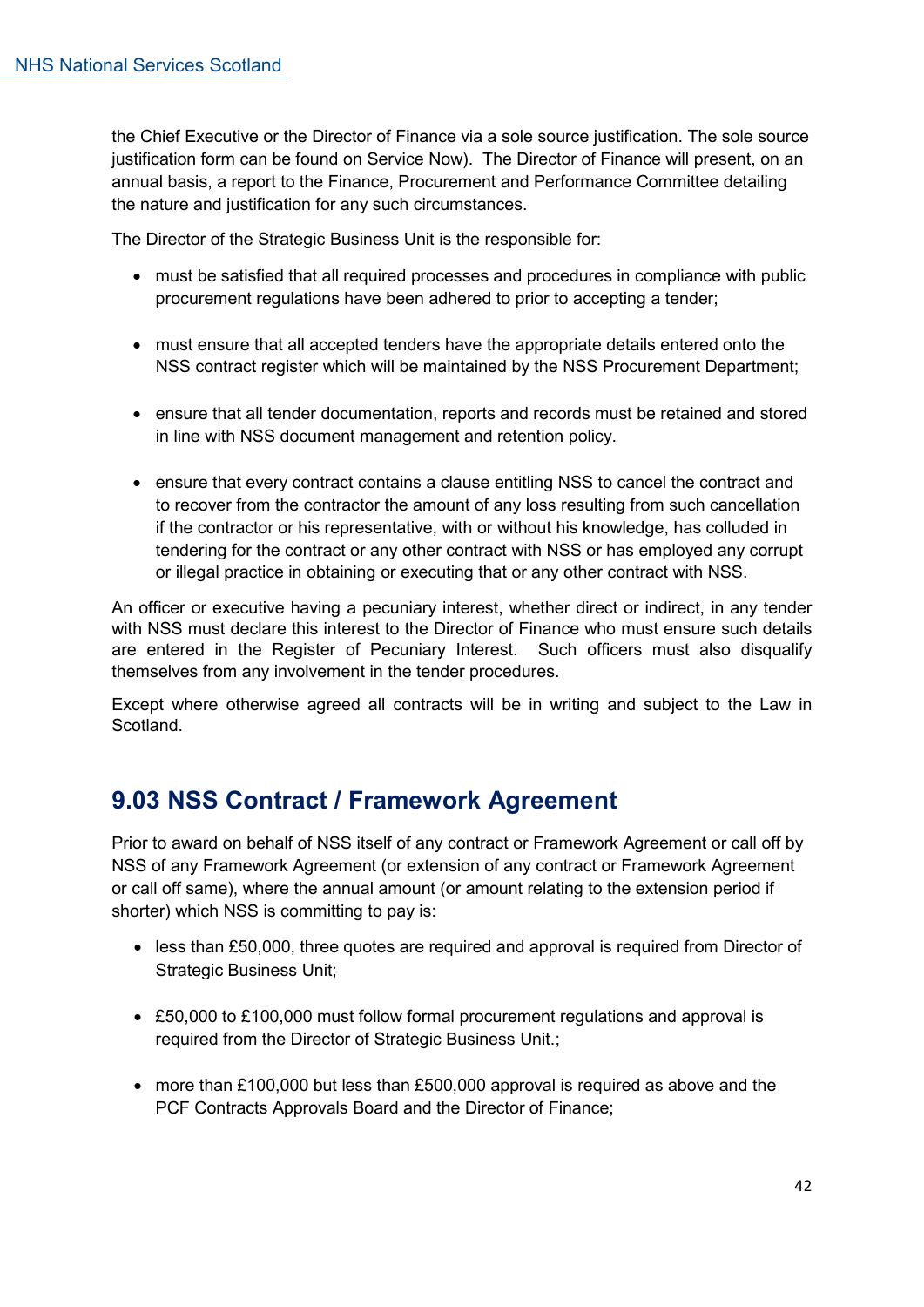- more than £500,000 but less than £1 million approval is required from PCF Contracts Approvals Board and then from the Chief Executive;
- more than £1 million approval is required from the NSS Board through the Finance, Procurement and Performance Committee, following approval from the Chief Executive as above.

### **9.04 Contract Extensions**

Wherever practicable, approval for contract extensions should be sought on a timely basis so that should extension approval not be granted that there is sufficient time to run the appropriate procurement process set out in these SFIs. For all contract extensions which require authorisation by the Chief Executive or the NSS Board, NSS procurement must seek CLO advice and ensure approval is sought in sufficient time to run an appropriate procurement process or an exemption must be agreed by the Chief Executive / NSS Board.

### **9.05 Contracts on behalf of Scottish Ministers, NHSS or combinations of public bodies**

Prior to the new financial year the PCF SBU Director will provide the Finance, Procurement and Performance Committee with a procurement strategy detailing all planned contracts/framework agreements awards. Based on an assessment of financial and reputational risk the Committee will identify those contracts/framework agreements which will require approval by the Board.

For contracts/framework agreements awards not identified as requiring Board approval by the Finance, Procurement and Performance Committee the following approval strategy will apply based on the estimated/expected **total annual value** or uptake under the Contract or Framework Agreement:

- less than £2 million, approval is required from the PCF SBU Director, the Strategic Sourcing Director and the Director of DaS Strategic Business Unit for an IT-related contract;
- more than £2 million but less than £5 million, approval is required from the PCF Contracts Approvals Board (Director of Finance, PCF SBU Director, Strategic Sourcing Director and for IT approvals the DaS SBU Director);
- more than £5 million, approval is required from the Chief Executive of NSS following the PCF Approval Board;

No award or execution of a contract or a Framework Agreement shall be made by or on behalf of NSS without appropriate authority or in advance of an Approval Certificate being issued.

All NSS officers and employees should be aware of the importance of acting within statutory powers and functions and the requirement of written records.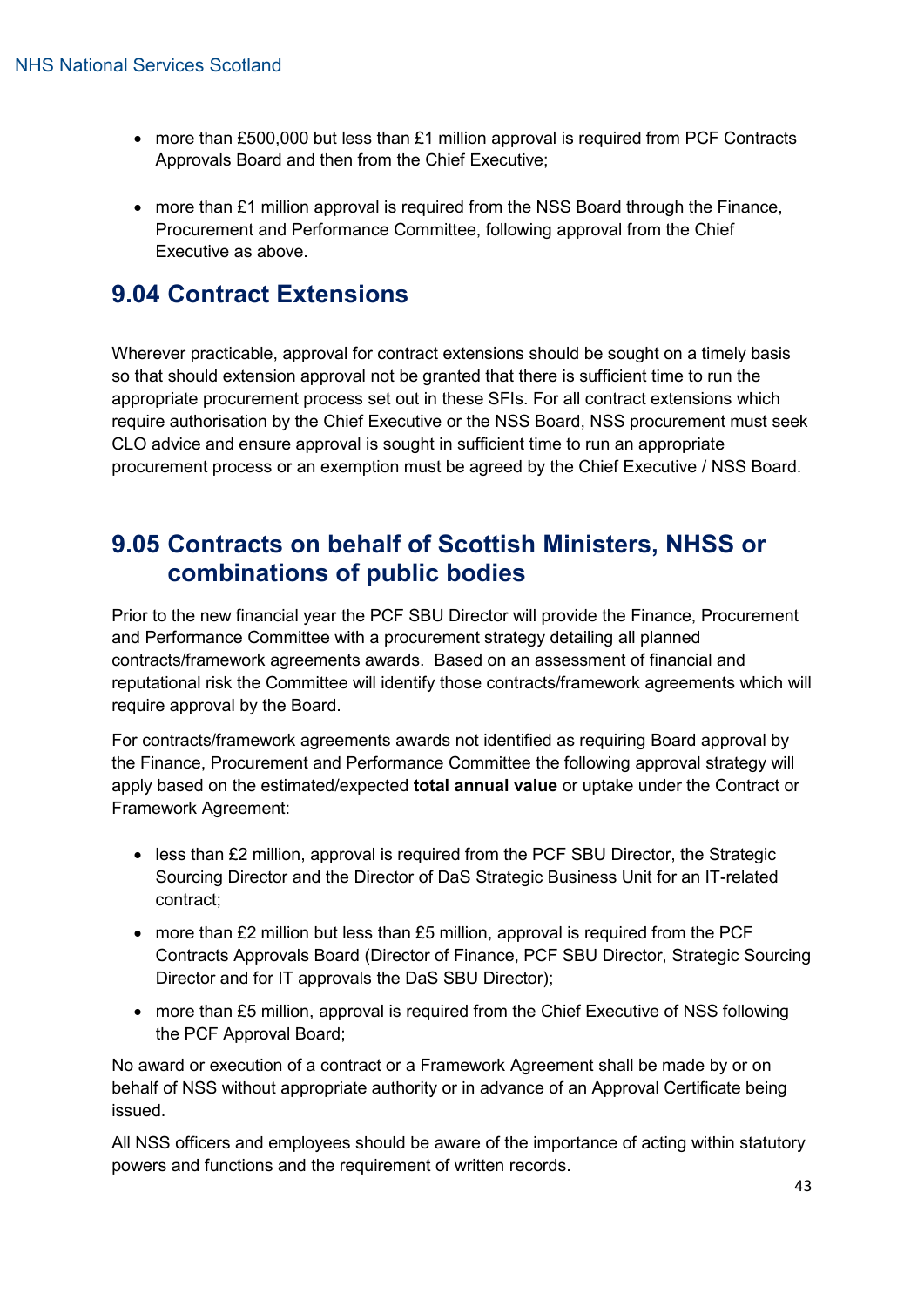Verbal contracts are not acceptable. Care must be taken to ensure Contracts and/or Framework Agreements are not concluded informally. Correspondence on contractual issues should contain a statement that the letter or e-mail is not intended to form a contract and that NSS will not be bound by any terms unless and until incorporated within a formal award or document entered into by NSS which satisfies Section 3 of the Requirements of Writing (Scotland) Act 1995.

No award or execution of a contract or a Framework Agreement shall be made by or on behalf of NSS without appropriate authority or in advance of an Approval Certificate being issued.

All NSS officers and employees should be aware of the importance of acting within statutory powers and functions and the requirement of written records.

Verbal contracts are not acceptable. Care must be taken to ensure Contracts and/or Framework Agreements are not concluded informally. Correspondence on contractual issues should contain a statement that the letter or e-mail is not intended to form a contract and that NSS will not be bound by any terms unless and until incorporated within a formal award or document entered into by NSS which satisfies Section 3 of the Requirements of Writing (Scotland) Act 1995.

### **General Requirements**

### **9.06 Advertising**

In accordance with the Procurement Reform Act (Scotland) 2014, any contract between £50,000 and threshold values set out in [SPPN 08/2019](https://www.gov.scot/publications/new-eu-procurement-thresholds-from-1-january-2020/) (valid until January 2022) over its lifetime is considered a regulated contract. Guidance in tendering these contracts must be in accordance with the Procurement Reform Act (Scotland) 2014, any contract between £50,000 and OJEU value over its lifetime is considered a regulated contract. Guidance in tendering these contracts must be sought from NSS Procurement.

### **9.07 Signing of contracts**

The official signing of any contract or framework agreement that requires Board approval (as per sections 9.02 and 9.04 above) will be sealed with the Common Seal of the Common Services Agency.

The Director of Finance must ensure the segregation of duties between negotiating and the signing of contracts. Contracts entered into by NSS for services for NSS or provided on behalf of NHSScotland must be approved by the Director of Finance or the Chief Executive.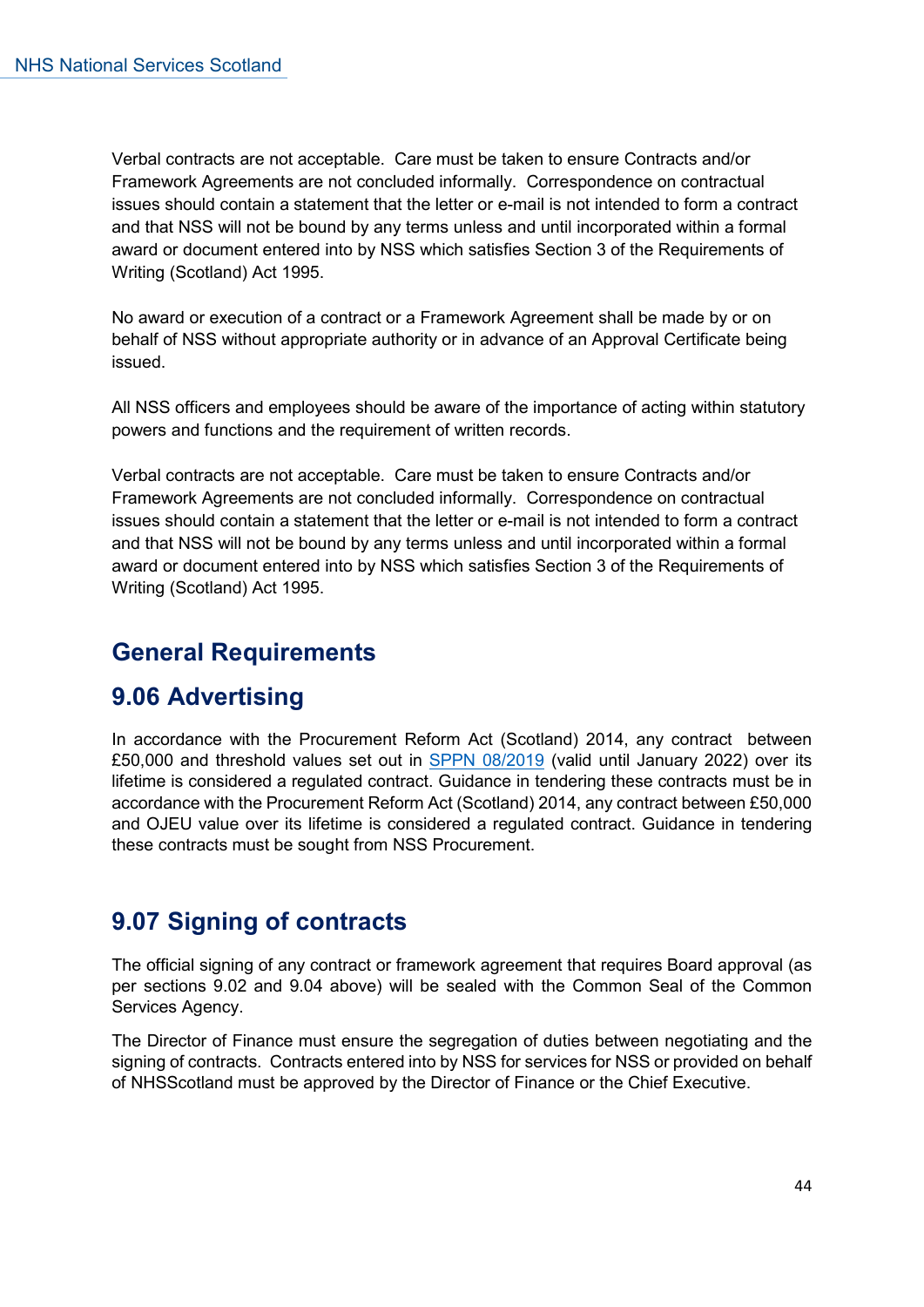### **9.08 Record of contracts**

To effect compliance with the Procurement Reform (Scotland) Act 2014, NSS' utilises the [Public Contracts Scotland](http://www.publiccontractsscotland.gov.uk/) (PCS) web portal contract register functionality to maintain a public register of all contracts in excess of £50,000 in value.. The Director of Finance will receive a copy of the register on an annual basis.

### **9.09 Variations to contracts**

All agreements with suppliers/contractors to vary contracts for supplies/works of a revenue or capital nature must be in-line with procurement regulations and will require approval should additional expenditure meet thresholds detailed in line with Section 9.

Claims from suppliers/contractors which are not clearly within the terms of the contract concerned will be referred to the Procurement Department, who will inform Chief Executive and/or Director of Finance if necessary, before agreement is reached and any payments are made.

Where completion of a contract is delayed the matter will be referred to the Director of Finance for further action.

With regard to contracts for works (capital expenditure), the contract will specify the circumstances that will occur before a variation is appropriate. The officer authorised to supervise and control the work must ensure these conditions are observed before authorising any contract variation.

### **9.10 Interim and final payments**

Officers authorised by Directors of Strategic Business Units to supervise and control work under contracts (including both revenue and capital contracts) will certify payments to suppliers/contractors. Directors of Strategic Business Units will provide the Director of Finance with a list of authorised signatures, together with specimen signatures and initials. These lists will be reviewed by senior Financial Services staff at least annually to ensure currency, completeness and accuracy.

### **9.11 Communications**

All contracts (other than for a simple purchase permitted within the Scheme of Delegation and excluding Service Agreements for national specialist healthcare and screening services), leases, tenancy agreements and other commitments which may result in a liability must be notified to the Director of Finance in advance of any commitment being made.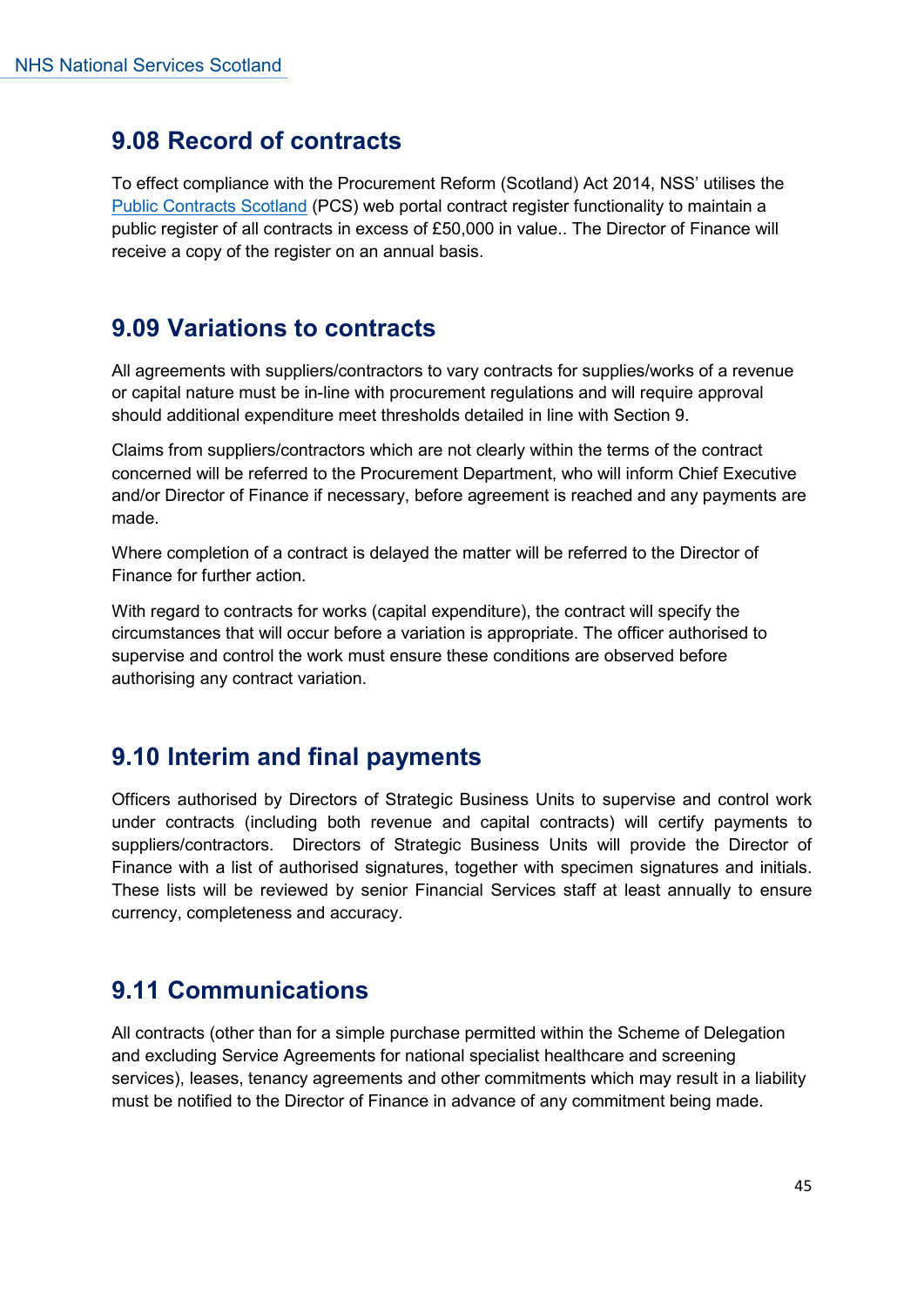### **Section 10: Appointment of advisers and nonpermanent staff**

### **10.01 Introduction**

These Standing Financial Instructions define the procedures to be followed in the selection and appointment of Advisers and staff not on open-ended contracts and should be read in conjunction with Sections 8 and 9.

| Provider                                                                  | <b>Process</b>                                                                                                                                                                                                                                                                                                                                                                                                                                                                                                                                                                                                                                               |
|---------------------------------------------------------------------------|--------------------------------------------------------------------------------------------------------------------------------------------------------------------------------------------------------------------------------------------------------------------------------------------------------------------------------------------------------------------------------------------------------------------------------------------------------------------------------------------------------------------------------------------------------------------------------------------------------------------------------------------------------------|
| <b>Legal Advisers</b>                                                     | CLO must act as appointed legal advisers<br>on all legal matters unless approval has<br>been granted by Chief Executive                                                                                                                                                                                                                                                                                                                                                                                                                                                                                                                                      |
| <b>Management Consultants/ Contractors</b><br>(individuals and companies) | This section 9.                                                                                                                                                                                                                                                                                                                                                                                                                                                                                                                                                                                                                                              |
|                                                                           | The authority limits in section 9 also apply.                                                                                                                                                                                                                                                                                                                                                                                                                                                                                                                                                                                                                |
| Agency staff                                                              | In line with all establishment posts, agency<br>and contractor staff will be recorded on the<br>relevant NSS Business Systems to ensure<br>compliance with the National Directory and<br>NHS Mail access for all members of staff<br>and to allow for effective monitoring of all<br>staff across NSS. Agency staff must be<br>appointed in line with the NSS Agency<br>Workers Process including a requirement to<br>utilise any national procurement framework<br>or contract in place for such staff within<br>NHSS. Completion of an online "check of<br>employment status for tax" must also be<br>carried out prior to the start of any<br>engagement. |
|                                                                           | The authority limits in section 9 also apply                                                                                                                                                                                                                                                                                                                                                                                                                                                                                                                                                                                                                 |
| Secondees                                                                 | Before appointing any Secondees to work<br>in NSS, the relevant Director of Strategic<br>Business Unit must be consulted and their<br>approval to proceed should be given prior<br>to proceeding with any appointment                                                                                                                                                                                                                                                                                                                                                                                                                                        |
| <b>Temporary/Fixed Term Employees</b>                                     | Normal HR recruitment                                                                                                                                                                                                                                                                                                                                                                                                                                                                                                                                                                                                                                        |

### **10.02 Definition**

Contractors are used by NSS -

a) to provide specific expertise which may not be readily available within NSS;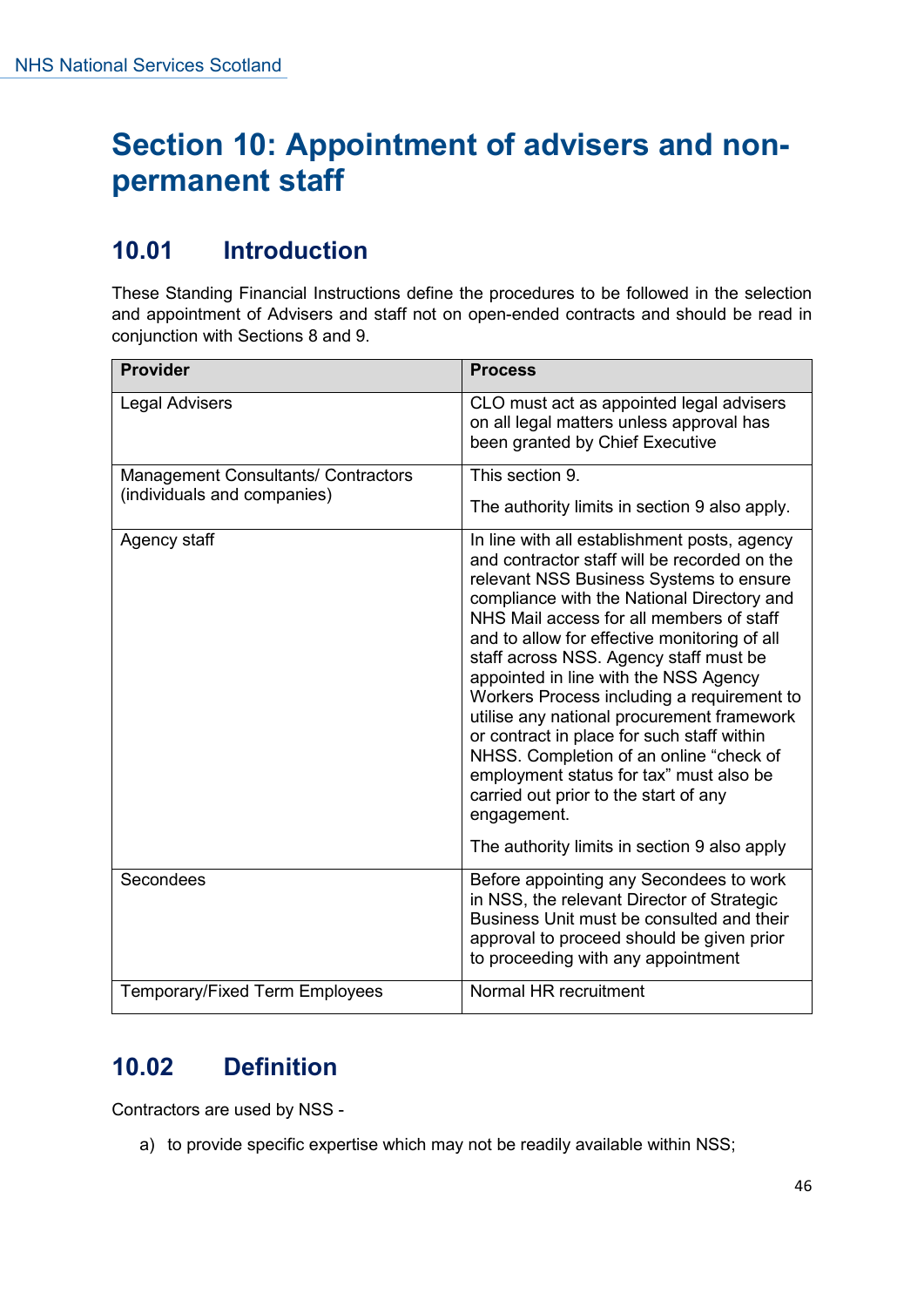- b) to perform a task within a defined time span; or
- c) to provide an outside objective view on a particular matter.

### **10.03 Specification of need**

In considering the need for Management Consultants/Contractors it is essential that the following processes are adhered to: -

- 1) Define assignment to be undertaken: The nature of the task requires to be identified and a specification with the timescale prepared. This will enable the quantity and quality of professional skill required to be assessed.
- 2) Consider alternative means of undertaking assignment: Having prepared the specification it should be possible to consider whether the Strategic Business Unit's own staff can undertake the assignment, within normal working hours, in overtime hours or on a secondment basis. If this is not possible the option of involving other Strategic Business Units' staff on a secondment or chargeable basis should be explored before any consideration of an outside source is made. Should outside support be necessary the suitability of temporary staff should be considered before finally deciding to progress to the process leading to the appointment of Management Consultants/Contractors.
- 3) Define the basis of the consultancy: It is necessary to decide the appropriate method of appointment, for example if the end date of the assignment and timescale can be clearly identified a block fee would be appropriate. However, it is recognised that it is not always possible to do this and in such circumstances a day rate basis would be appropriate.

### **10.04 Procedures for appointment**

The applicable procurement procedures and limits set out in sections 8, 9 and 10 must always be followed.

### **10.05 Appointment considerations for the Director of the Strategic Business Unit**

- Must provide their approval to proceed prior to any appointment;
- For each appointment an online assessment through HMRC must be completed to determine the employment status for tax purposes for the engagement;
- Contract of employment and fee must be aligned to an established job description, any departure from this must be approved by the Director of HR and workforce Development and the Director of Finance;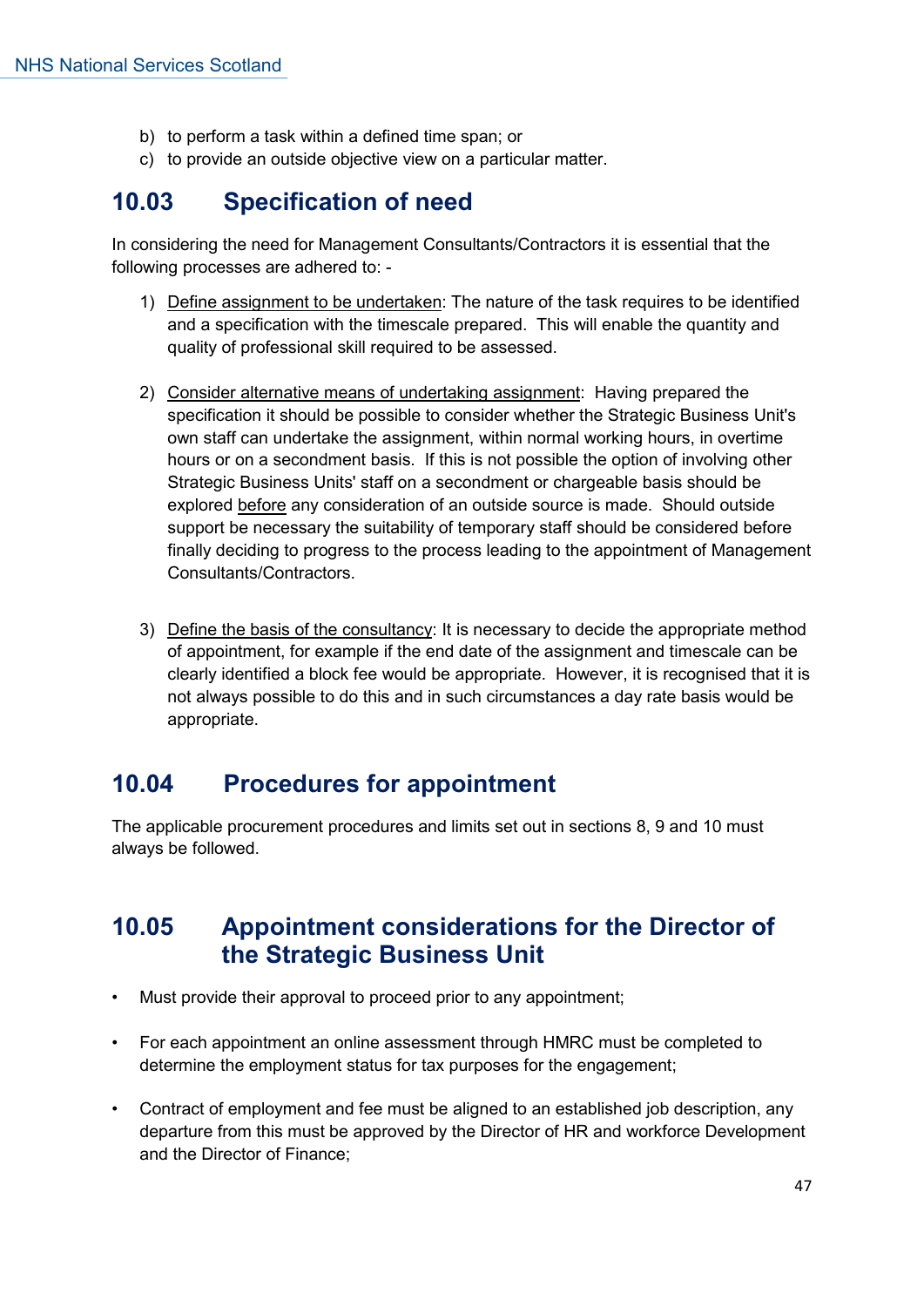- Appropriate consideration is given to the particular experience and reputation of the individual(s)/organisation;
- The individual(s)/organisation is competent to undertake the assignment and retain documentary evidence of their consideration;
- Professional competence is vetted and evidence retained;
- Where appointment is made due to lack of specific expertise being available within NSS, arrangements should be made wherever practical for knowledge or skills transfer into NSS to occur. The anticipated knowledge or skills transfer should be documented and tracked thereafter;
- for conducting a review of the effectiveness and value for money of the assignment prior to the departure of, or as soon as practicably possible thereafter, the appointed Management Consultant/Contractor. Internal Audit or any other body as may be required should record details of such review for the purposes of any subsequent independent scrutiny for ensuring that the work to be undertaken in the assignment has been carried out satisfactorily will certify invoices for work done and will ensure that the fee charged is correct;
- Throughout the whole procurement process of developing need, specification, tendering, appointment and payment the officers involved in the exercise are responsible for ensuring that best value for money is obtained.

### **10.06 Tendering Arrangements**

In all circumstances, the arrangements for tendering set out in Section 9 will be followed.

### **10.07 Functional continuity**

Where for whatever reason it is decided to extend the appointment of a Management Consultant/Contractor and this will increase the value of the initial or current assignment sufficient to move it into a higher value band (see Section 9) the materiality of any such extension should be measured and appropriate legal advice sought from CLO prior to the approval of the Chief Executive and/or the Director of Finance must be obtained before proceeding to extend the appointment.

Similarly, CLO advice should be sought and the Chief Executive's and/or the Director of Finance's approval must be obtained in all cases where the value or timescale of the extension cannot be estimated.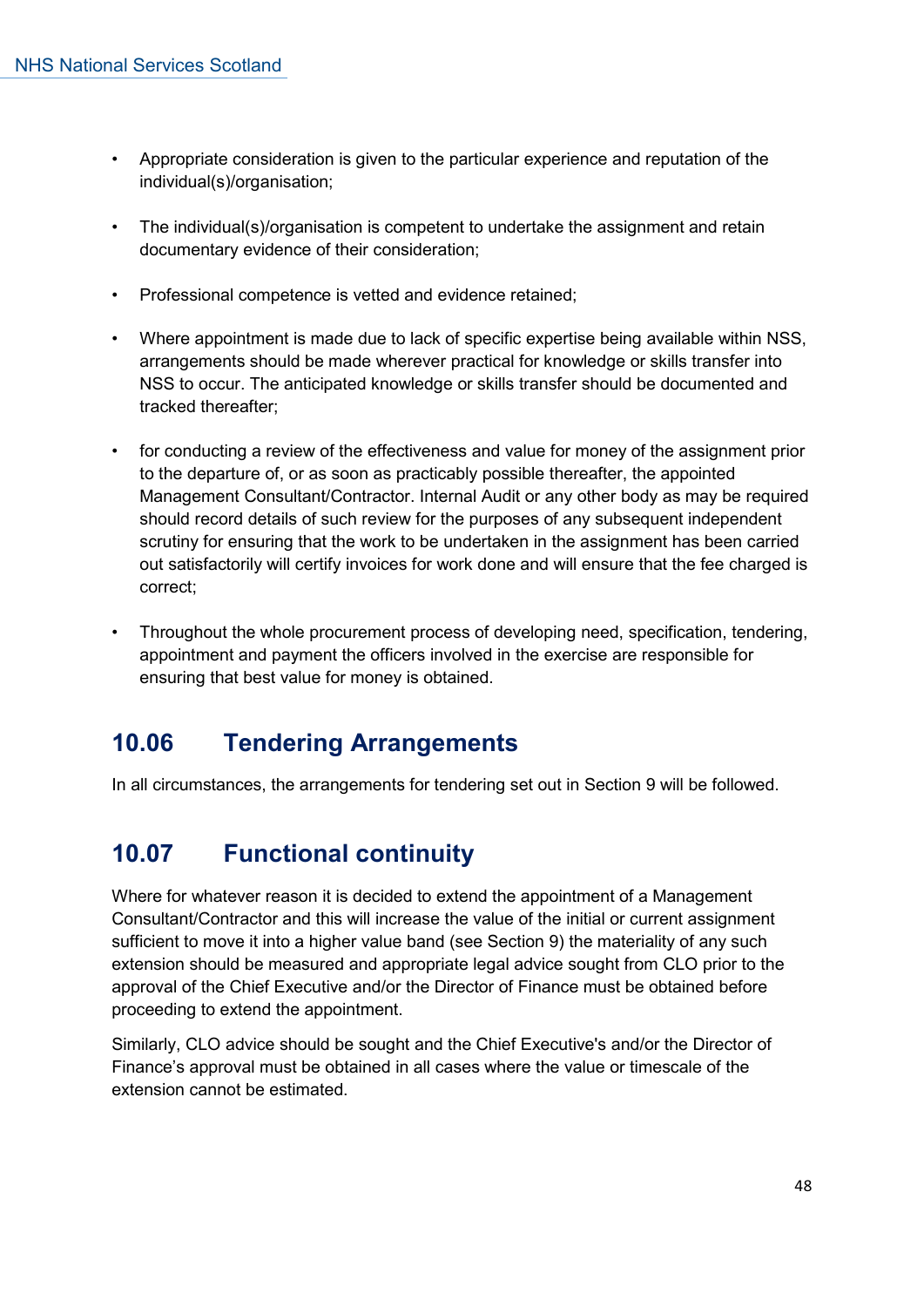### **10.08 Audit and Risk Committee Reporting Requirements**

NSS's Audit and Risk Committee can, at any time, call for the justification of expenditure on Management Consultants.

The Director of Finance will present, on an annual basis, a report to the Audit and Risk Committee detailing the nature of and expenditure incurred by each Strategic Business Unit on the employment of Management Consultants in the preceding year.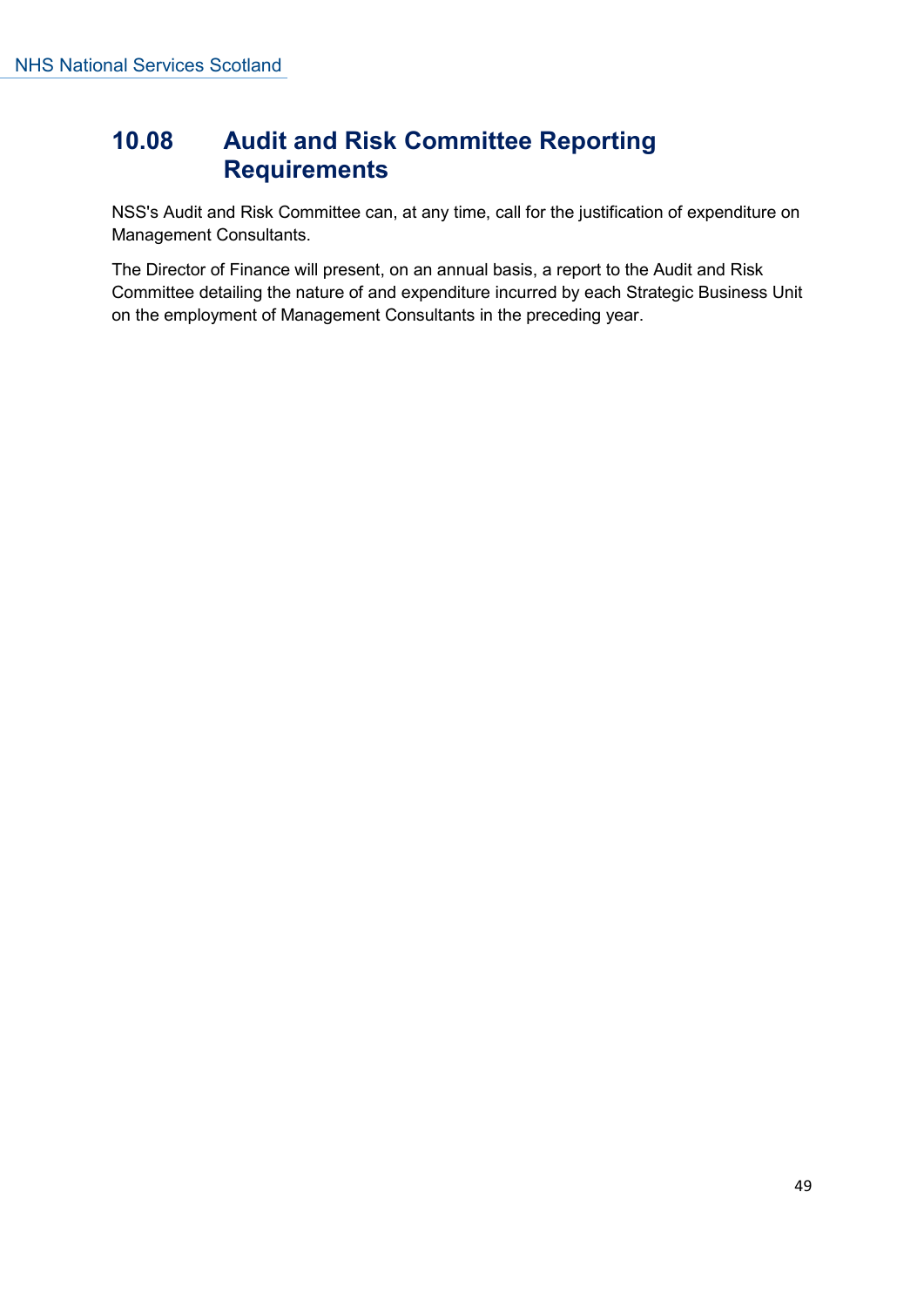### **Section 11: Income Generation and Intellectual Property**

### **11.01 Introduction**

This Standing Financial Instruction refers to all income generation (excluding SGHSC allocations) entered into by NSS, whether or not contractually binding, for the supply of goods and/or services by it to another party and for which money will be receivable by NSS. It applies to "contracts" with NHSScotland bodies, other public sector bodies and to all arrangements with private sector bodies.

Contracts with SGHSC are not subject to this section of the Standing Financial Instructions.

### **11.02 Authority Levels**

Strategic Business Units may enter into income generating activities with outside parties on their own authority provided that:

- 1) the limits set out in Appendix III (pg )are adhered to;
- 2) NSS's standard terms and conditions of business/service level agreement apply;
- 3) if denominated in a foreign currency, approval has been obtained from Director of Finance as described below; and
- 4) section 10.19 on legal entity participation or investment is not relevant.

Any income agreement which does not meet all of the criteria above requires prior approval by the Director of Finance and/or Chief Executive.

Income agreements are frequently negotiated over a period of time which may be prolonged and often require to be ratified as soon as terms and conditions are agreed in order to avoid financial loss through further delay. Where authority from a higher level is required, officers should plan for and provide prior warning to all officers whose authority may be required.

### **11.03 Determination of charges**

Each Director of Strategic Business Unit will review on at least an annual basis the charges for services provided by the Strategic Business Unit. Unless such charges are fixed externally or are governed by specific SGHSC regulations and/or legislation, the SBU income strategy, including charging principles and proposals for the revision of charges, will be submitted to the Chief Executive and Director of Finance for consideration and approval in advance of such revised charges being published. This will be formally approved as part of the annual business planning process.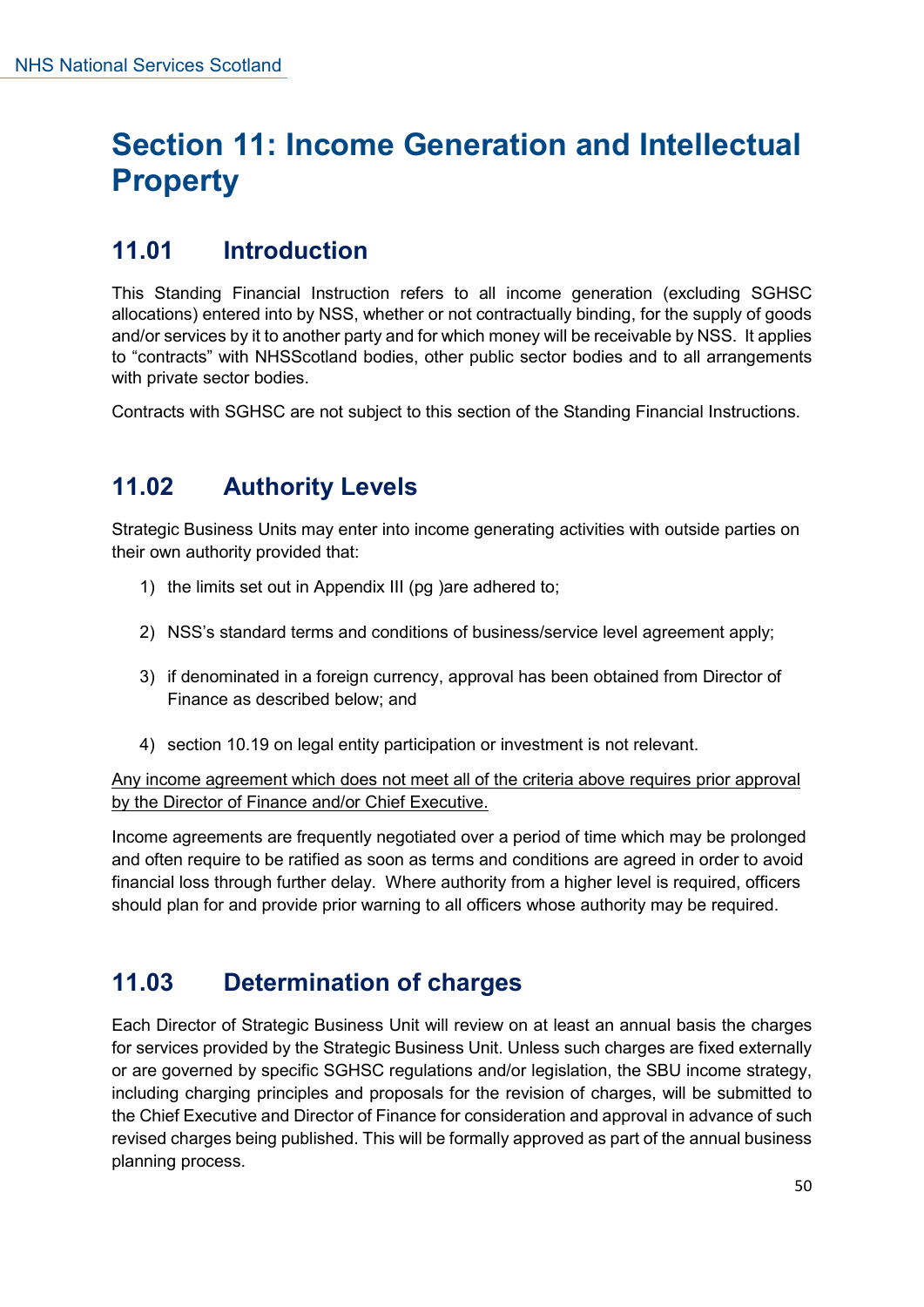In setting the level of fees and charges, Directors of Strategic Business Units should ensure the full recovery of all costs including capital costs represented by capital charges. For recurring income streams there should be a yearly review as part of the budget process to ensure that full recovery of costs is being achieved.

Where day rates form the basis of any fees and charges the approved NSS day rates should be used. Any variation from the approved day rates must be agreed with the Director of Finance.

Planned cross subsidisation is not permitted and marginal costing may only be used when unplanned spare capacity arises during the year.

Charges to the private sector may be set at any level that the market will bear, provided the price covers all direct and indirect costs.

In order to preserve the real value of income, increases recommended should have regard to at least the current rate of inflation.

### **11.04 Foreign Currency**

Business should normally be conducted in sterling. Any Sales which are to be denominated wholly or in part in a foreign currency must be pre-notified to the Director of Finance at the earliest opportunity.

Foreign currency transactions will normally only be acceptable in "hard" currencies such as US dollars, the Euro or Swiss Francs. Other major world currencies will be acceptable where business is conducted with the appropriate country.

Foreign currency transactions in excess of £2million require to receive advance authorisation through the Government Banking Service. Such transactions will be referred to the Director of Finance for arrangement. Government accounting regulations require NSS to minimise the cost of its overseas (banking) transactions while protecting public funds against loss and uncertainty due to foreign exchange movements. NSS will therefore take steps to minimise its exposure to foreign exchange risks, for example by entering into forward exchange contracts, but must not speculate on foreign exchange movements.

### **11.05 Third party contracts and agreements**

Under certain circumstances NSS may enter into non-financial contracts and agreements with third parties. All such agreements should be approved by the relevant Director of Strategic Business Unit. The Director of Strategic Business Units should ensure that an appropriate approval process is followed prior to "sign off" in line with Scottish National Blood Transfusion Service Business Development Execution of Agreement Checklist.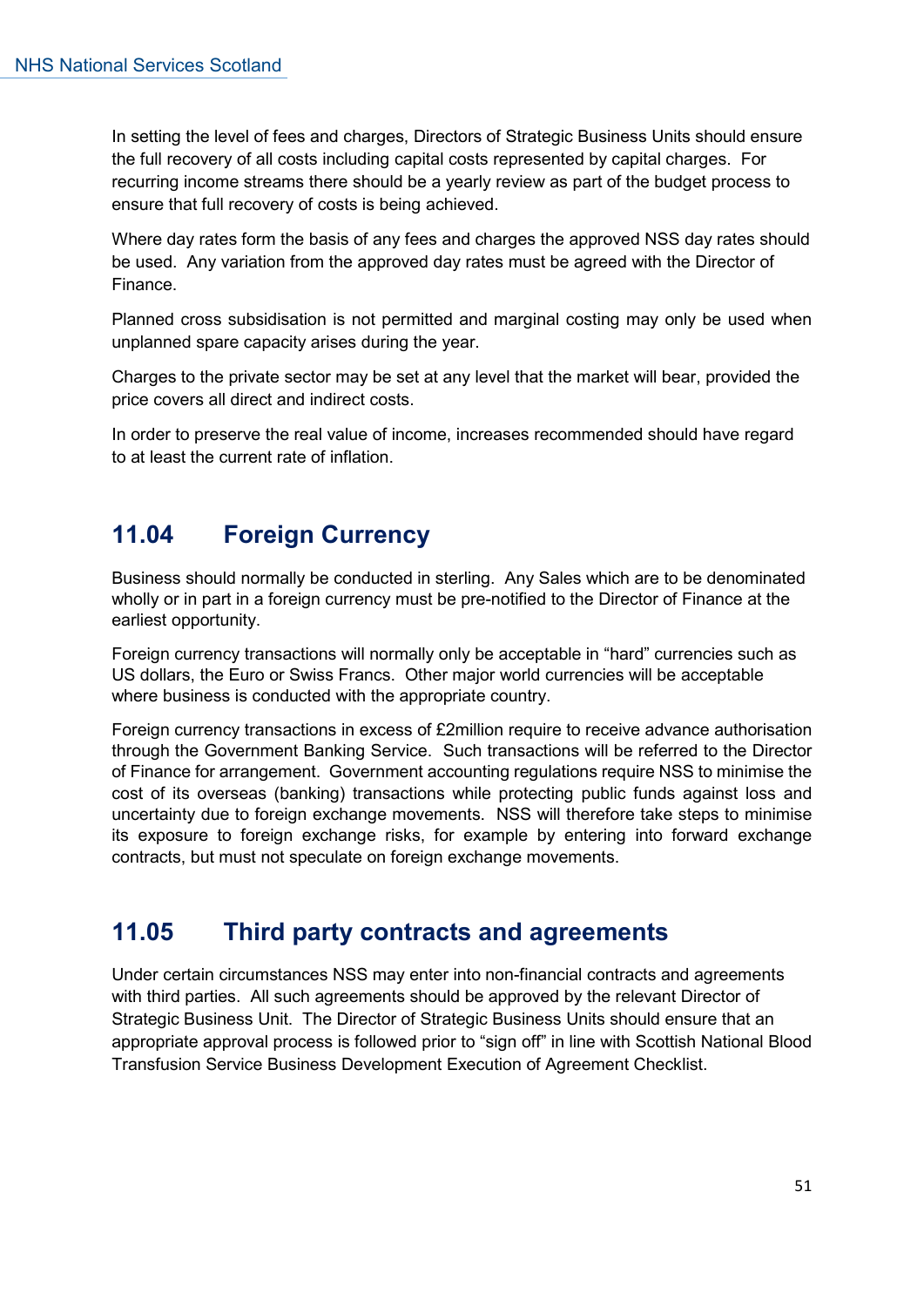### **11.06 Intellectual Property and Other Guidance**

Strategic Business Units must comply with MEL(2000)13: "Fund Raising, Income Generation and sponsorship within the NHSiS" at all times.

The registration, other forms of protection, management and exploitation of Intellectual Property Rights (e.g. a brand, patent, domain name, etc.) is subject to compliance with current NSS Intellectual Property Policy and Scheme of Delegation.

Consideration should be given to using the services of Scottish National Blood Transfusion Service's Business Development Department which has particular expertise and experience in providing services necessary for the identification, protection and exploitation of IP as this is a frequent occurrence within Scottish National Blood Transfusion Service R&D programmes and third party collaborations. Any such requests should be made via the office of the Director, Scottish National Blood Transfusion Service. An annual report on all relevant IP activity facilitated by Scottish National Blood Transfusion Service Business Development Department will be provided to the NSS Board/ Chief Executive via the NSS Clinical Governance Committee.

NSS participation or investment in any legal entity (e.g. joint venture) is subject to prevailing legislation and SGHSC guidance and is subject to approval by the Minister. Before proceeding, legal and procedural advice is required, and any activity in this area must be advised to and approved by the Director of Finance.

### **11.07 Notification of income to the Director of Finance**

All accounts for income due to NSS will be raised under arrangements approved by the Director of Finance.

The Director of Strategic Business Unit is responsible for the new projects, programmes or services for NSS or delivered by NSS on behalf of NHSScotland. All new income streams from health boards or third parties must be entered through the Business Case process in the ServiceNow Demand portal for approval by the appropriate authority.

### **11.08 Recovery of outstanding debt**

The Director of Finance will ensure that appropriate systems are maintained for the recovery of outstanding debts in line with the Debt Management Policy.

The Director of Finance is responsible for the recovery of outstanding debts and will ensure agreed credit control procedures are exercised to minimise any loss to NSS.

Outstanding debts that are not recoverable and are to be written off will be dealt with in accordance with the approved procedures for losses (see Section 17 below).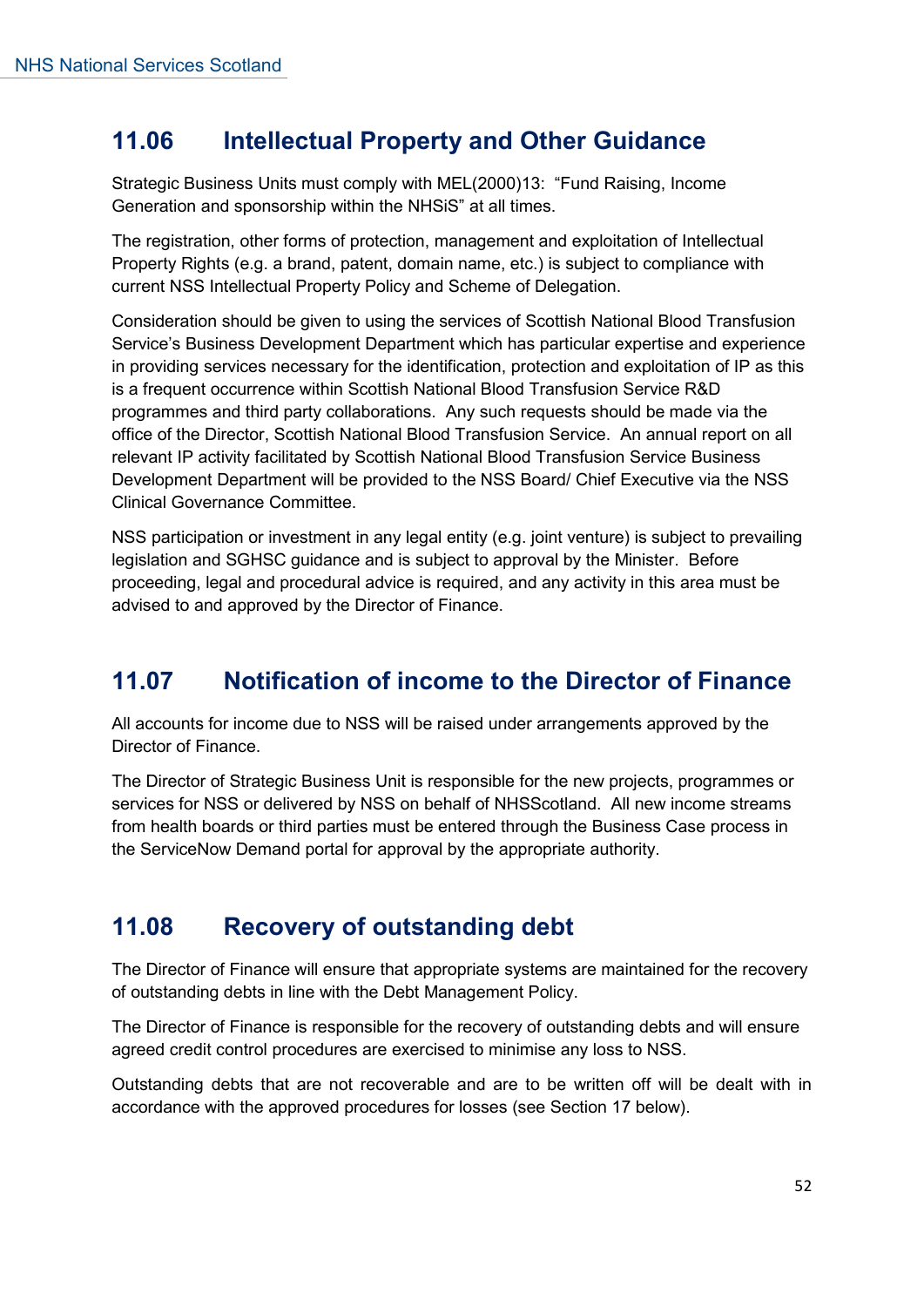### **Section 12: Capital Investment, Private Financing, Fixed Asset Registers**

### **12.01 Capital Investment**

The Director of Finance will ensure that:

- a) there is an adequate appraisal and approval process in place for determining capital expenditure priorities and the effect of each proposal upon business plans;
- b) adequate arrangements are in place for the effective management of all stages of capital schemes and for ensuring that schemes are delivered on time and to cost;
- c) capital investment is not undertaken without confirmation of the availability of resources to finance all revenue consequences, including capital charges; and
- d) All capital programme requests are agreed and prioritised by the Property and Asset Management Board.
- e) For all capital expenditure a proposal should be produced in line with the NSS Business Case Process.

The Director of Strategic Business Unit is responsible for securing capital funds for new projects, programmes or services for NSS or delivered by NSS on behalf of NHSScotland. New projects must be requested through the Business Case process in the ServiceNow Demand portal. Funding will be approved and prioritised on an annual basis through the Resource Allocation Meetings, and any new requirements in year will be approved by the EMT at the monthly meeting. This will ensure the Board have full visibility of all funds they are accountable for.

The Director of Finance will issue procedures for the regular reporting of expenditure and commitment against authorised expenditure.

The Chief Executive, Director of Finance or the Board, as appropriate, must approve capital expenditure not covered by an approved budget in advance. Further details are contained at Appendix I.

The approval of a capital programme will not, of itself, constitute approval for expenditure on any scheme. The Director of Finance will issue to the manager responsible for any scheme:

- a) specific authority to commit expenditure;
- b) authority to proceed to tender; and
- c) approval to accept a successful tender.

The Director of Finance will ensure procedures governing the financial management, including variations to contract, of capital investment projects and valuation for accounting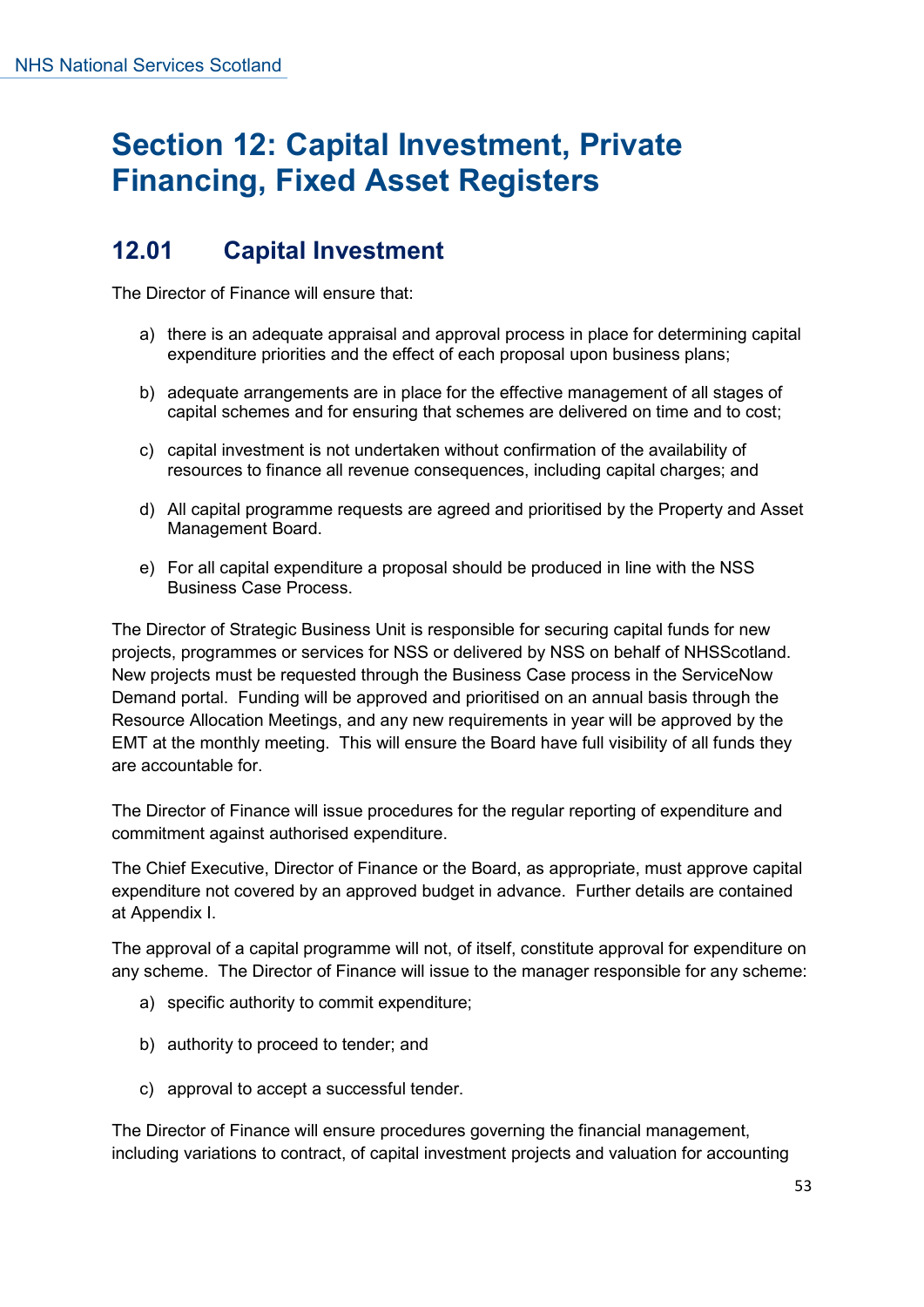purposes are issued. These procedures will fully take into account the delegated limits for capital schemes included in guidance from SGHSC.

### **12.02 Asset Registers**

Director of Finance is responsible for the maintenance of registers of assets, including the form of any register and the method of updating, and arranging for a physical check of assets against the asset register to be conducted at least once a year.

The minimum data set to be held within these registers will be as specified in the Scottish Capital Accounting Manual as issued by SGHSC.

Additions to the fixed asset register must be clearly identified to an appropriate budget holder and be validated by reference to:

- a) Properly authorised and approved agreements, architect's certificates, supplier's invoices and other documentary evidence in respect of purchases from third parties;
- b) Stores, requisitions and wages records for own materials and labour including appropriate overheads; and
- c) Lease agreements in respect of assets held under a finance lease and capitalised.

Where capital assets are sold, scrapped, lost or otherwise disposed of, their value must be removed from the accounting records and each disposal must be validated by reference to authorisation documents and invoices (where appropriate).

The Director of Finance will approve procedures for reconciling balances on fixed assets accounts in ledgers against balances on fixed asset registers.

The value of each asset will be indexed to current values in accordance with methods specified in the Scottish Capital Accounting Manual issued by SGHSC.

The value of each asset will be depreciated using methods and rates as specified in the Scottish Capital Accounting Manual issued by SGHSC.

The Director of Finance will ensure that capital charges are calculated and accounted for as specified in the Scottish Capital Accounting Manual issued by SGHSC.

A small equipment register as specified by the Director of Finance will be maintained within NSS. This register will incorporate high value and portable items of equipment, e.g. IT equipment, that do not fall within the scope of Capital Expenditure. The register will be in a format approved by the Director of Finance and a full count of identified items will occur at a time period specified by the Director of Finance. Any discrepancies will be noted in writing to the Director of Finance who will investigate as appropriate.

### **12.03 Security of assets**

The overall control of fixed assets is the responsibility of the Chief Executive.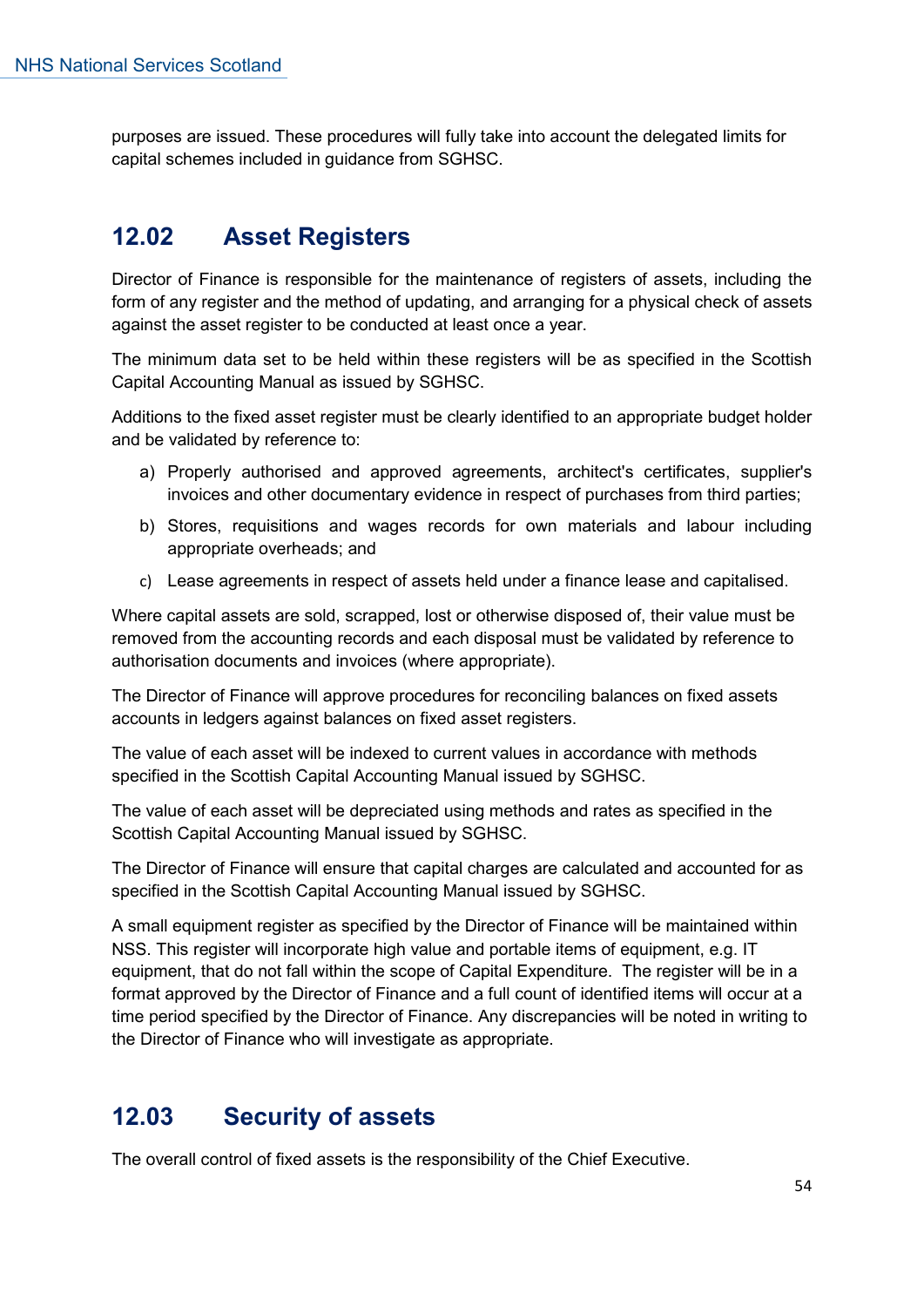The Director of Finance must approve asset control procedures (including fixed assets and donated assets). This procedure will make provision for:

- a) Recording managerial responsibility for each asset;
- b) Identification of additions and disposals;
- c) Identification of all repairs and maintenance expenses;
- d) Physical security of assets;
- e) Periodic verification of the existence of, condition of, and title to, assets recorded;
- f) Identification and reporting of all costs associated with the retention of an asset;

All discrepancies revealed by verification of physical assets to fixed asset register will be notified to the Director of Finance.

Whilst each employee and officer has a responsibility for the security of the property of NSS, it is the responsibility of the Board and Executive Management Team members and senior employees in all disciplines to apply such appropriate routine security practices in relation to NSS property as may be determined by the Board. Any breach of agreed security practices must be reported in accordance with instructions.

Any damage to NSS's premises, vehicles and equipment, or any loss of equipment, stores or supplies must be reported by Board and Executive Management Team members and employees in accordance with the procedure for reporting losses. (See Section 17)

Where practical, assets will be marked as NSS property.

Upon the closure of premises or transfer of functions a physical check of all items will be conducted. All items held will be detailed on a list certified by the responsible officer, together with their disposition.

### **12.04 Treatment of receipts**

The Director of Finance is responsible for ensuring appropriate arrangements are in place for:

- a) approving the form of all agreement forms, or other means of officially acknowledging or recording monies received or receivable;
- b) ordering and securely controlling any such stationery;

All electronic receipts received on behalf of NSS will be recorded and deposited in accordance with the arrangements authorised by the Director of Finance. No deduction may be made from such money to meet expenditure of any kind.

The Chief Executive may delegate to nominated officers, authority to make ex-gratia payments below approved thresholds in line with procedures pertaining to such payments, e.g. compensation payments. All such payments must be notified to the Director of Finance and reported to the Audit and Risk Committee on at least an annual basis and reported in the Annual Accounts in accordance with the approved procedure for losses (see Section 17).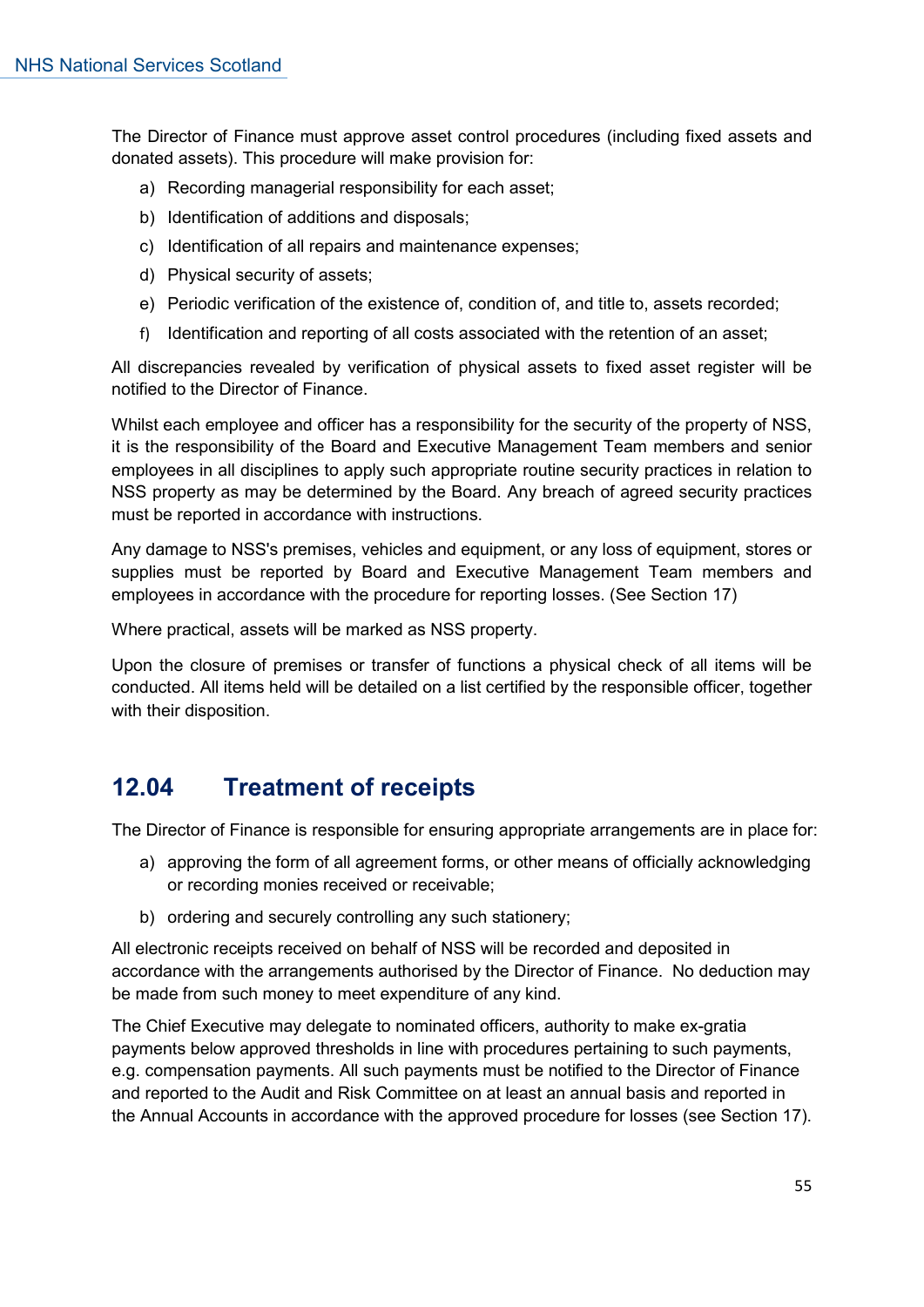### **Section 13: Banking arrangements**

### **13.01 General**

The Director of Finance is responsible for the management of NSS's banking arrangements and for advising NSS on the provision of banking services and operation of accounts.

NSS will operate the bank accounts in accordance with all relevant guidance issued by SGHSC.

The Government Banking Service (GBS) will hold NSS's main bank account. Where necessary, subsidiary bank accounts will be held with a commercial bank. All such bank accounts should be authorised by the Director of Finance.

### **13.02 Banking Procedures**

The Director of Finance must agree in writing with NSS's bankers the conditions under which each account will be operated.

The Director of Finance will ensure that detailed instructions on the operation of bank and GBS accounts are prepared which must include:

- a) the conditions under which each bank account is to be operated;
- b) those authorised to sign cheques or other orders drawn on NSS's accounts; and
- c) the arrangements to be made for payments that may be required in other currency denominations (see also section 10).

### **13.03 Bank balances**

All NSS accounts must be kept in positive balance. Any instance of an account being overdrawn, no matter how temporary, should be reported to the Audit and Risk Committee.

### **13.04 Provision of Imprests**

The Director of Strategic Business Unit may request the Director of Finance to provide imprest accounts for the purposes of defraying minor expenses. The request will be in the form of a statement of case and will be by exception where existing processes cannot meet the requirement.

All imprest accounts will be reviewed annually for appropriateness.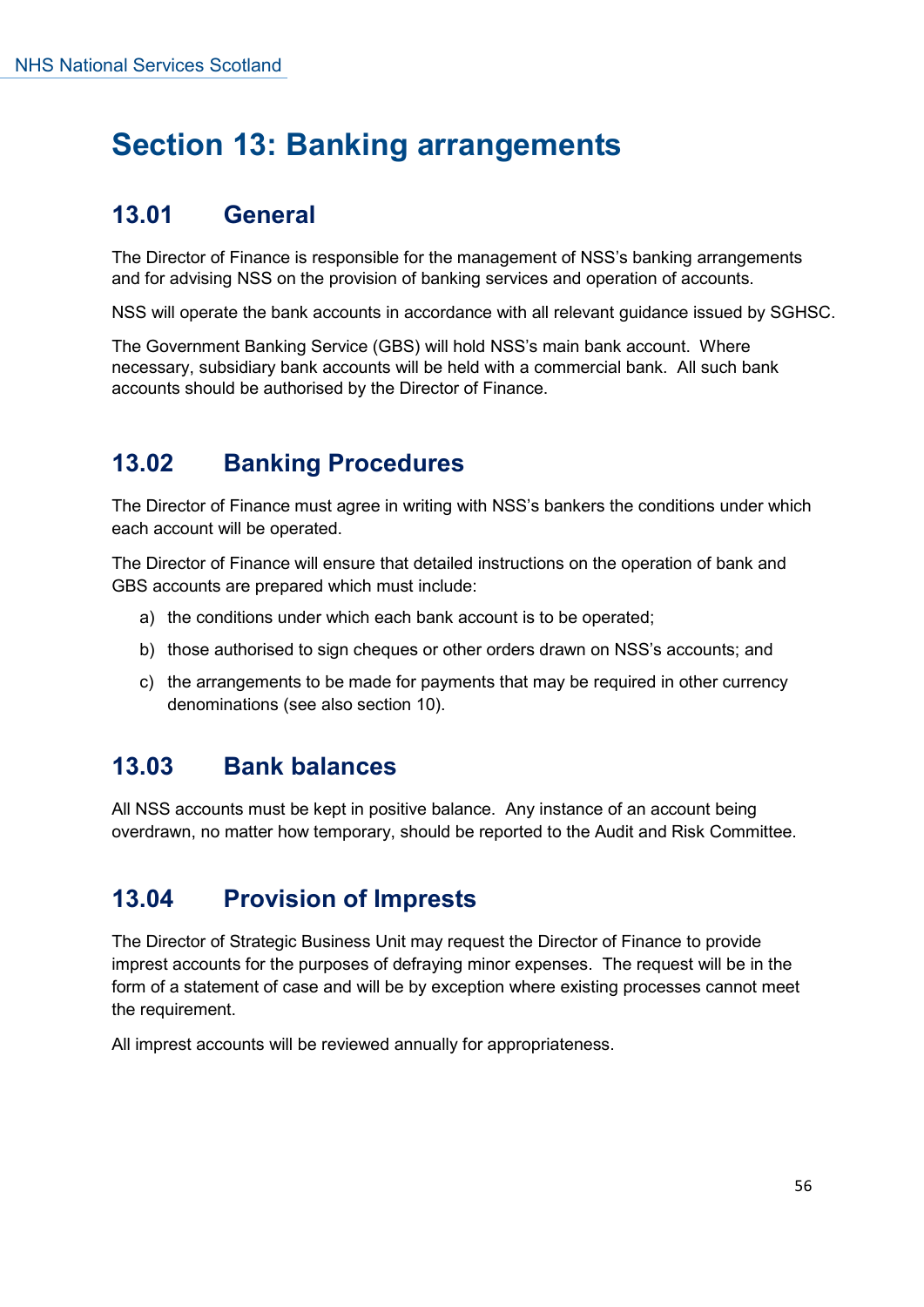.

### **13.05 Corporate Purchasing Cards**

The Director of Strategic Business Unit may request the Director of Finance to provide the use of a corporate purchase card for the purposes of procuring goods and services, where only card payment method is available The request will be in the form of a statement of case and will be by exception where existing processes cannot meet the requirement.

It is the responsibility of the Director of the Strategic Business Unit to nominate a card holder or card user for their own area;

All corporate purchase card transactions will be reviewed annually for appropriateness by the Associate Director of Finance with the Director of the Strategic Business Unit.

Daily and single transaction limits will be set by the Director of Finance. based on the expected use of the card. Increases to those limits must be submitted by the card holder and approved by the Director of Finance.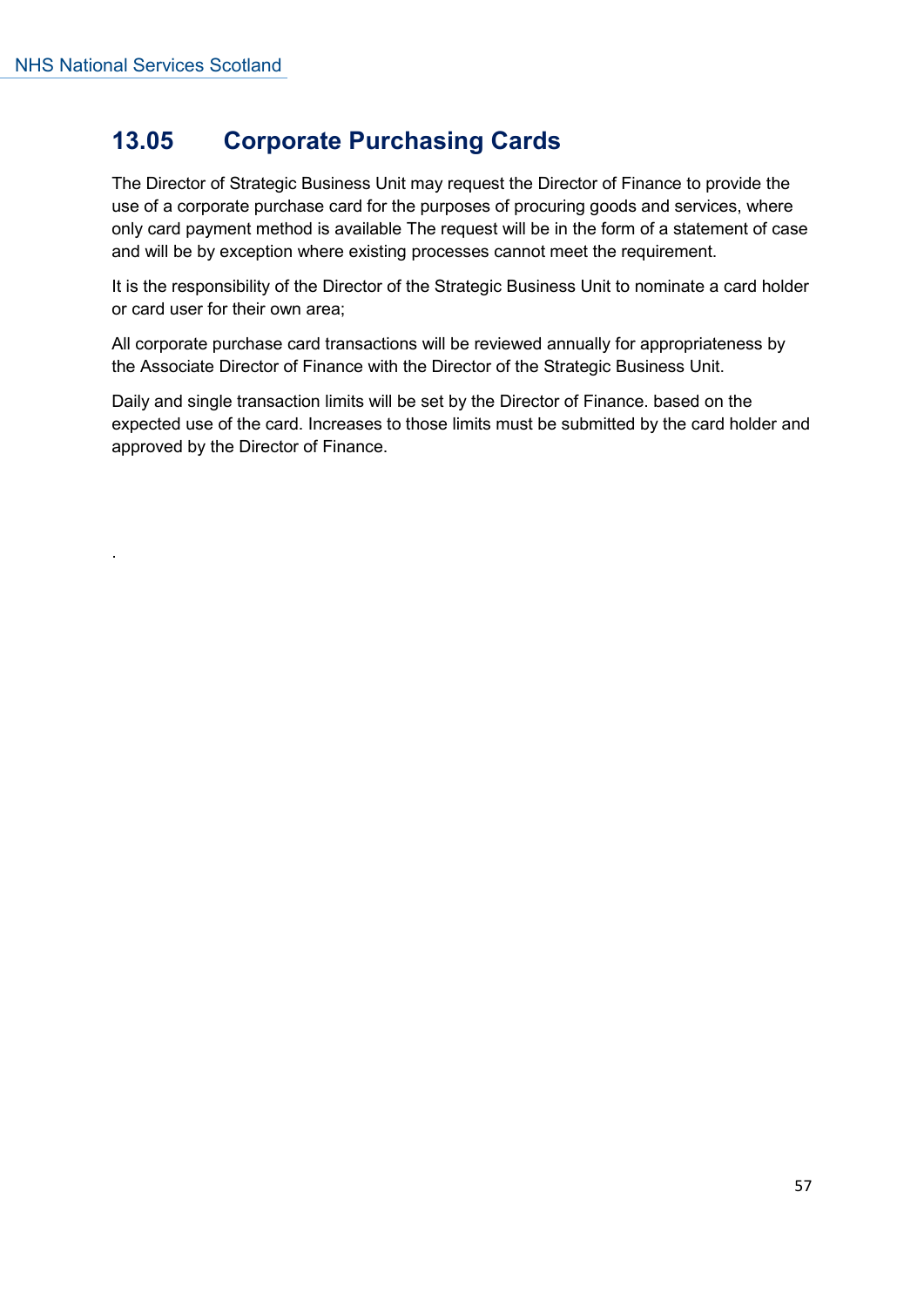### **Section 14: Stocks and Stores**

### **14.01 Introduction**

Stocks and stores are those goods normally utilised in day-to-day activity but which at any point in time have not yet been consumed (excluding capital assets).

### **14.02 Custody of stocks**

The management, control and safe custody of stocks will be the responsibility of Directors of Strategic Business Units who may delegate responsibility for specific items to appropriate managers.

The Directors of Strategic Business Units will institute a system, approved by the Director of Finance, for the management, control and safety of stocks. Any stock loss should be considered for further investigation under Section 4 and any subsequent write off be dealt with in accordance with Section 17

### **14.03 Stores records**

The Director of Finance will specify the form of stores records to be utilised, in conjunction with the control systems in place.

### **14.04 Movement of stocks**

The Director of Finance will ensure appropriate arrangements are in place to control the receipt and issue of stocks designed to safeguard the assets of NSS.

### **14.05 Valuation of stock**

Stock will be valued in line with agreed accounting practice. The use of average purchase price is deemed to represent cost where appropriate. Cost includes an appropriate allocation of overheads. Work in Progress will be valued at the cost of direct materials plus other conversion costs.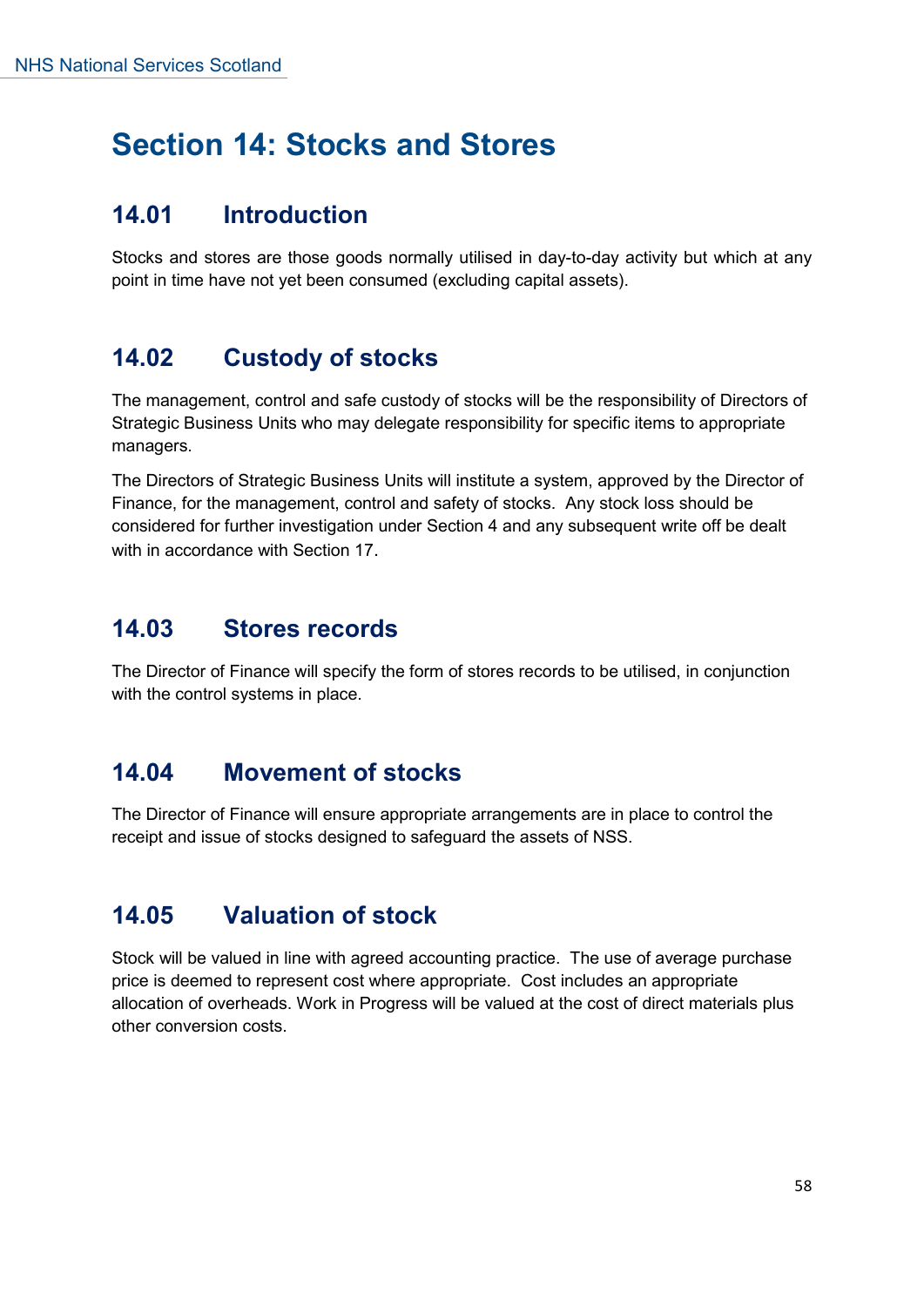### **14.06 Slow moving and / or obsolete stock**

Directors of Strategic Business Units will institute a system, approved by the Director of Finance, for the identification of slow moving and obsolete stock and for the condemnation, disposal and replacement of all unserviceable items.

Those stocks that have deteriorated, or are no longer suitable for their intended purposes or usable for any other reason, or may become obsolete or deteriorate before all of the stocks can be used, will be written down to their net realisable value. Where this is considered necessary, a report giving full reasons for the write down will be sent to the Director of Finance in such a form to enable a report to be prepared for the Chief Executive and the Board of the National Services Scotland. Details of all write downs will be included in the Annual Accounts of NSS and reported in accordance with the losses procedures (see Section 17 and Appendix II).

Any stocks disposed of must be recorded and advised to the Director of Finance for inclusion in such a form to enable a report to be prepared for the Chief Executive and the Board. The report will include details of the method of disposal employed, and the costs and/or income accruing.

### **14.07 Stock levels**

Directors of Strategic Business Units will ensure that excess stocks are not held unnecessarily in any part of the supply chain.

Optimum levels of stock must be established by Directors of Strategic Business Units and subjected to continuous monitoring and review as part of the management process.

Unless operational circumstances dictate otherwise, suppliers should be encouraged to hold goods until they are required by direct delivery.

### **14.08 Stock taking**

In order to monitor the effectiveness of measures taken to control stock, a regular programme of stock taking must be established. All stocks will be counted and recorded at least once during each financial year. Unless a programme for 'perpetual inventory' exists, all stocks will also be counted, valued and reported as at 31 March each year.

### **14.09 Stock certificates**

At each year-end it will be the Directors of Strategic Business Units' responsibility to supply the Director of Finance with a certificate for each store that details the value of stock held. The Director of Finance will agree the precise format of this certificate.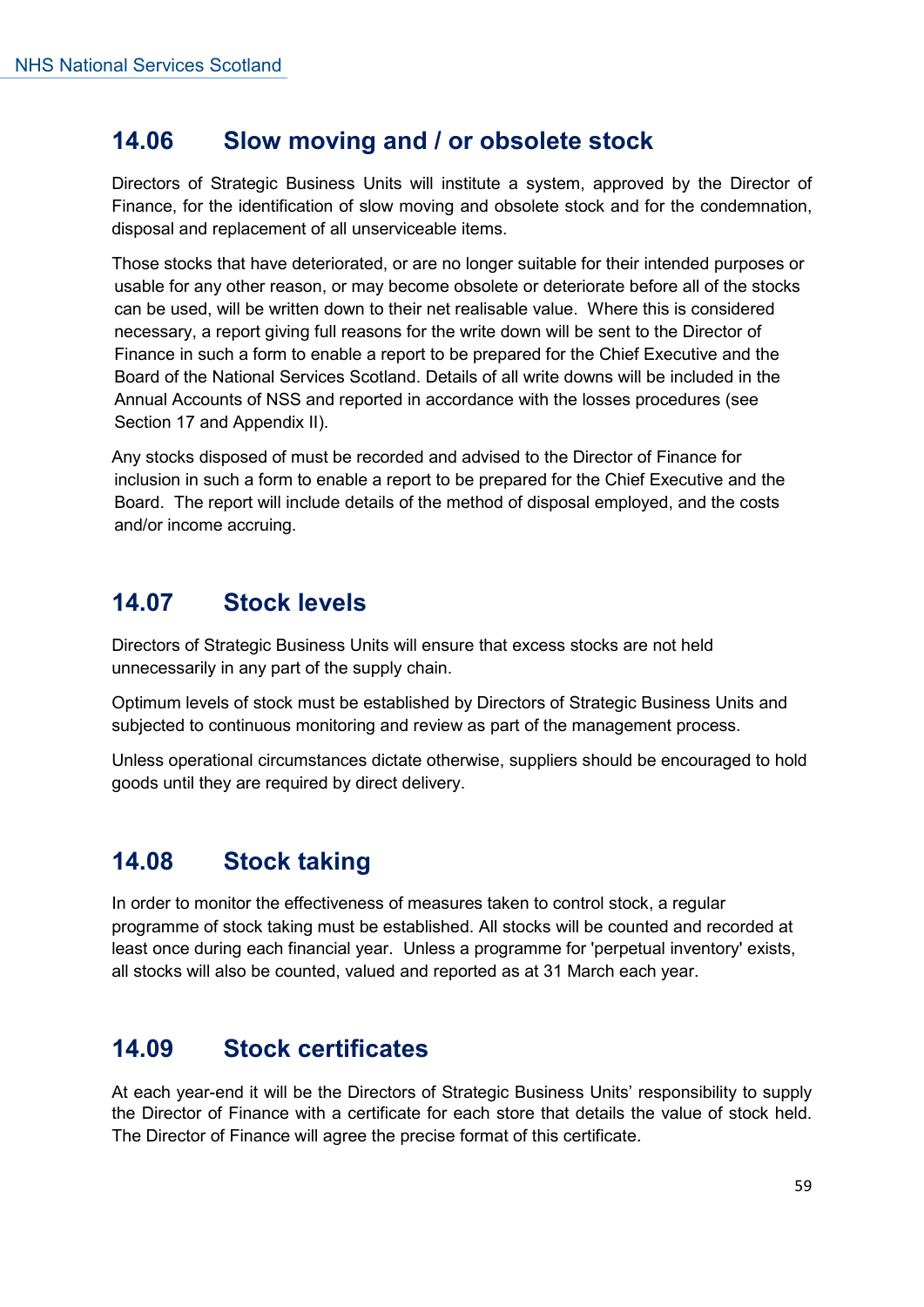### **14.10 Stocks held on behalf of SGHSC**

### **Delegation of authority**

The Scottish Government Health Resilience Unit (SGHRU) team have delegated authority to purchase replenishment stock and issue stock from their Pandemic Stock to National Procurement for the following sectors:

- Healthcare Sector
- Acute Hospital Sector
- Independent Sector GP
- Scottish Ambulance Service
- Social Care Sector

### **Reporting**

The Director for National Procurement will maintain an accurate and up-to-date record of stock balances, issues and replenishment order status. Weekly status reports and areas of risk will be will be provided

### **Escalation**

In the event there is a dispute over the management of the stock this will be initially resolved at an operational level and if required escalated to the National Procurement Director and the lead manager of the SGHRU.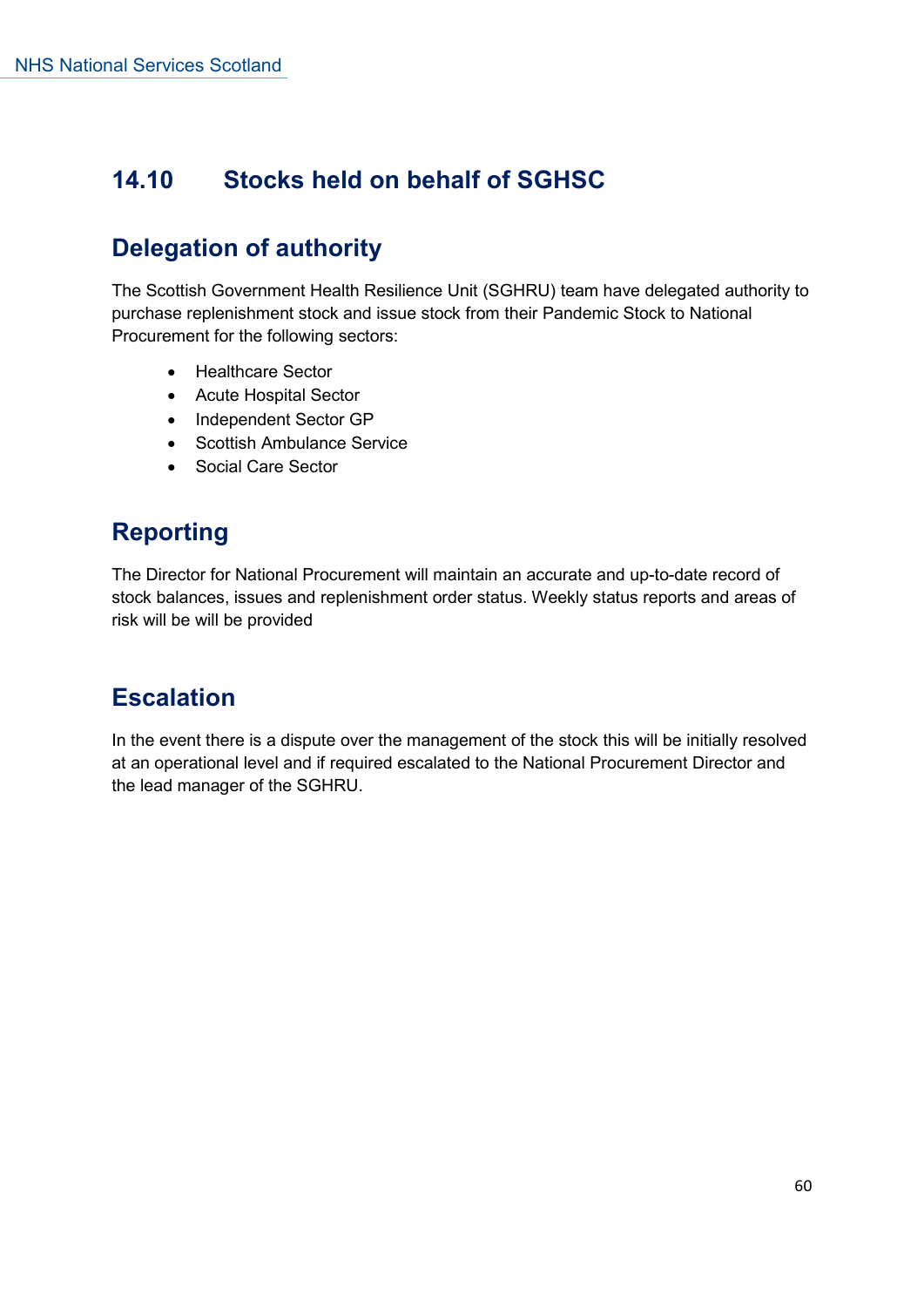### **Section 15: Annual Report and Accounts**

### **15.01 Introduction**

Statutory Annual Report and Accounts will be completed each year for submission to the Board, prior to onward submission to SGHSC. These will be prepared in accordance with the provisions of the National Health Service (Scotland) Act 1978 and other related regulations in force.

### **15.02 Basis for preparation**

The Annual Report and Accounts will comply with:

- International Financial reporting standards, as applied to the NHS;
- The accounting and disclosure requirements of the Companies Act;
- The requirements of the Annual Accounts Manual.

The Annual Report and Accounts shall give a true and fair view of the income and expenditure, total recognised gains and losses, balance sheet and the cash flow statement.

### **15.03 Chief Executive Responsibilities**

Preparation of the Governance Statement, which he or she shall seek appropriate assurances from the Directors of the Strategic Business Units and that of the Chief Internal Auditor, with regard to the adequacy and effectiveness of internal control throughout the organisation.

### **15.04 Director of Finance Responsibilities**

- Will ensure the maintenance of such detailed financial records as are required under relevant statute and regulations that will form the basis for the preparation of the Annual Accounts of NSS. (see also Section 16 – Information Governance);
- Issue an Annual Report and Accounts completion timetable to Strategic Business Units and Financial Services detailing requirements and associated responsibilities for the provision of information in support of the Annual Accounts process.
- Agree with the External Auditors the timetable for production, audit and approval by the Board of the Annual Report and Accounts by for the Auditor General for Scotland and SGHSC.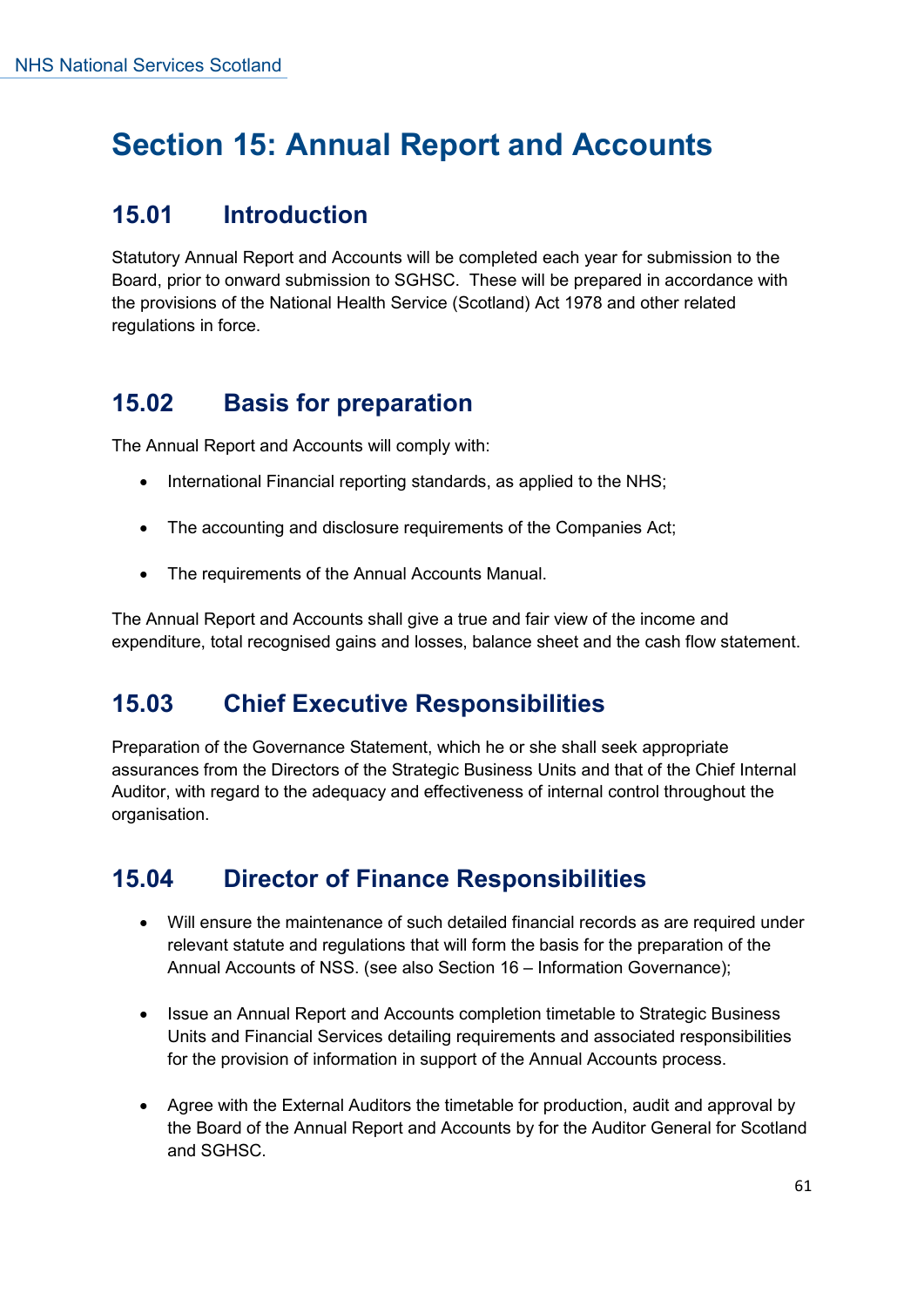### **15.05 Approval of Annual Report and Accounts**

The Annual Report and Accounts will be reviewed by the Audit and Risk Committee, which has responsibility of recommending approval of the Accounts by the Board.

Following the formal approval by the Board, NSS will submit to SGHSC the approved Annual Report and Accounts and such reports prepared in accordance with the requirements of SGHSC and any relevant guidance contained in the Scottish Accounting Manual.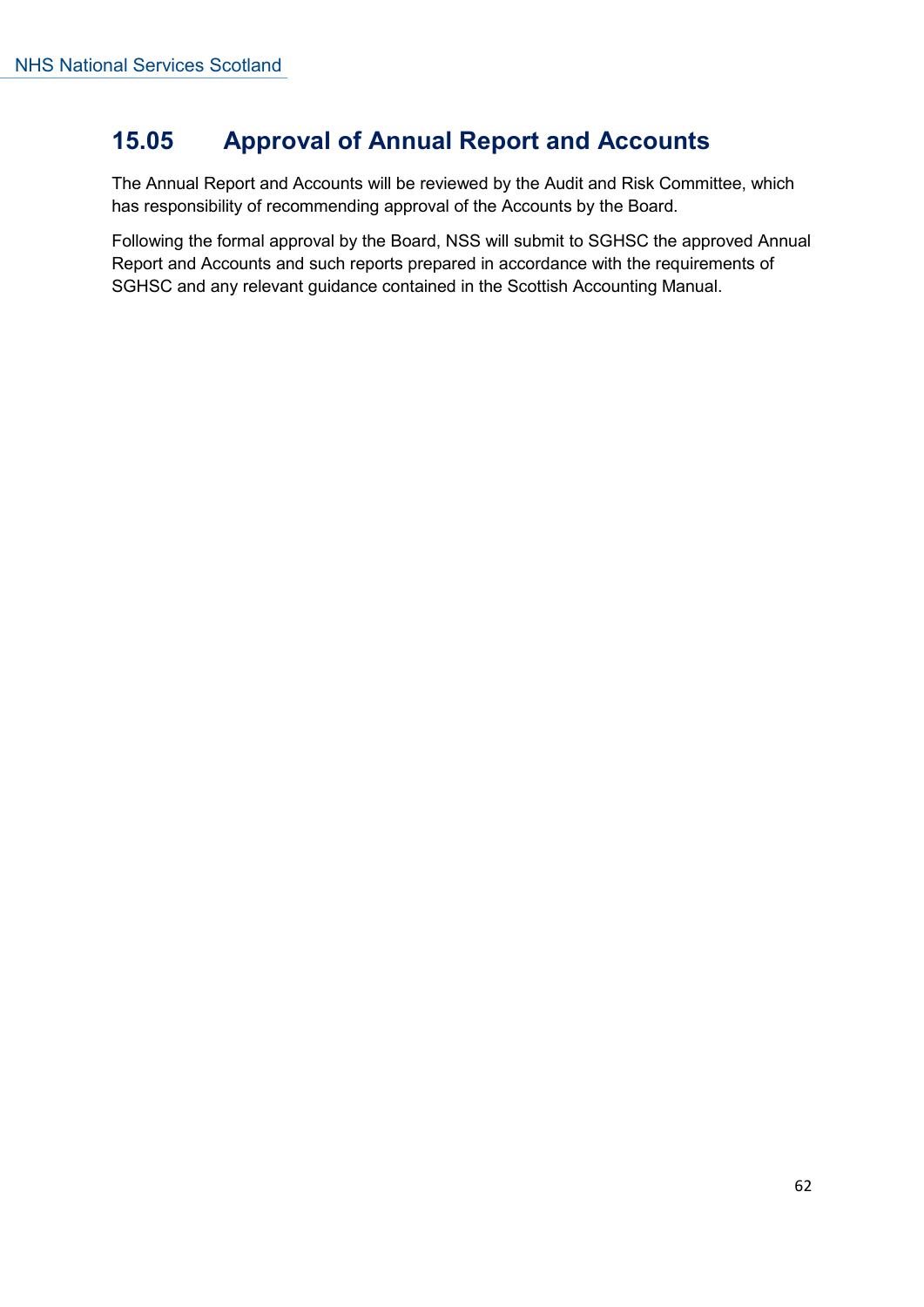### **Section 16: Information Governance**

### **16.01 Financial Information Systems**

The Director of Finance, who is responsible for the accuracy and security of the financial data (both electronic and paper formats) of NSS, will:

- a) devise and implement any necessary procedures to ensure adequate protection of NSS's financial data, and related computer hardware and software, for which s/he is responsible from accidental or intentional disclosure to unauthorised persons, deletion or modification, theft or damage, having due regard for Data Protection principles;
- b) ensure that adequate controls exist over financial data access, entry, processing, storage, transmission, deletion, disposal and output to ensure security, privacy, accuracy, completeness, and timeliness of the data, as well as the efficient and effective operation of the system;
- c) ensure that adequate controls exist such that the computer operation used in relation to financial procedures is separated from development, maintenance and amendment;
- d) ensure that a secure, adequate, management (audit) trail exists through the computerised system used in relation to financial procedures and that such computer audit reviews as s/he may consider necessary are being carried out. All audit data will be held securely and only accessed by those authorised to access it in line with their business duties;
- e) all policies and procedures will be in line with NSS corporate information governance related policies, procedures and guidelines.

The Director of Finance will satisfy them self that new financial systems and amendments to current financial systems are developed in a controlled manner and thoroughly tested prior to implementation. Development, test and live financial systems shall be appropriately segregated to reduce the risk of unauthorised access to and corruption of live data. Where this is undertaken by another organisation, assurances of adequacy must be obtained from them prior to implementation. Any new financial systems or amendments to existing financial systems must be implemented in line with NHS Scotland Information Security Policy and Standards including HDL (2006) 41 and DL(0215)17. Where the new system or amendment involves the processing of personal data then the development will follow appropriate assessment of any data protection risks.

In the case of all computer systems which are to be utilised by the majority of the Strategic Business Units, the Director of DaS Strategic Business Unit will be responsible for maintaining: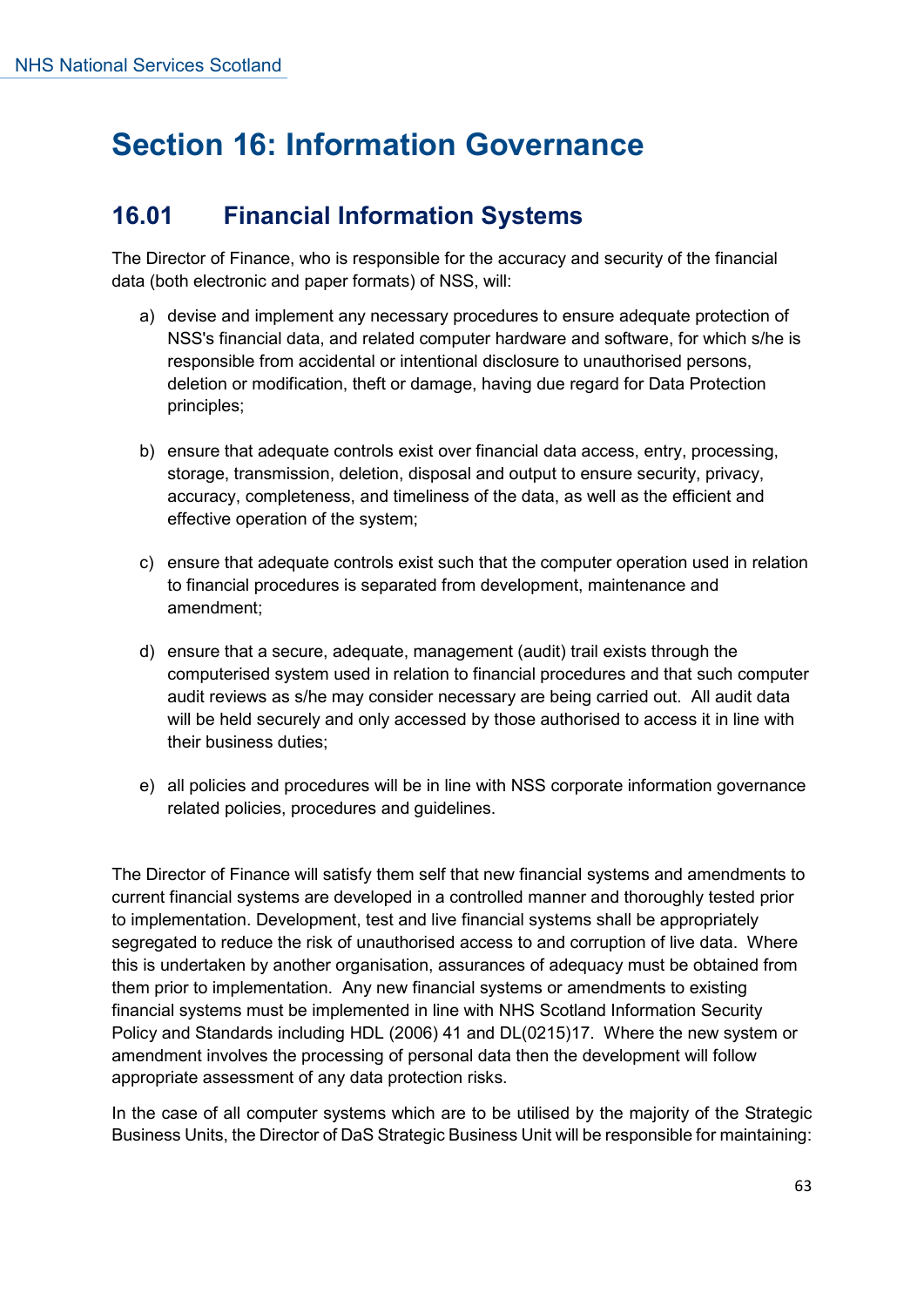- a) details of the outline design of the system;
- b) in the case of packages acquired either from a commercial organisation, from the NHS Scotland, or from another public sector organisation, the operational requirement.

The Director of Finance will ensure that contracts for computer services for financial applications with another health organisation or any other agency will clearly define the responsibility of all parties for the security, data protection, privacy, accuracy, completeness, and timeliness of data during processing, transmission and storage. The contract should also ensure rights of access for audit purposes and that all applications and/or systems are purchased, developed, implemented, operated and decommissioned in line with the NHS Scotland Information Policy and Standards. Where the contract includes the processing of personal information it will be set in compliance with Data Protection principles and NHS CEL 25 (2011).

Where another health organisation or any other agency provides a computer service for financial applications, the Director of Finance will periodically seek assurances that adequate controls are in operation and they conform to the NHS Scotland Information Security Policy and Standards. If this other organisation is processing personal data as part of the financial application, the assurances sought should, as a minimum, include those set out in NHS CEL 25 (2011).

Where computer systems have an impact on corporate financial systems the Director of Finance will satisfy them self that:

- a) systems acquisition, development and maintenance are in line with corporate policies such as NHS Scotland Information Security Policy and Standards;
- b) data produced for use with financial systems is secure, adequate, accurate, complete and timely, and that a management (audit) trail exists;
- c) staff authorised by/on behalf of the Director of Finance staff have authorised appropriate access to such data in line with their job duties; and
- d) such computer audit reviews as are considered necessary are being carried out.

### **16.02 Data Protection Act**

NSS must comply with provisions and principles of data protection law, including, but not restricted to, the EU General Data Protection Regulation, the Data Protection Act 1998 and the Data Protection Act 2018 including any amendments, subsequent orders under the said Acts or revisals thereto.

NSS's nominated Data Protection Officer (i.e. the Head of Data Protection) is responsible in overall terms for promoting and advising on compliance with the Acts. All staff members must act in compliance with the Acts by observing the NSS Data Protection Policy and approved Information Governance policy and guidelines.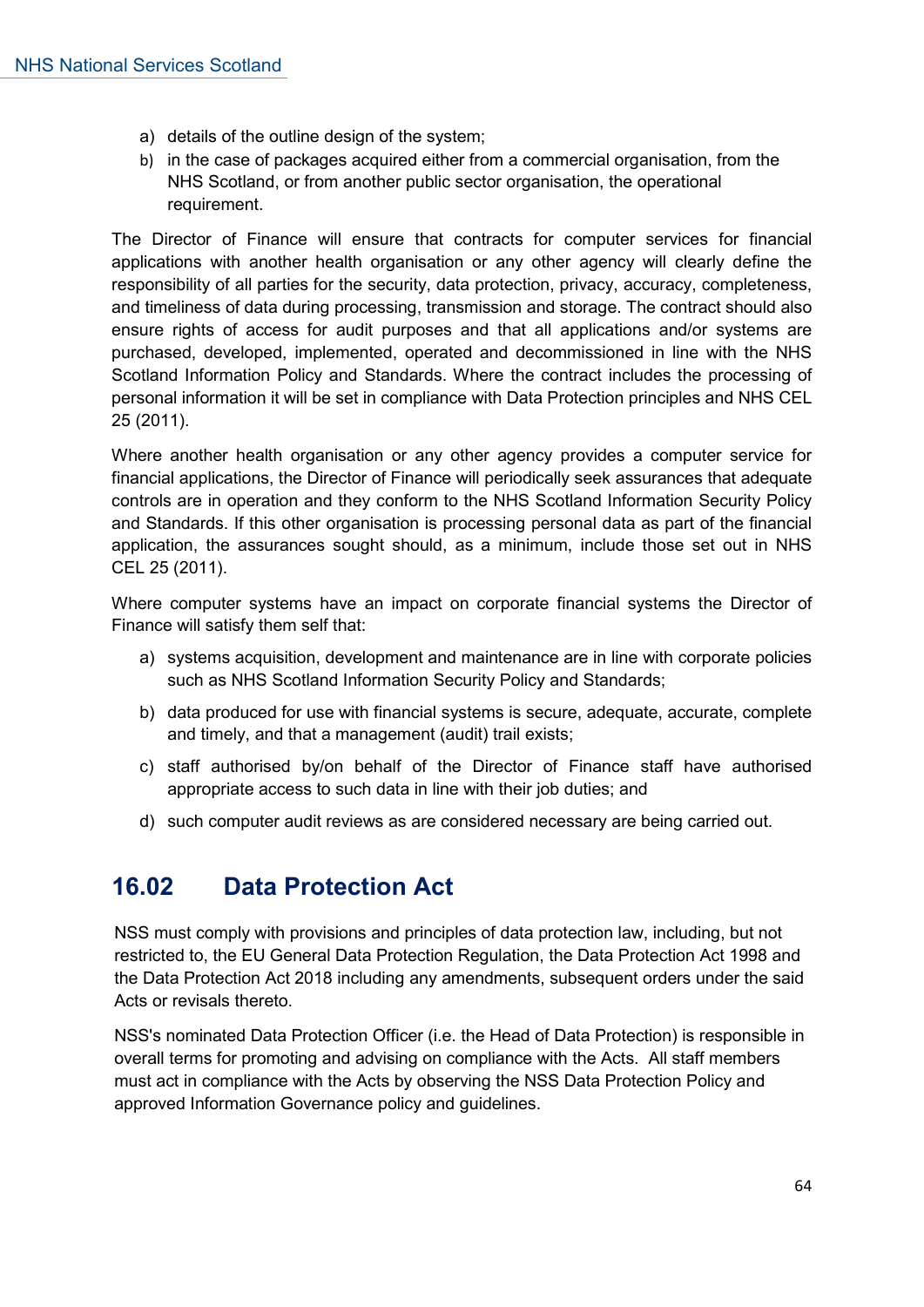### **16.03 Freedom of Information**

NSS must comply with provisions and principles of the Freedom of Information (Scotland) Act 2002.

NSS's nominated Freedom of Information Officer is the Associate Director, Corporate Affairs and Compliance. Recognising the principal accountability of the Chief Executive, the Associate Director, Corporate Affairs and Compliance is responsible in overall terms for compliance with the Act. All inquiries made under the Freedom of Information (Scotland) Act 2002 should be dealt with in accordance with NSS's Freedom of Information Policy and Information Request Protocol.

#### **16.04 Management, Retention and Disposal of Administrative Records**

NSS must comply with the Public Records (Scotland) Act 2011 and the records management guidance set out in the Code of Practice on Records Management issued under Section 61 of the Freedom of Information (Scotland) Act 2002. CEL 31 (2010) Records Management: NHS Code of Practice (Scotland) provides guidance on the retention and disposal of administrative records.

Policies in relation to the above will be approved by the NSS Board in accordance with Standing Orders.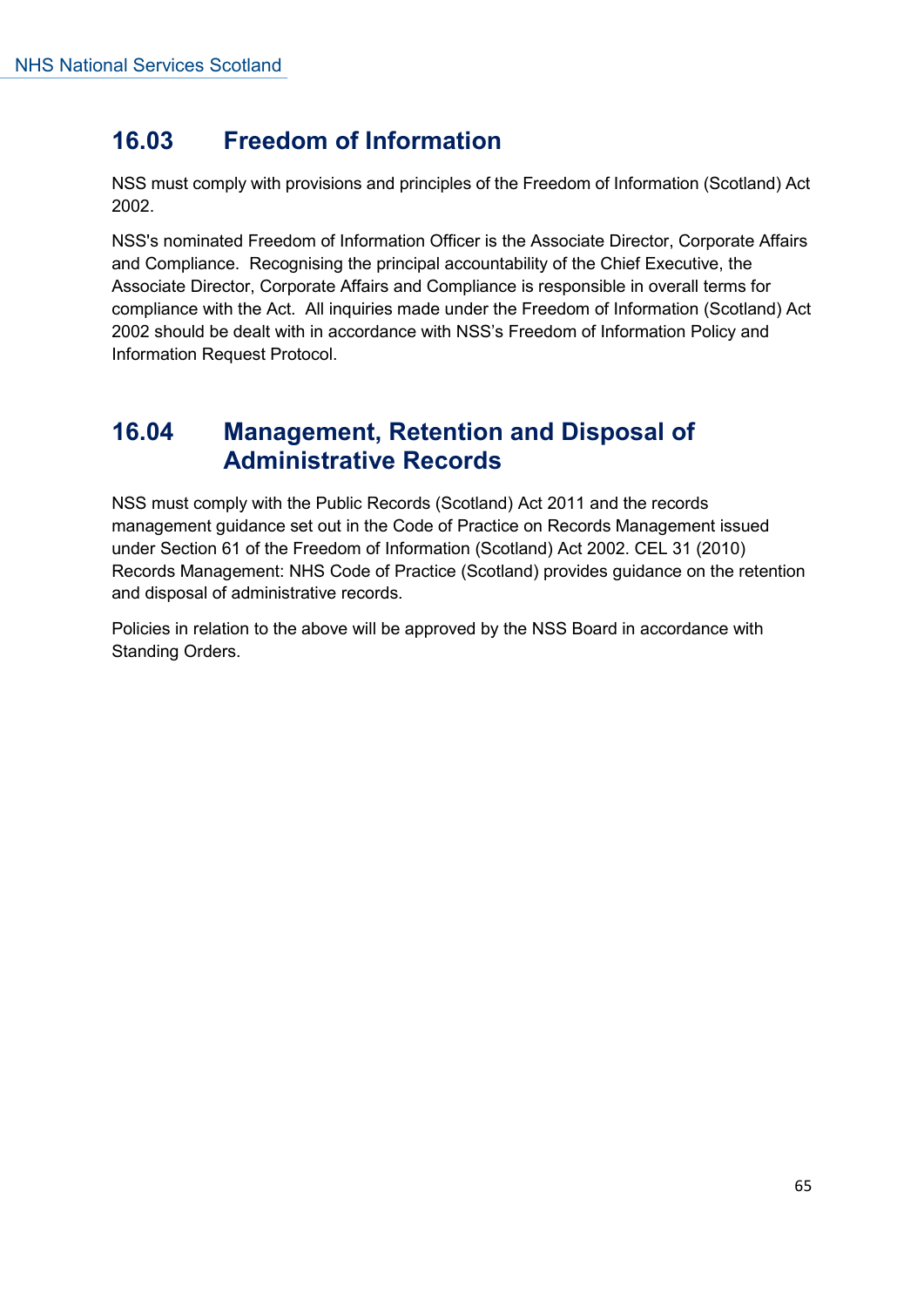# **Section 17: Losses and Special Payments**

### **17.01 General**

SGHSC has delegated authority to NSS to write-off losses and make special payments up to certain limits. Details are given in Appendix II. For payments to be made above the levels specified SGHSC prior approval must be obtained.

The Board in turn will delegate its responsibility to the Chief Executive and Director of Finance to approve write-off and authorise special payments.

On a regular basis and at least annually, the Director of Finance on behalf of the Chief Executive will submit a report to the Audit and Risk Committee detailing all losses written off and special payments made.

The Director of Finance is responsible for ensuring the maintenance of a Losses and Special Payments Register for recording: -

- the circumstances
- the amount / value involved
- the action taken
- the date of write-off authority

This Register will form the basis of NSS's Annual Scottish Financial Return (SFR 18) which is included in NSS's Annual Accounts.

The Director of Finance will be authorised to take any necessary steps to safeguard NSS's interests in bankruptcies and company liquidations.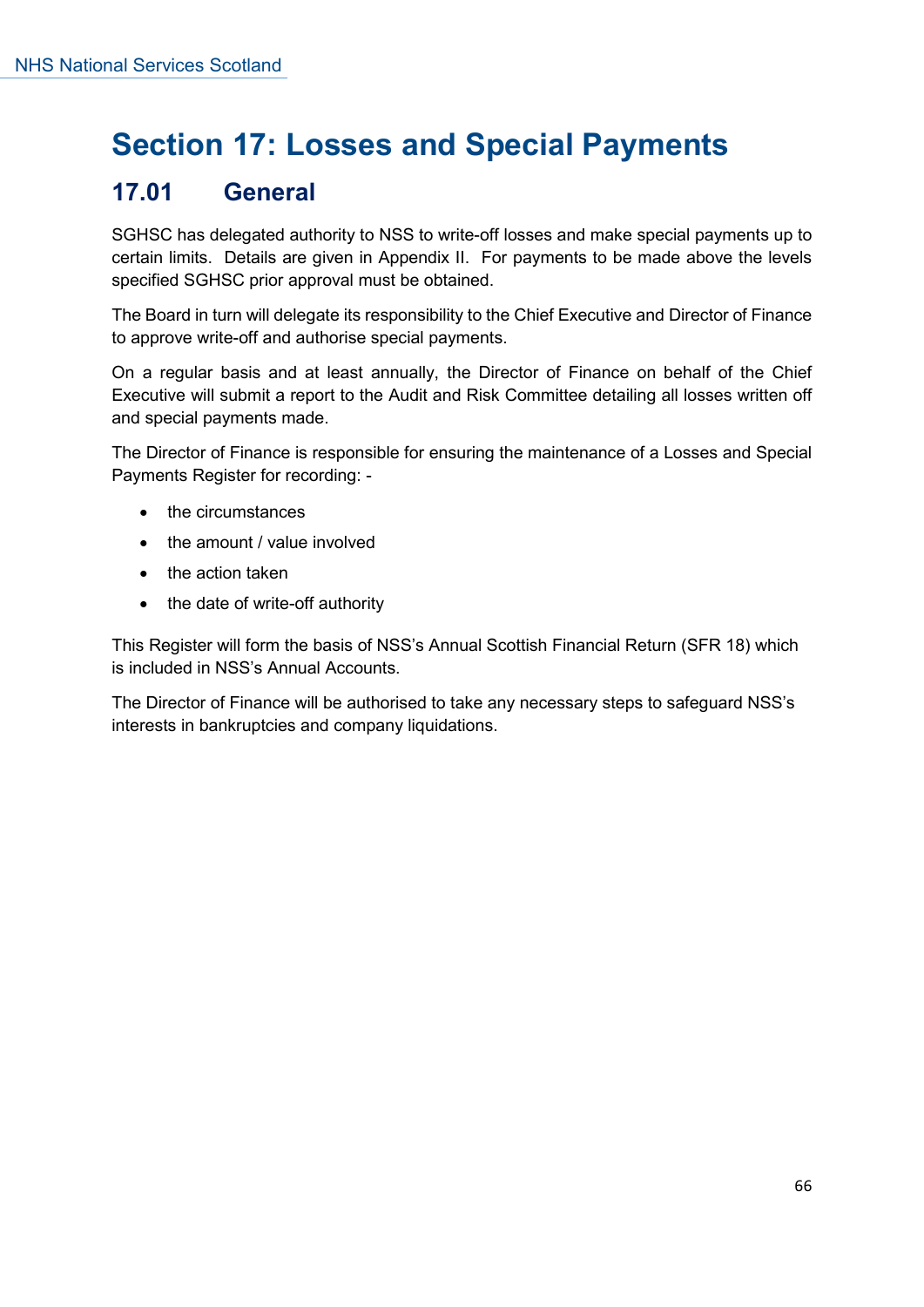## **Section 18: Non-Public Funds**

### **18.01 General**

All receipts of non-public funds must be vested with the Trinity Park Foundation ("the Foundation") which has its own Board of Trustees, one of which must be a member of the NSS Board.

All gifts, donations and proceeds of fund raising activities which are intended for the Foundation's use will be passed immediately to the Treasurer of the foundation to be banked directly in the Foundation's bank account.

All gifts accepted will be received and held in the name of the Foundation and administered in accordance with the Foundation's policy subject to the terms of any specific trusts.

The Director of Finance is responsible for the consolidation of the Trinity Park Foundation accounts with the NSS Annual Report and Accounts, where the transactions of the foundation are material.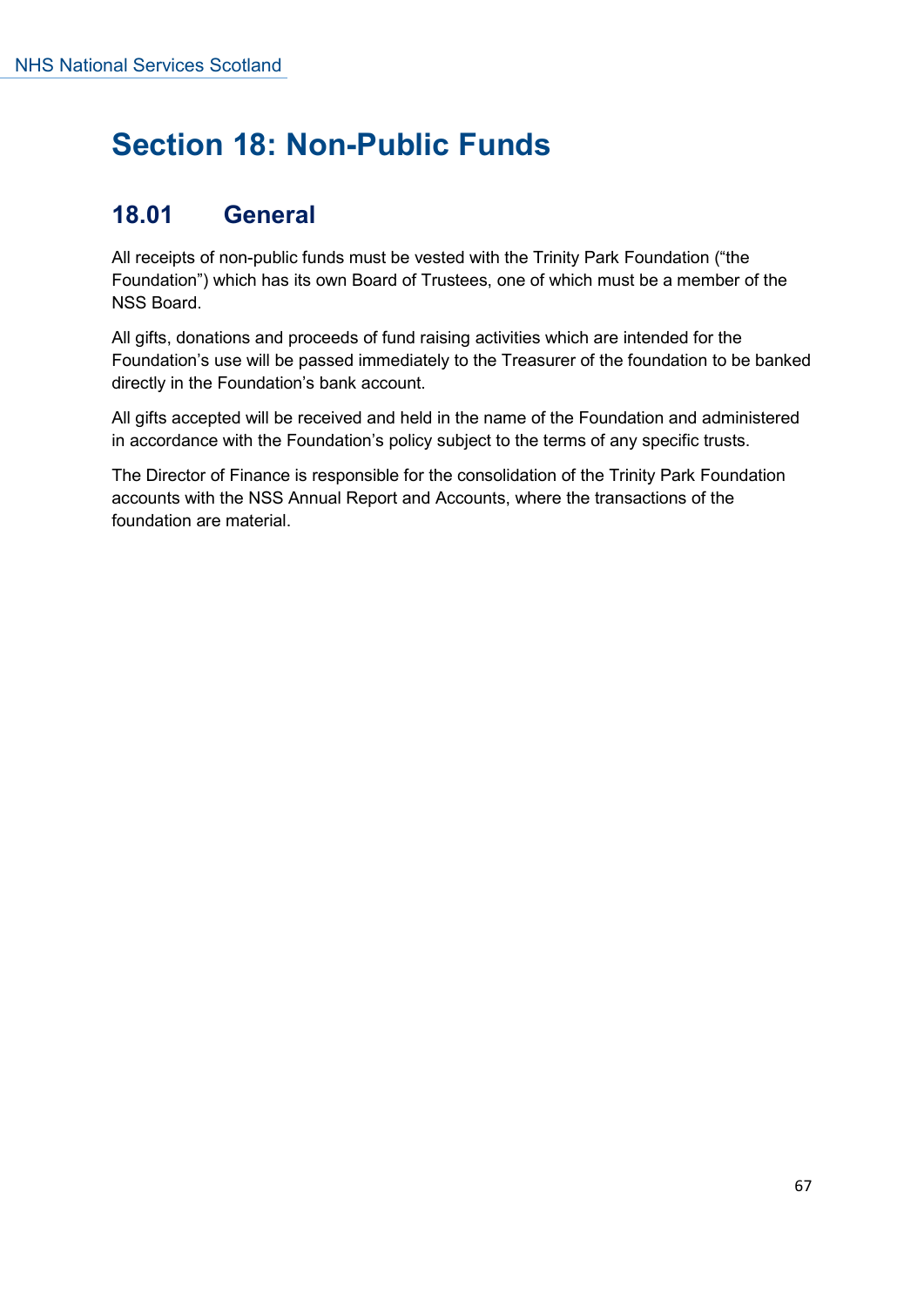# **Appendix I**

### **Protocol for the commitment of resources**

### **1.01 Capital Expenditure within NSS's Baseline Allocation**

| <b>Level of Authority</b> | <b>Delegated Limit</b>                                                                                                                                                                               |
|---------------------------|------------------------------------------------------------------------------------------------------------------------------------------------------------------------------------------------------|
| (a) Director of Finance   | The commitment of funds in respect of projects having a<br>total gross cost of up to £500,000 in value which accord with<br>the agreed Strategic Business Unit strategy approved by the<br>Board.    |
| (b) Chief Executive       | The commitment of funds in respect of projects having a<br>total gross cost of up to £1.0million in value which accord<br>with the agreed Strategic Business Unit strategy approved<br>by the Board. |
| The Board<br>(C)          | The commitment of funds in respect of projects having a<br>gross total cost exceeding £1.0million.                                                                                                   |

These arrangements are also subject to delegated capital limits as specified by SGHSC in the Scottish Capital Investment Manual, where the delegated limit for all capital projects is £1m. For capital projects greater than £1m approval is also required from the Capital Investment Group of SGHSC.

### **2.1 Revenue Expenditure within NSS's Baseline Allocation**

| <b>Level of Authority</b>                         | <b>Delegated Limit</b>                                                                                                                                                                                                                                                                                      |
|---------------------------------------------------|-------------------------------------------------------------------------------------------------------------------------------------------------------------------------------------------------------------------------------------------------------------------------------------------------------------|
| (a) Director of Strategic<br><b>Business Unit</b> | All expenditure contained in the Annual Financial Plan,<br>including developments and the specified use of non-<br>recurring funds, subject to the executive approval procedures<br>contained in Standing Financial Instructions and in<br>accordance with agreed policies on, for example,<br>recruitment. |
| (b) Director of Finance                           | a) The commitment of pre-planned individual developments<br>where funds become available up to £500,000 in value<br>which accord with the agreed Strategic Business Unit<br>Strategy but are not included in the Annual Financial Plan<br>for that year.                                                    |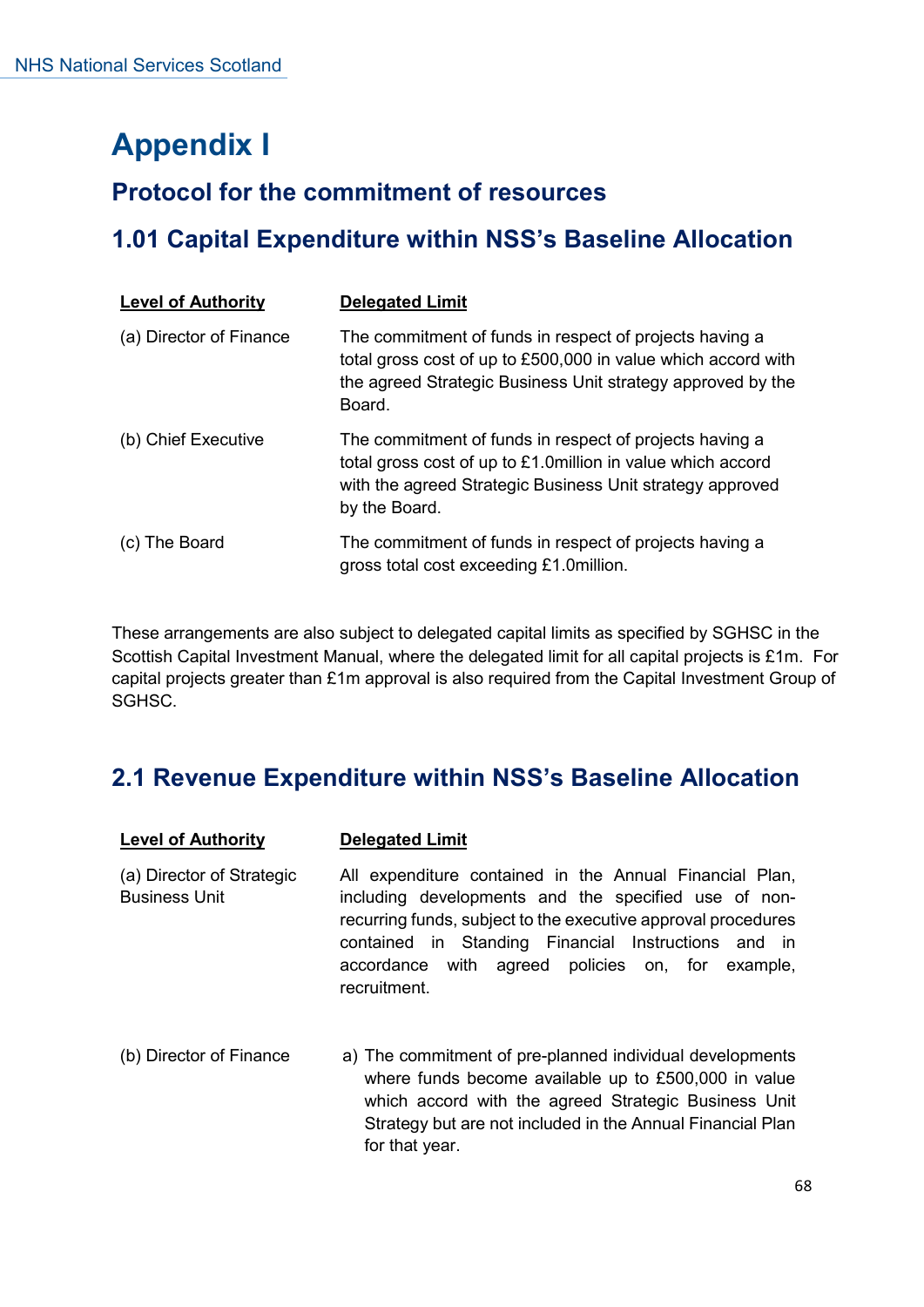|                     | b) The utilisation of non-recurring funds not in the Financial<br>Plan or covered by the delegated arrangements detailed<br>above up to a total of £500,000 per development.                                                                               |
|---------------------|------------------------------------------------------------------------------------------------------------------------------------------------------------------------------------------------------------------------------------------------------------|
| (c) Chief Executive | a) The commitment of pre-planned individual developments<br>where funds become available up to £1 million in value<br>which accord with the agreed Strategic Business Unit<br>Strategy but are not included in the Annual Financial Plan<br>for that year. |
|                     | b) The utilisation of non-recurring funds not in the Financial<br>Plan or covered by the delegated arrangements detailed<br>above up to a total of £1 million per development.                                                                             |
| (d) NSS Board       | The bringing forward of pre-planned individual Revenue<br>developments over £1 million in value and the commitment of<br>non-recurring resources not in the plan in excess of the limits<br>specified above.                                               |

### **2.2 Revenue Expenditure for specific projects funded through separate SGHSC allocation**

| <b>Level of Authority</b> | <b>Delegated Limit</b>                                    |
|---------------------------|-----------------------------------------------------------|
| <b>Project Director</b>   | The commitment of funds up to the total gross cost of the |
|                           | agreed revenue budget as specified in the approved        |
|                           | <b>Business Case.</b>                                     |

### **2.3 Revenue Expenditure for Services provided by NSS on behalf of other Health Boards**

#### **Level of Authority belegated Limit**

Director of Strategic Business Units

The commitment of funds up to the total gross cost of the revenue budget set in agreement with the relevant Health Boards.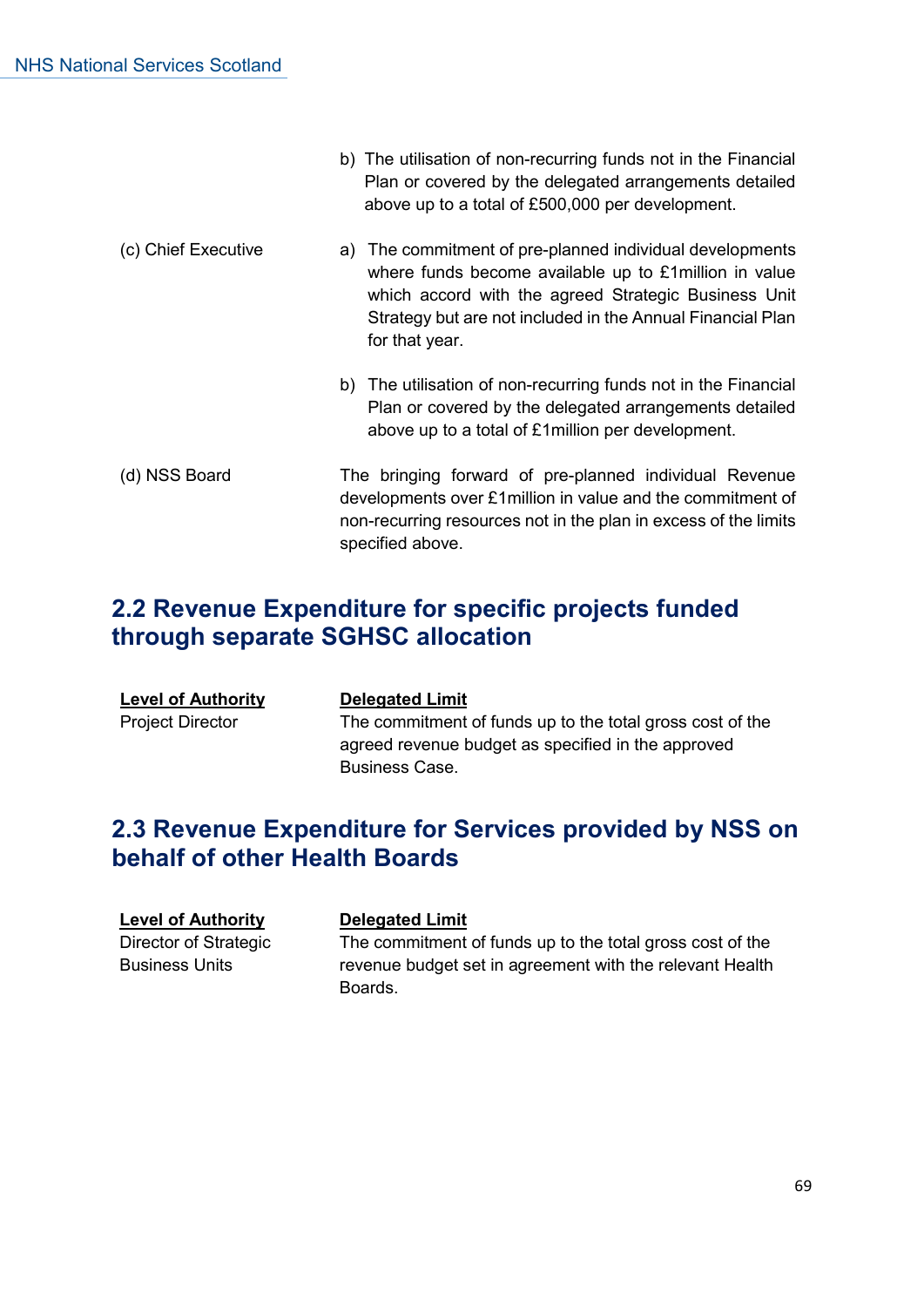# **Appendix II**

### **Losses: delegated limits**

The delegated limits are as per SGHSC circular CEL (2010) 10 are as follows:

|                |                                                                      | <b>Delegated</b><br><b>Authority</b><br>(per case) £ |
|----------------|----------------------------------------------------------------------|------------------------------------------------------|
|                | Theft / Arson / Wilful Damage                                        |                                                      |
| 1              | Cash                                                                 | 15,000                                               |
| $\overline{2}$ | Stores/procurement                                                   | 30,000                                               |
| 3              | Equipment                                                            | 15,000                                               |
| 4              | Contracts                                                            | 15,000                                               |
| 5              | Payroll                                                              | 15,000                                               |
| 6              | <b>Buildings &amp; Fixtures</b>                                      | 30,000                                               |
| $\overline{7}$ | Other                                                                | 15,000                                               |
|                | Fraud, Embezzlement & other irregularities (inc.<br>attempted fraud) |                                                      |
| 8              | Cash                                                                 | 15,000                                               |
| 9              | Stores/procurement                                                   | 30,000                                               |
| 10             | Equipment                                                            | 15,000                                               |
| 11             | Contracts                                                            | 15,000                                               |
| 12             | Payroll                                                              | 15,000                                               |
| 13             | Other                                                                | 15,000                                               |
| 14             | <b>Nugatory &amp; Fruitless Payments</b>                             | 15,000                                               |
| 15             | <b>Claims Abandoned</b>                                              |                                                      |
|                | (a) Private Accommodation                                            | 15,000                                               |
|                | (b) Road Traffic Acts                                                | 30,000                                               |
|                | (c) Other                                                            | 15,000                                               |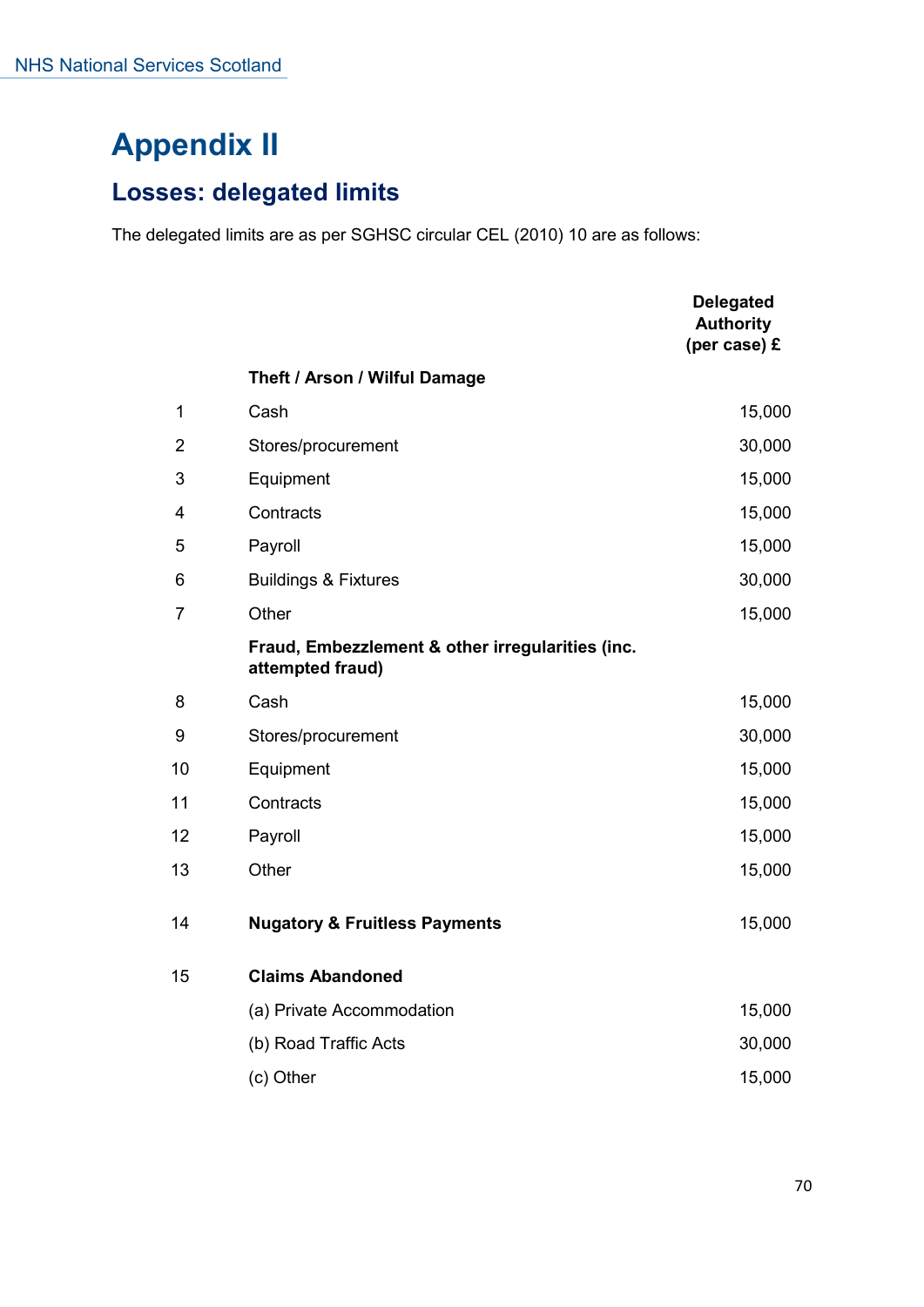#### **Stores Losses**

| 16 | Incidents of the Service -                       |                                                        |
|----|--------------------------------------------------|--------------------------------------------------------|
|    | - Fire                                           | 30,000                                                 |
|    | - Flood                                          | 30,000                                                 |
|    | - Accident                                       | 30,000                                                 |
| 17 | <b>Deterioration in Store</b>                    | 30,000                                                 |
| 18 | <b>Stocktaking Discrepancies</b>                 | 30,000                                                 |
| 19 | <b>Other Causes</b>                              | 30,000                                                 |
|    | <b>Losses of Furniture &amp; Equipment</b>       |                                                        |
|    | And Bedding & Linen in circulation:              |                                                        |
| 20 | Incidents of the Service - Fire                  | 15,000                                                 |
|    | - Flood                                          | 15,000                                                 |
|    | - Accident                                       | 15,000                                                 |
| 21 | Disclosed at physical check                      | 15,000                                                 |
|    |                                                  | <b>Delegated</b><br><b>Authority</b><br>(per case) $E$ |
| 22 | <b>Other Causes</b>                              | 15,000                                                 |
|    | <b>Compensation Payments - legal obligation</b>  |                                                        |
| 23 | Clinical                                         | 250,000                                                |
| 24 | Non-clinical                                     | 100,000                                                |
|    | Ex-gratia payments:                              |                                                        |
| 25 | <b>Extra-contractual Payments</b>                | 15,000                                                 |
| 26 | Compensation Payments - Ex-gratia - Clinical     | 250,000                                                |
| 27 | Compensation Payments - Ex-gratia - Non Clinical | 100,000                                                |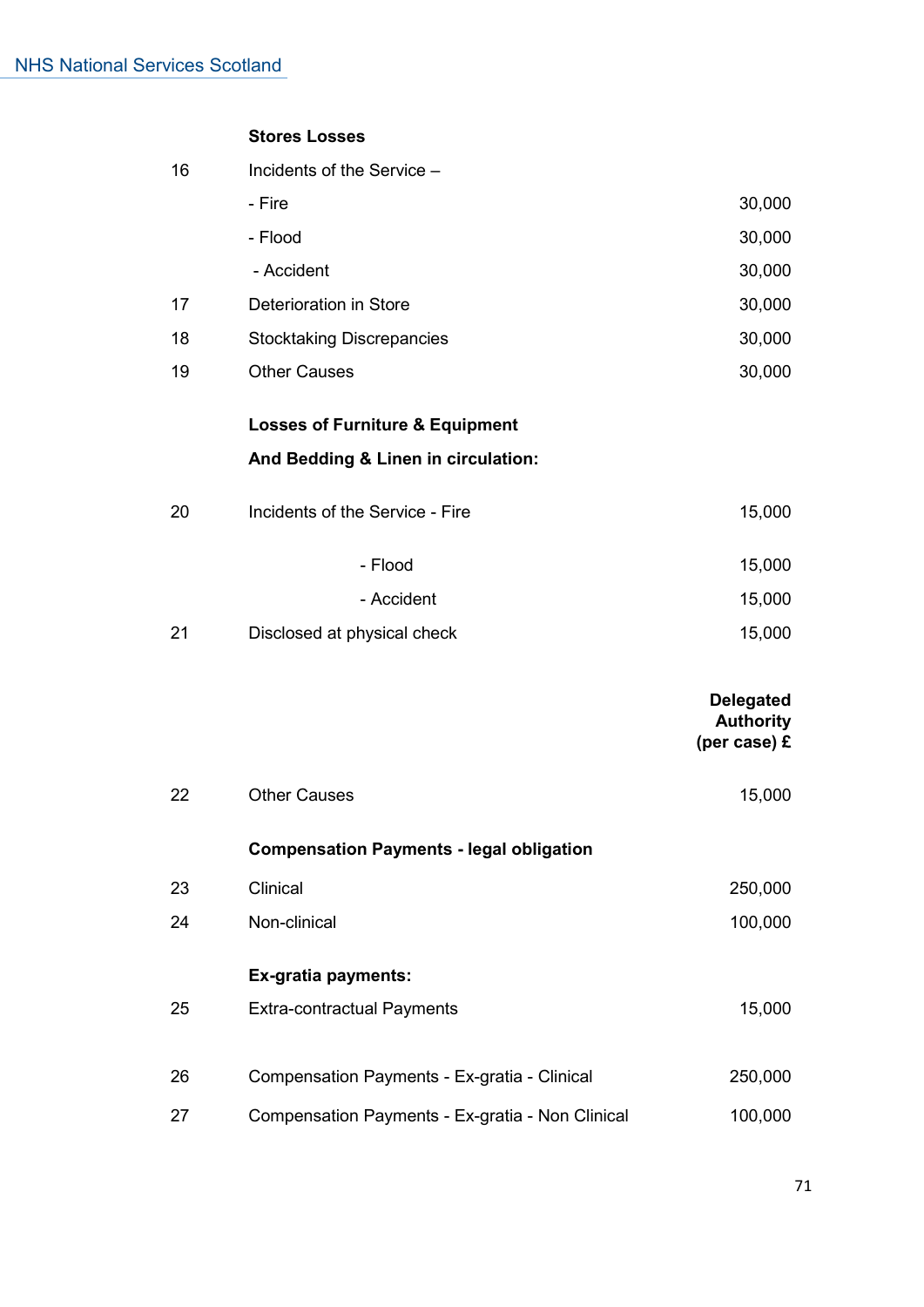| 28 | Compensation Payments - Ex-gratia - Financial Loss        | 25,000     |
|----|-----------------------------------------------------------|------------|
| 29 | <b>Other Payments</b>                                     | 2,500      |
|    | Damage to Buildings and Fixtures:                         |            |
| 30 | Incidents of the Service                                  |            |
|    | – Fire                                                    | 30,000     |
|    | - Flood                                                   | 30,000     |
|    | - Accident                                                | 30,000     |
|    | - Other Causes                                            | 30,000     |
| 31 | <b>Extra-Statutory &amp; Extra-regulationary Payments</b> | <b>Nil</b> |
|    |                                                           |            |
| 32 | Gifts in cash or kind                                     | 15,000     |
| 33 | <b>Other Losses</b>                                       | 15,000     |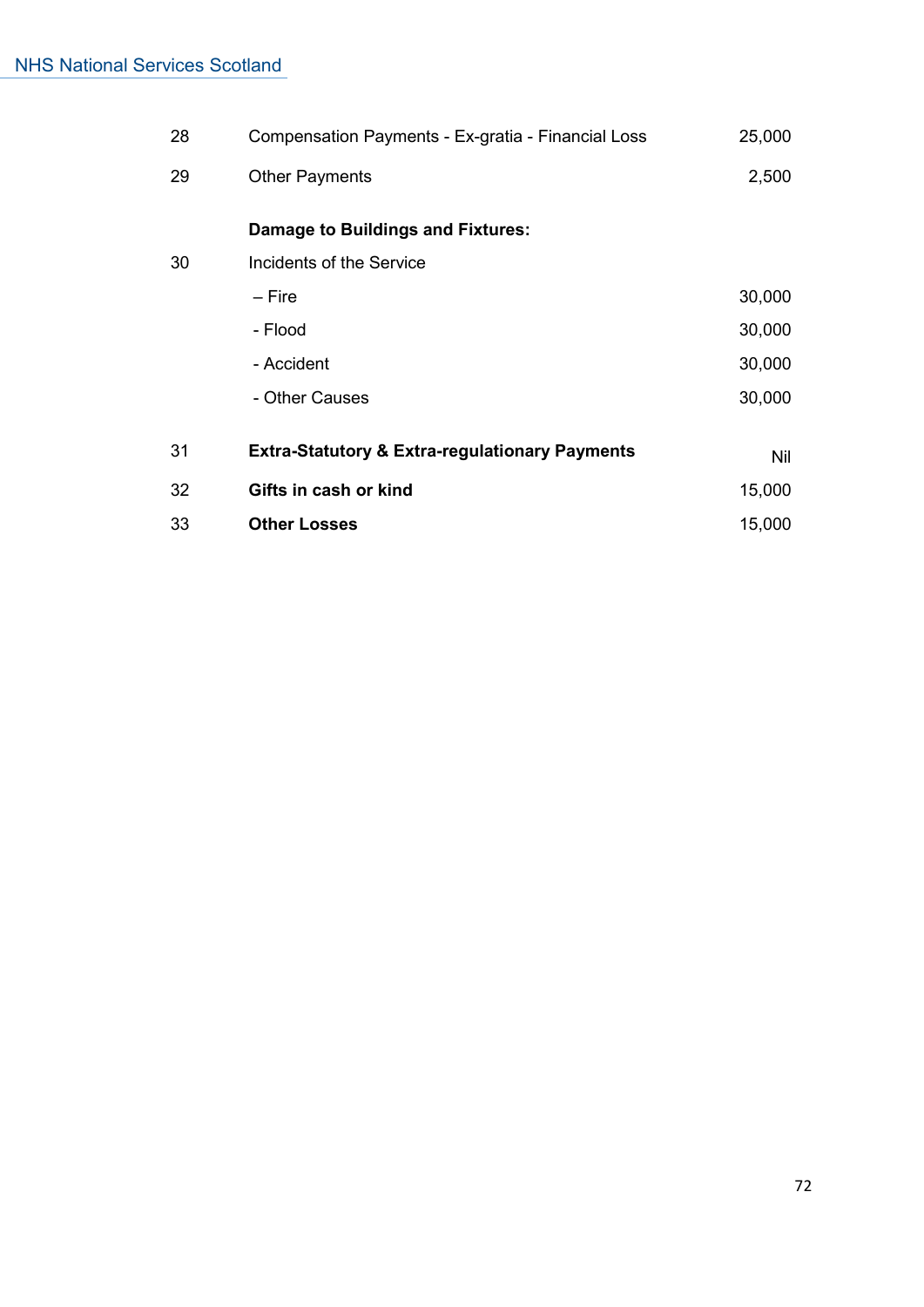## **Appendix III**

#### **Sales contracts and income generation**

### **AUTHORITY LIMITS**

1. All income generation requires the prior approval of the Director of Finance or Chief Executive if the total lifetime value of a sales contract or Service Level Agreement (SLA) is or could be in excess of the undernoted limits.

| <b>Strategic Business Unit</b>                      | <b>SG Funding,</b><br><b>Income</b><br><b>Generated from</b><br><b>NHSScotland</b><br>and Third<br><b>Parties</b><br>(E) | <b>Grant Income</b><br>(E) |
|-----------------------------------------------------|--------------------------------------------------------------------------------------------------------------------------|----------------------------|
| <b>Scottish National Blood Transfusion Services</b> | 100,000                                                                                                                  | 500,000                    |
| <b>Central Legal Office</b>                         | 100,000                                                                                                                  | 100,000                    |
| Procurement, Commissioning and Facilities           | 100,000                                                                                                                  | 500,000                    |
| <b>Practitioner and Counter Fraud Services</b>      | 100,000                                                                                                                  | 100,000                    |
| <b>Digital and Security</b>                         | 100,000                                                                                                                  | 100,000                    |
| Finance                                             | 100,000                                                                                                                  | 100,000                    |
| <b>HR</b>                                           | 100,000<br>100,000                                                                                                       | 100,000<br>100,000         |

2. Third Party contracts, SLAs new sources of income generation and grant income whose value is or could exceed £500,000 and grant income whose value is or could exceed £1m requires the approval of the Finance, Procurement and Performance Committee prior to entering into any commitment with the customer. Conditional approval may be intimated in writing by the Director of Finance.